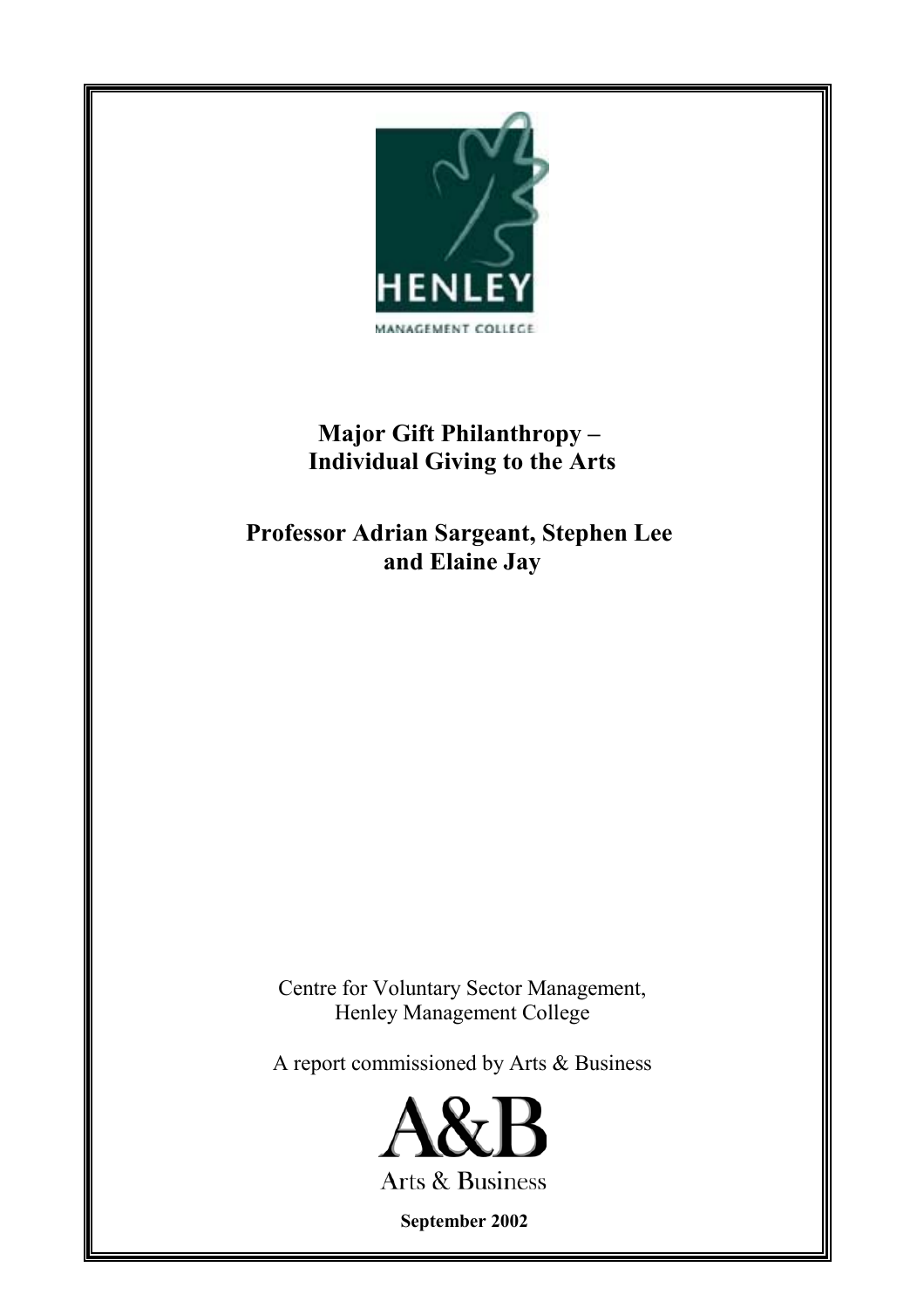# **Introduction**

In 2002 Arts & Business commissioned the Centre for Voluntary Sector Management at Henley Management College to undertake a study of the available academic and practitioner literature on individual giving to arts organisations in the UK.

The main aims were:

- **To identify, categorise and review the existing literature**
- **To provide guidance on literature and resources which should be included in any 'seed' library resource on this subject area**
- **If required, to conduct primary research to provide further data on the motivations of UK major givers to the arts**

In this report we therefore attempt to survey and to summarise the available literature on major gift philanthropy from individuals to the Arts. Where the information is available, we have provided details on who gives to arts causes, and on what motivates them to do so. As the literature relating directly to this subject is very limited, we have broadened the survey to include literature on related but somewhat tangential subjects (such as the characteristics of Arts patrons, and the motivations of wealthy givers to general charitable causes) where the information is of interest and can be felt intuitively to have some bearing on the core topic.

Very little has been published in the UK on major giving, and almost nothing relating to major giving to the arts specifically. Most of the information for this report was therefore drawn from the library of the Center on Philanthropy at Indiana University in the USA.

It was decided, having become familiar with the available information, that it would indeed be beneficial to conduct some primary research to provide additional data on the giving experience of major arts donors in the UK. We therefore proceeded to develop an outline interview schedule and conducted eight semi-structured interviews with individuals who are currently major givers to UK arts organisations. These interviews are summarised and analysed in Section 2 of this report.

The implications of our findings for practitioners are drawn out in Section 3, which highlights some key recommendations and action points for arts fundraisers.

The Appendices to the report provide background information on available resources and materials that might be included in a seed library on individual giving to the arts.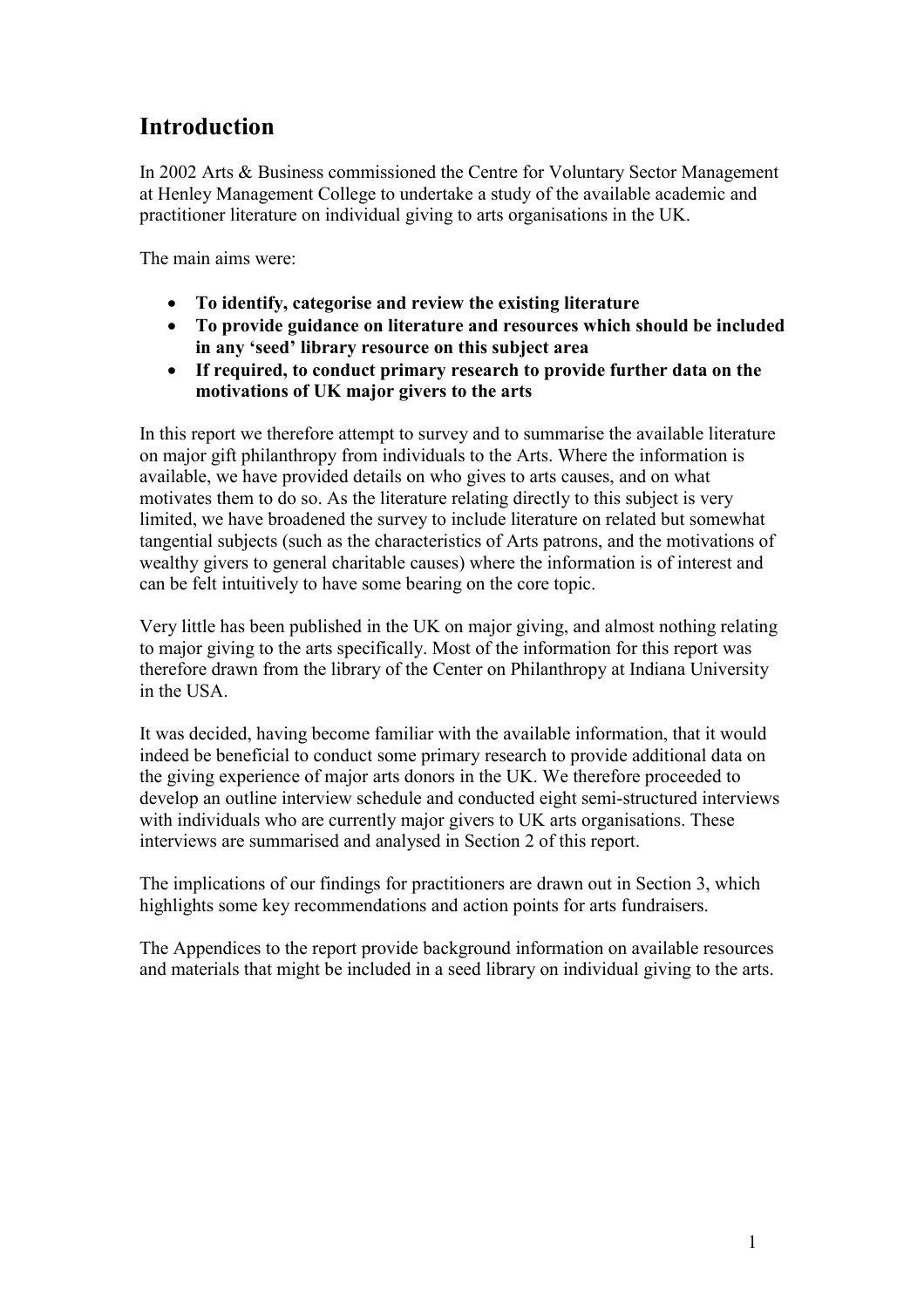# **Section 1 - Literature Review**

## **1.1 Marketing, Fundraising and the Arts**

Marketing theory has been applied to the arts since the 1960s. The initial involvement of marketing with the arts can be identified in a seminal work by Baumol and Bowen (1966) on the economic issues surrounding the performing arts. The study identified a demographic consistency in audiences from art form to art form, that audiences for the performing arts were drawn from a very narrow segment of society and that, in general, arts organisations operated in deficit which often threatened the quality of their artistic product.

Since this early study arts administrators, economists and marketers have published studies on the arts as a marketplace phenomenon and on every aspect of the marketing function applied to the arts context. The first writings tended to be from a management perspective. A controversial article by Kotler and Levy (1969) suggested that attention should be focused on applying marketing to the arts – through a clarion call for the extension of marketing application to non-traditional contexts. Arts professionals began to apply marketing philosophy, market research techniques and traditional marketing strategies to their decision-making (Stahlecker and Steele 1973). From the start, the core attraction of the application of marketing to the arts for the arts professional was the hope that marketing tactics might improve the economic conditions of arts organisations.

Market research was used in the segmentation of arts audiences and the development of media strategies (Michaelis, 1976) and work continued on areas such as pricing and pricing tactics. In the late 1970s marketers re-engaged with the fundamentals of marketing in the arts. Laczniak and Murphy (1977) were the first to describe the 'distinct differences in marketing the performing arts and in marketing economic goods and services'. Each aspect of the marketing mix was reinterpreted in the arts context. Having noted that in the arts the product is artist inspired rather than market inspired, that below-cost pricing is acceptable, that location is driven by the needs of the company rather than the consumer, and that promotional budgets were tiny, the authors concluded that classic marketing concepts are not strictly applicable at all.

'*There can be few management scenarios in which a marketing executive would choose not to have a major input into product design; in which the producer would disregard market preferences in the interests of product quality and integrity, and in which a successful product would be withdrawn in favour of a certain loss-maker. While such oddities would confound most marketers, they are common in marketing the arts*.' (Butler, 2000)

Later work has not significantly challenged these observations, but has merely elaborated on the differences and specific challenges involved in the application of marketing principles in an arts context:

'*They tend to outline (often too briefly) why arts marketing is different from consumer goods marketing, and then proceed through the standard series of textbook marketing*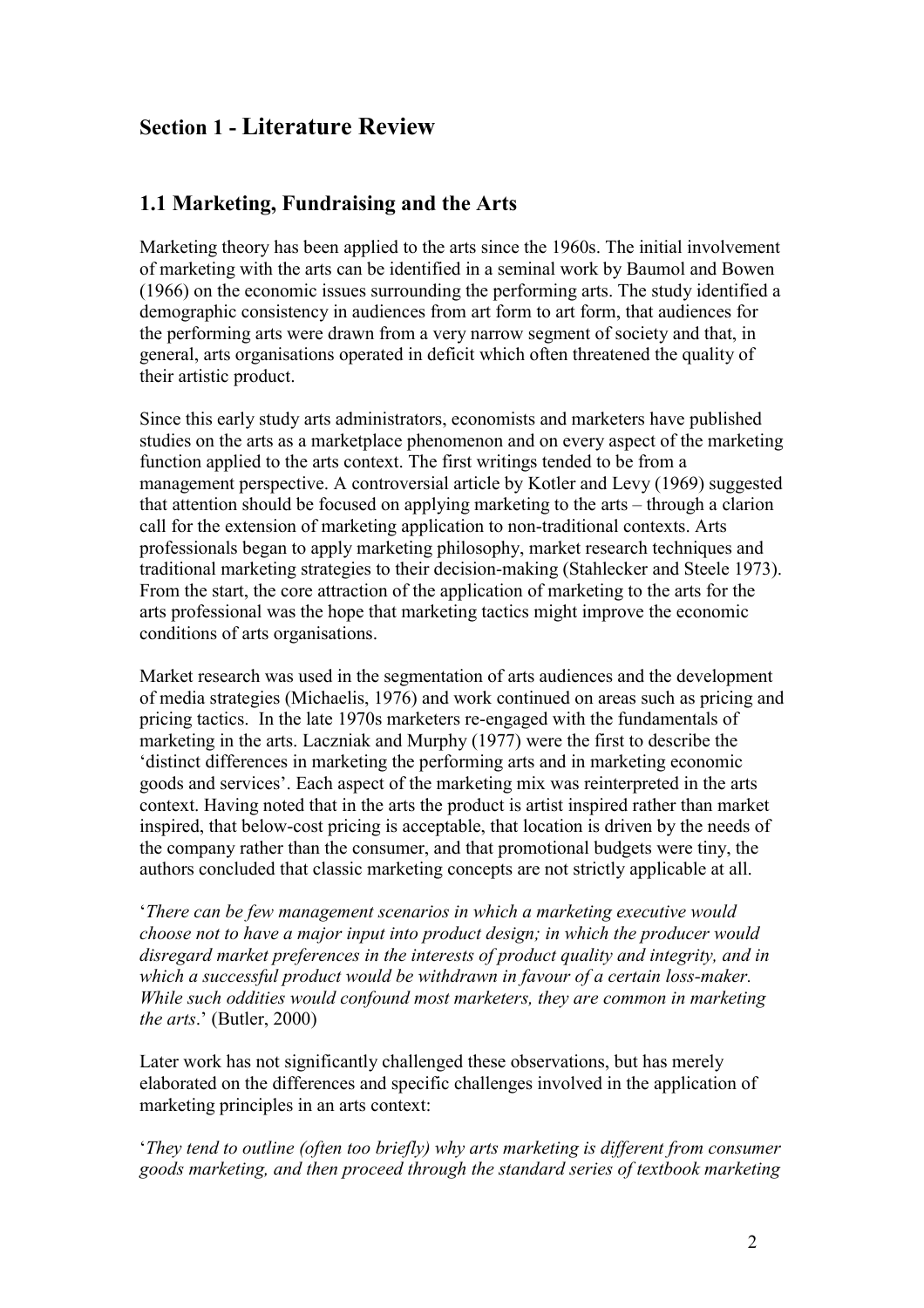#### *topics from environmental analysis through research and planning processes to the marketing mix*.' (Butler, 2000)

The fundamental peculiarities and the opposing imperatives of commerce and culture are agreed, but few additional insights have been offered (Searles, 1980, Lovelock and Weinberg, 1984). Thus, though there is a well-established literature on economic and managerial issues in the arts, including reports from organisations like the National Endowment for the Arts in the USA and the Arts Councils in the UK, and dedicated journals such as the *Journal of Cultural Economics* and the *Journal of Arts Management, Law and Society* there is an acknowledged gap between the marketing 'experts' who attempt to bring a marketing toolkit from consumer goods to the arts, and the arts marketing practitioners who argue with the arrogance and shortsightedness of this approach. (Diggle, 1994)

The first specific promotion of fundraising as an issue in the arts marketing conundrum comes from Kotler (1980) when he states that the major marketing challenges for arts organisations are audience stimulation, audience development, membership development and fundraising. Nielson (1982,1983) suggests a funding strategy whereby 'a profitable position (is established) in a market unrelated or marginally related to an institution's primary mission in order to self-subsidize the socially worthwhile but deficit-producing primary mission' (1983 p44). In other words, rather than looking to increase funding from government or charitable donations, organizations should develop secondary funding sources such as retailing.

Practitioner arts marketing guides from both the US and the UK offer little information on fundraising theory and technique, tending either to merge fundraising in with the pursuit of earned income (Reiss, 1979, Diggle, 1994) through ticket and subscription sales, to present case studies of fundraising success stories without commentary (Reiss, 2000) or to gloss over the issue of fundraising in a couple of paragraphs. (Hill et al, 1997)

Those few texts that specifically deal with fundraising for arts organisations (Kotler and Scheff 1997, Hopkins and Friedman, 1997) do not go very far in customising standard nonprofit fundraising techniques for the arts world. It can be concluded that arts fundraisers and marketers continue to struggle with (and rejoice in) the peculiarities of their sector, using and adapting 'generic' fundraising techniques. This view is compounded on reading general fundraising texts, which offer examples of case studies from arts organisations alongside those from healthcare, welfare and environmental nonprofits, all illustrating common fundraising tactics, strategies and trends.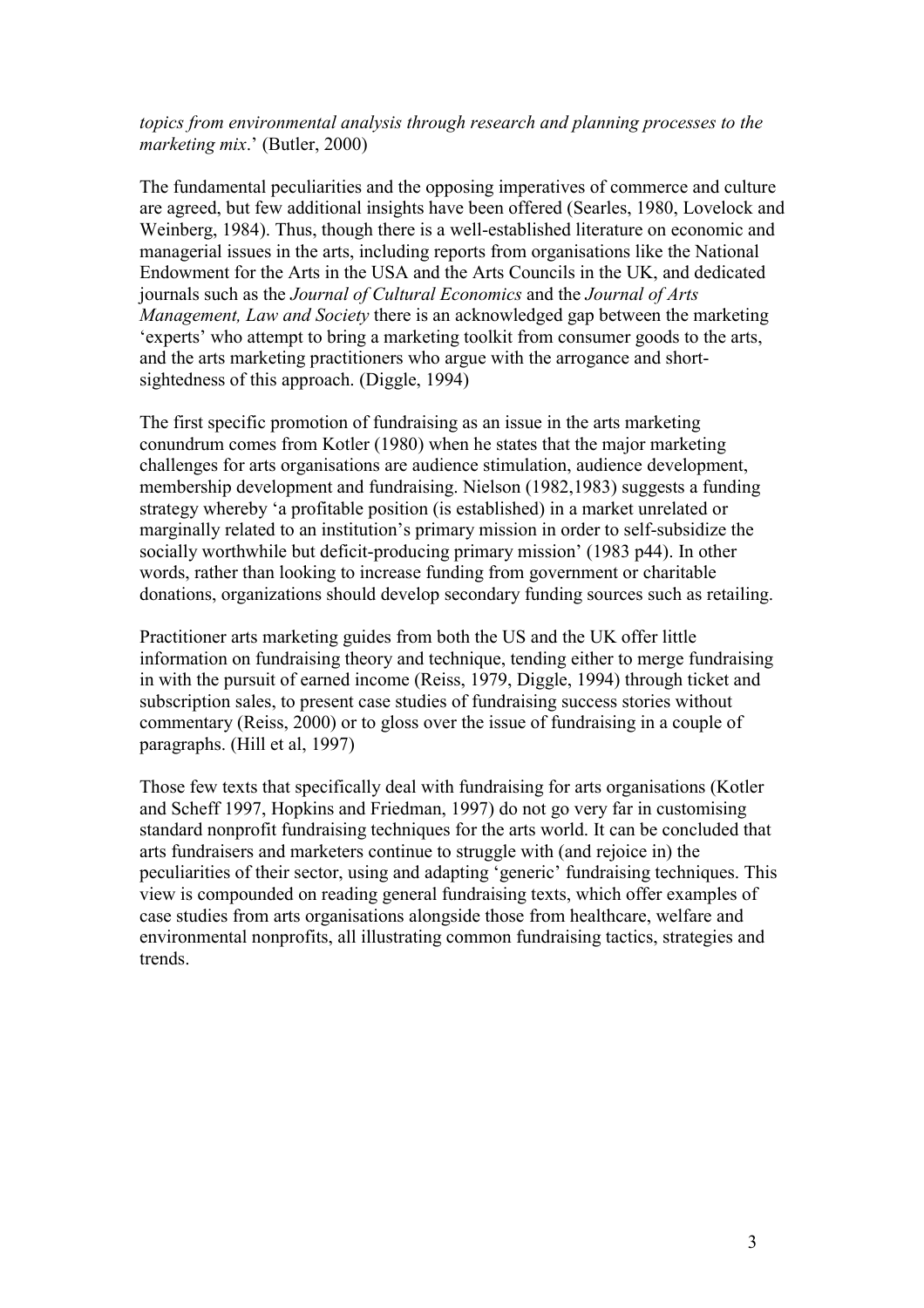# **1.2 Arts Funding in the UK**

O'Hagan (1998) has demonstrated that whilst most European states emphasise public funding of the arts, and the US prefers tax-encouraged private support, the UK lies in between the two, encouraging private sponsorship and maintaining an 'arm's length' approach of state support via autonomous semi-state agencies. Despite increasingly creative forms of business sponsorship, the range of funding sources, all of which have different application procedures and timeframes, makes for a very difficult planning and strategy development situation for arts organisations in the UK:

## '*A persistent crisis exists in arts organisations as a result of the incremental nature of grants and funds.*' (Butler, 2000)

A study of the UK museum sector (McLean, 1995) illustrates the complexity of UK arts funding:

- The UK museum sector consists of the national museums which receive approximately 75% of their funding from central government; local authority museums which are 85% funded by local taxation; and independent museums which, though independent in terms of governance and commonly having charitable status, are dependent on local authority grants for survival.
- The number of museums doubled between the 1960s and the 1980s. Competition for increasingly scarce funds has been made worse by local authority funding squeezes, and the political debate in the sector turned to funding issues, with ministers exhorting museums to access funding sources beyond the funding system, looking to sponsorship, charitable grants and 'spin-off' income from retail and publishing.
- Museums are now being scrutinized financially by funders requiring value for money and accountability, whilst stakeholders at all levels demand acceptable returns for public subsidy.
- As a response to funding pressures, many museums have introduced services such as shops, mail order retail and cafes, which raise profits and add value to the public.
- Entrance fees have been introduced in some cases and have been hotly debated. Those London museums which introduced entrance charges in the late 1980s saw a 40% drop in visitor figures as a result.
- The sense of resentment at asking the public for money is still strong amongst museum curators.
- There is obviously a long way to go in introducing marketing or fundraising concepts to the museum sector in the UK (there are over 2000 museums registered in Great Britain, employing only 40 full time marketing, fundraising or development officers).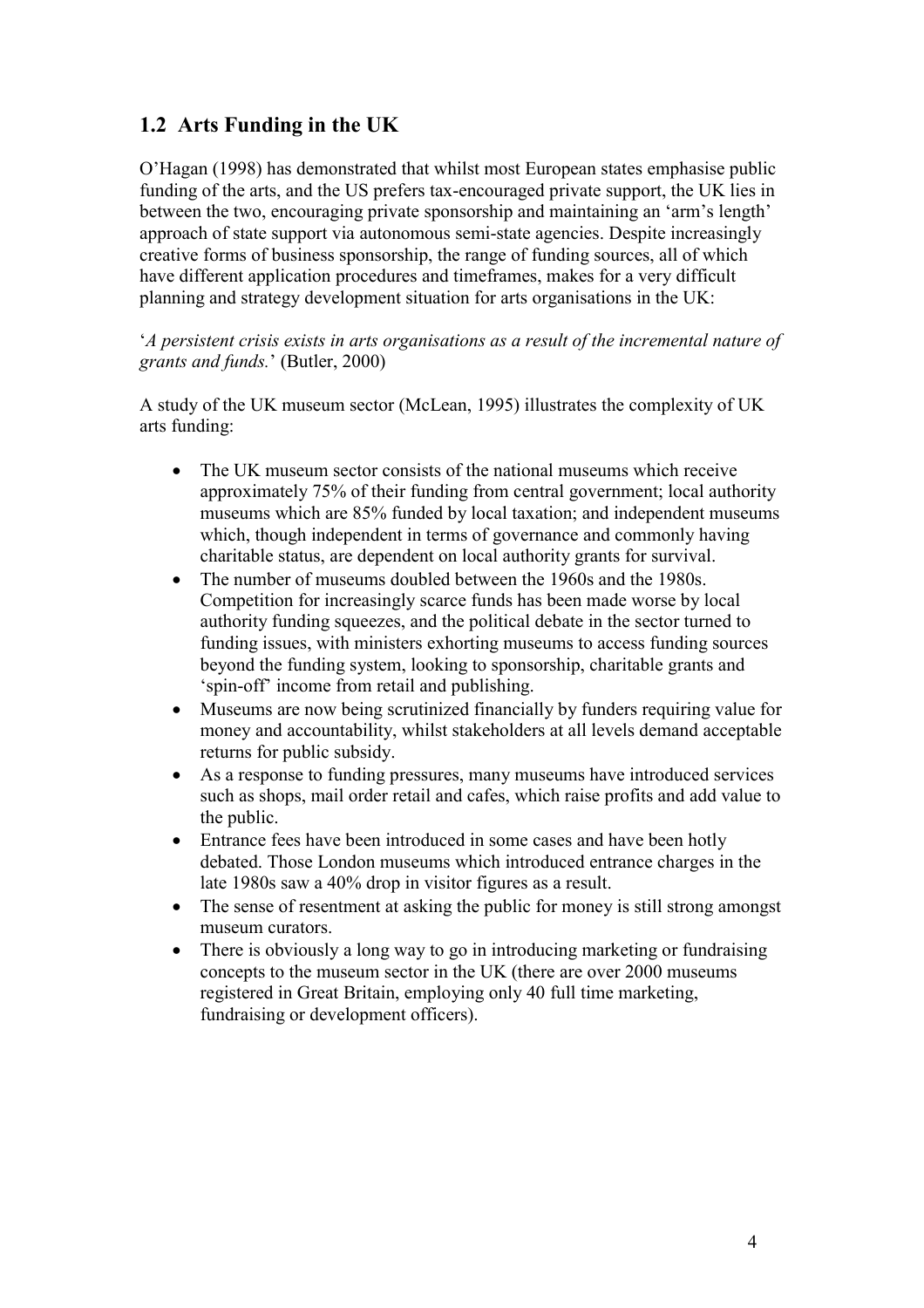# **1.2.1 Fundraising for the Arts in the UK**

## **The charity marketplace**

The UK charity market is characterised by high levels of competition, caused by an increase in the number of charities (there are now 210,000 registered charities in the UK) and a reduction in the number of people or households donating. The market is static at best with many commentators predicting a likely decrease in charitable participation over the next five-year period. These commentators also agree that levels of voluntary income will continue to rise as those that do give offer larger sums.

A majority of the public in the UK gives to charity, and public giving has come to be seen as a key social indicator, shedding light on levels of selfishness, public spiritedness, faith and trust, and on the state of social capital at any given time. Data on public giving is available mainly through voluntary sector agencies, with government data restricted to broader measures such as the Family Expenditure Survey. Any estimation of total giving is therefore an approximation based on a composite of estimates from different sources.

CAF's latest estimate for total giving in the UK gives a figure of £6.1 billion a year, plus £1.5 billion a year in legacies. There are indications of an overall decline in giving, primarily stemming from the annual NCVO/NOP polls, which show that charitable giving declined overall throughout the 1990's.

Broadly, the available data suggests that throughout the last decade fewer donors made larger and more numerous gifts, with more gifts being given tax effectively. A number of factors contribute to this, such as the fundraising techniques being employed, the impact of demographic change, the increasing polarisation of wealth and the value of legacy gifts given to charity.

The number of adults donating to charities is declining. This is most apparent in the 15-24 and 35-54 age groups, and in the C1 and D socio-economic groups. The only group to show increased levels of donation is the over 65s. In the future there will be fewer donors if younger people are not encouraged to change their giving habits.

## **History and development**

Any review of the development of modern giving in the UK has to start in the nineteenth century. The pace and principles were set by rich men from the UK and the US who spanned the turn of the centuries. John Davidson Rockefeller, Israel Seiff, the Quakers George Cadbury and Joseph Rowntree, Henry Wellcome and Andrew Carnegie. Many of these were motivated by religion, replaced amongst many major donors today by humanist and secular motivations.

Income tax was introduced to England in 1799, and since that date fiscal inducements to giving have been used opportunistically by various governments. The charitable covenant system, and the new Gift Aid regulations enable charities to reclaim tax and reduce the cost of giving for donors. This can be compared against the more liberal US system that has always been based on tax deduction.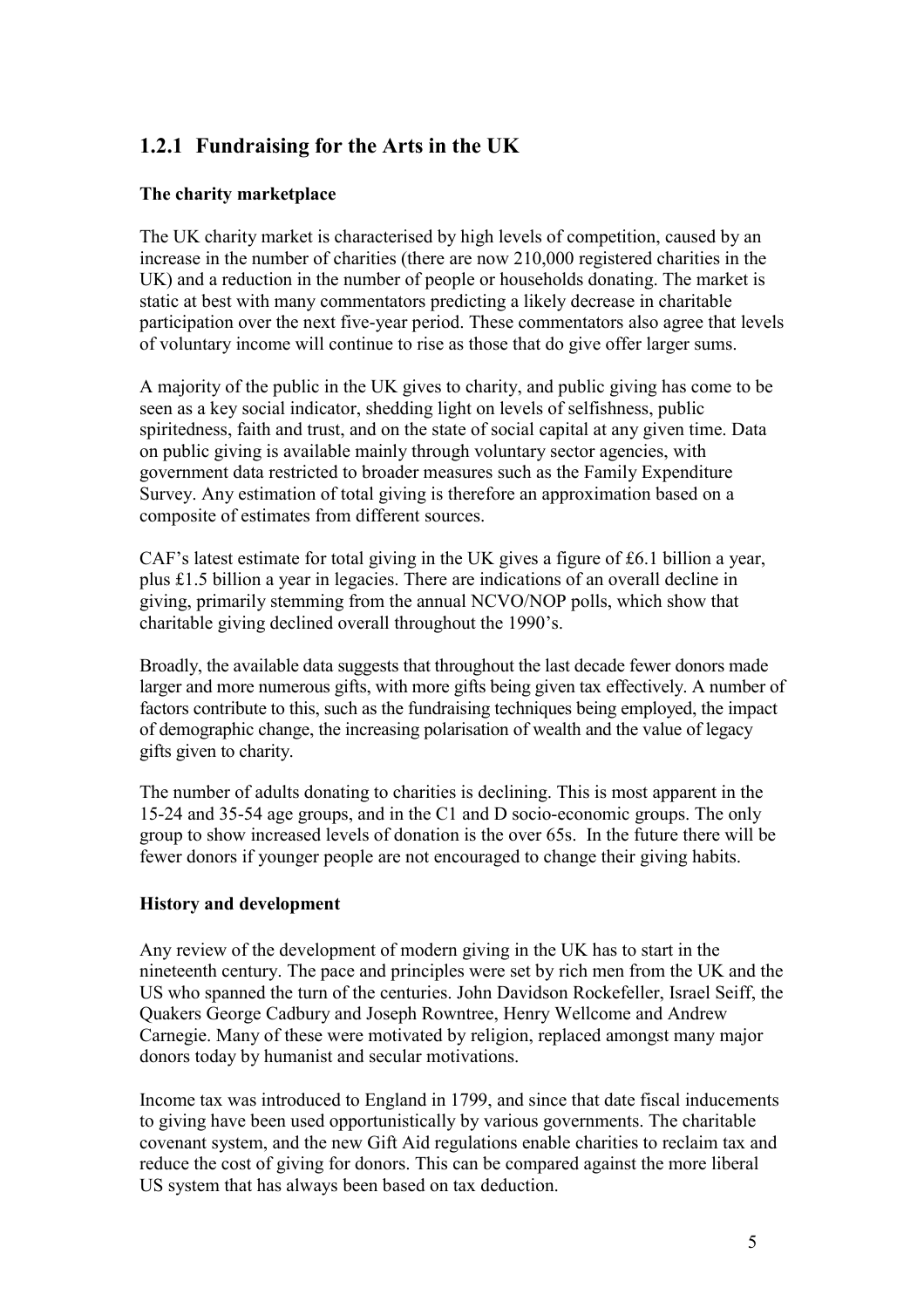Popular fundraising techniques developed in the UK in the late 1940s, with charities such as Save the Children (established in 1919) and OXFAM (1942) recruiting large numbers of regular supporters. Direct marketing techniques were increasingly utilised, with the power of TV being harnessed by telethons high profile initiatives like Comic Relief and Children in Need. In the late 1980s the universities of Oxford and Cambridge each mounted appeals for more than £250 million, unprecedented at that time in the UK. In 1984 the NSPCC launched its Centenary appeal, combining the full range of techniques for national and regional fundraising from major gifts to mass marketing and events, and raising £15 million. This was used as a model for Great Ormond Street's Wishing Well Appeal.

Since 1945 and the introduction of the Welfare State there have from time to time been tendencies to marginalize charities and to belittle charitable giving. However, charities remain essential organs of civic society in the UK, sustaining independent values against centralising pressures for conformity. The expansion of the charity universe has been made possible and sustained through gifts from companies and trusts, with some encouragement and support from governments, but in the main, support has come from individuals.

*'In England, where government support for the arts has been in decline in recent years, arts organisations are reaching out to individuals for contributions for the first time in their history*.' (Kotler and Scheff, 1997)

It appears from the literature that effective ongoing fundraising from individuals for the arts in the UK is still comparatively rare. Practitioner literature is scarce, and case studies almost exclusively feature capital campaigns.

The fundraising techniques employed in the UK arts sector are largely identical to those employed by non-arts charities. The barriers between the two areas are increasingly being broken down, as fundraising professionals from the 'mainstream' charity sector move to posts within arts organisations. Where the solicitation of individuals has been undertaken, arts organisations have begun with the 'great and the good'; utilising face to face big gift techniques as per the US, special events and capital campaigns. For most non-arts charities, this is a new development – they have built their funding on smaller gifts given by a mass of individuals through one-off and committed giving campaigns promoted via the mail and telephone.

'*Strangely, the direct marketing revolution that transformed charity fundraising through the 80s largely passed the arts world by. This is particularly surprising as many…were already using direct mail in their ticket marketing...they have readymade databases of thousands of people who they already know are interested enough to spend money to see their performances or exhibitions*.'(Dixon, 1999)

With the advent of National Lottery funding, many arts organisations faced a financial demand to raise significant sums in partnership funding. Many have ventured into direct marketing, using the mail or telephone to solicit small and medium-sized donations, regular gifts, membership (sometimes through structured membership benefit programmes) and affinity purchases from their database of attendees.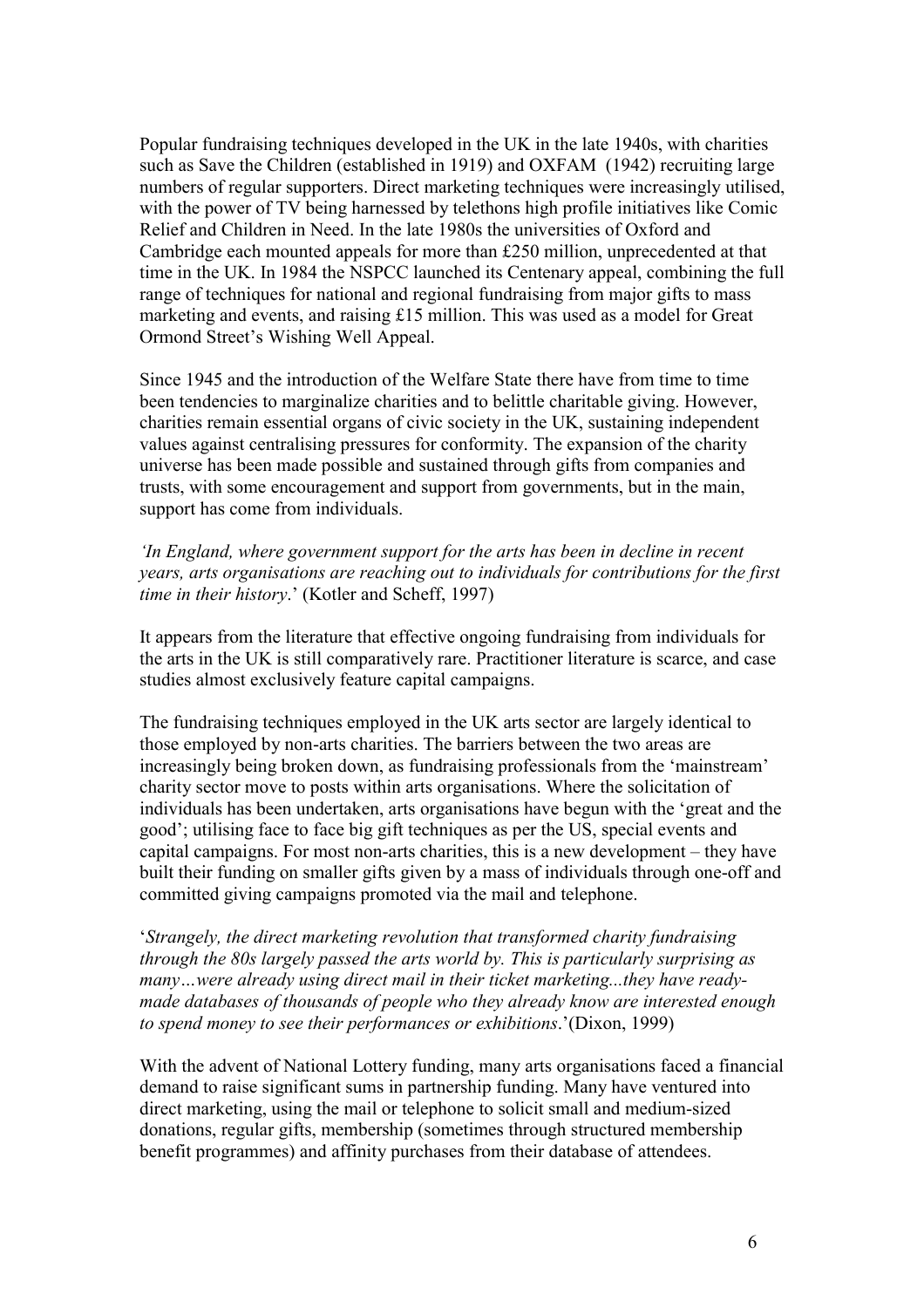## **Major Gifts**

The biggest gifts from wealthy people over the last fifty years have gone to universities, and to museums, galleries and cultural organisations such as the Royal Opera House. The NSPCC Full Stop campaign, launched in 2000, is the first time a welfare charity in the UK has attempted to secure the very major sums attracted for higher education and the arts.

Big gifts have been sought in the UK mainly through capital campaigns, using the US model. A case study from the Tate presented in 1999 (Ballard, 1999) recommended a seven-step process for donor cultivation: identify, research, plan, cultivate, ask, conclude, and reciprocate. The Tate worked through a US style fundraising development committee structure using high-level volunteers to introduce and cultivate prospects. Funding was attracted from individuals in the UK and overseas for capital projects to create the Tate Gallery of Modern Art and the Tate Gallery of British Art:

 '*The fundraising campaign was planned to follow the strategic model established by major fundraising campaigns in the US, the big gift pyramid. The focus was to begin with the biggest gifts and the supporters closest to the gallery, moving through to smaller gifts and donors who are not quite so warm and culminating with appeals to the Tate membership and general visitors.*'

As in US campaigns, the main effort was expended in obtaining leadership gifts of £1 million and more. Gifts were solicited against named spaces in the gallery – many of the TGMAs individual galleries, education facilities and public spaces have been named after donors.

A case study from the British Museum Development Trust evidences the same influences and techniques (Marland 1999): 'Look to the US as a model and use periodic big pushes with capital campaigns' and warns that most UK arts organisations need to undergo a change of culture before they are ready to fundraise successfully.

The wealth profile of Britain has changed over the last twenty years, and there are now many more people who are seriously rich. These newly rich people are making gifts, sometimes in millions or tens of millions. A new intermediate group of prospects who are not 'rich' but have significantly greater means than the majority is also evident. Like the rich, this new affluent group can be targeted to give large sums if they are sufficiently motivated.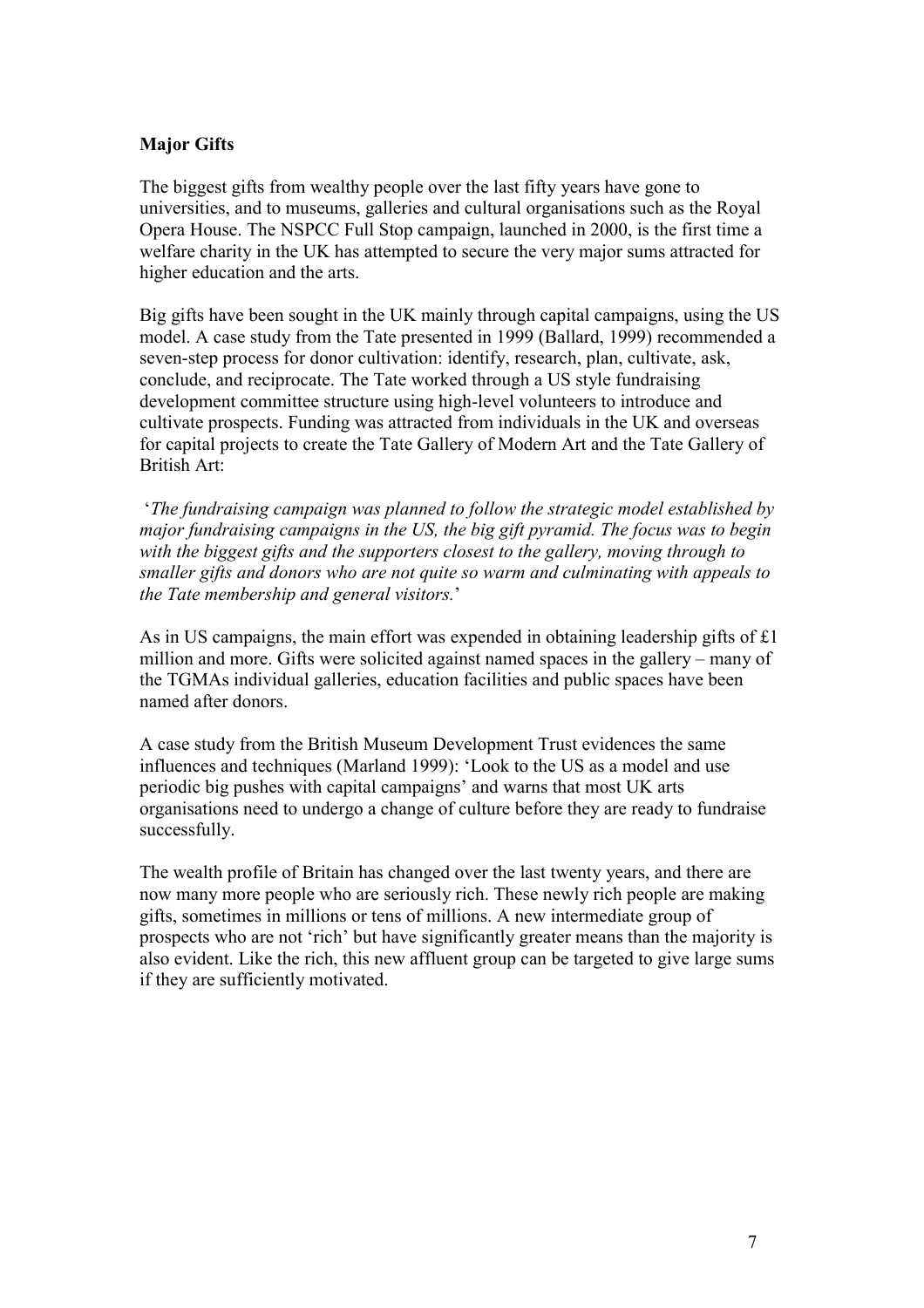# **1.3 Arts Funding in the USA**

According to the latest published annual survey of philanthropy in the USA total giving to arts, culture and humanities organisations<sup>1</sup> [i](#page-8-0)ncreased from \$11.07 billion to \$12.14 billion between 2000 and 2001. This represents a 5.6% increase. Gifts to arts, culture and humanities organisations represented 5.7% of total philanthropic giving in the US in 2001 (AAFRC Trust for Philanthropy, 2002).

Figure 1



Over 75% of total philanthropic giving in the US in 2001 came from living individuals. A further 7.7% came in the form of Bequests, with Foundations providing 12.2% and Corporations the remaining 4.3%.

<span id="page-8-0"></span> $\overline{a}$  $<sup>1</sup>$  In the US nonprofit organisations are classified via the National Taxonomy of Exempt Entities. Arts,</sup> culture and humanities activities comprise: arts and culture, media and communications, visual arts, museums, performing arts, humanities and historical societies.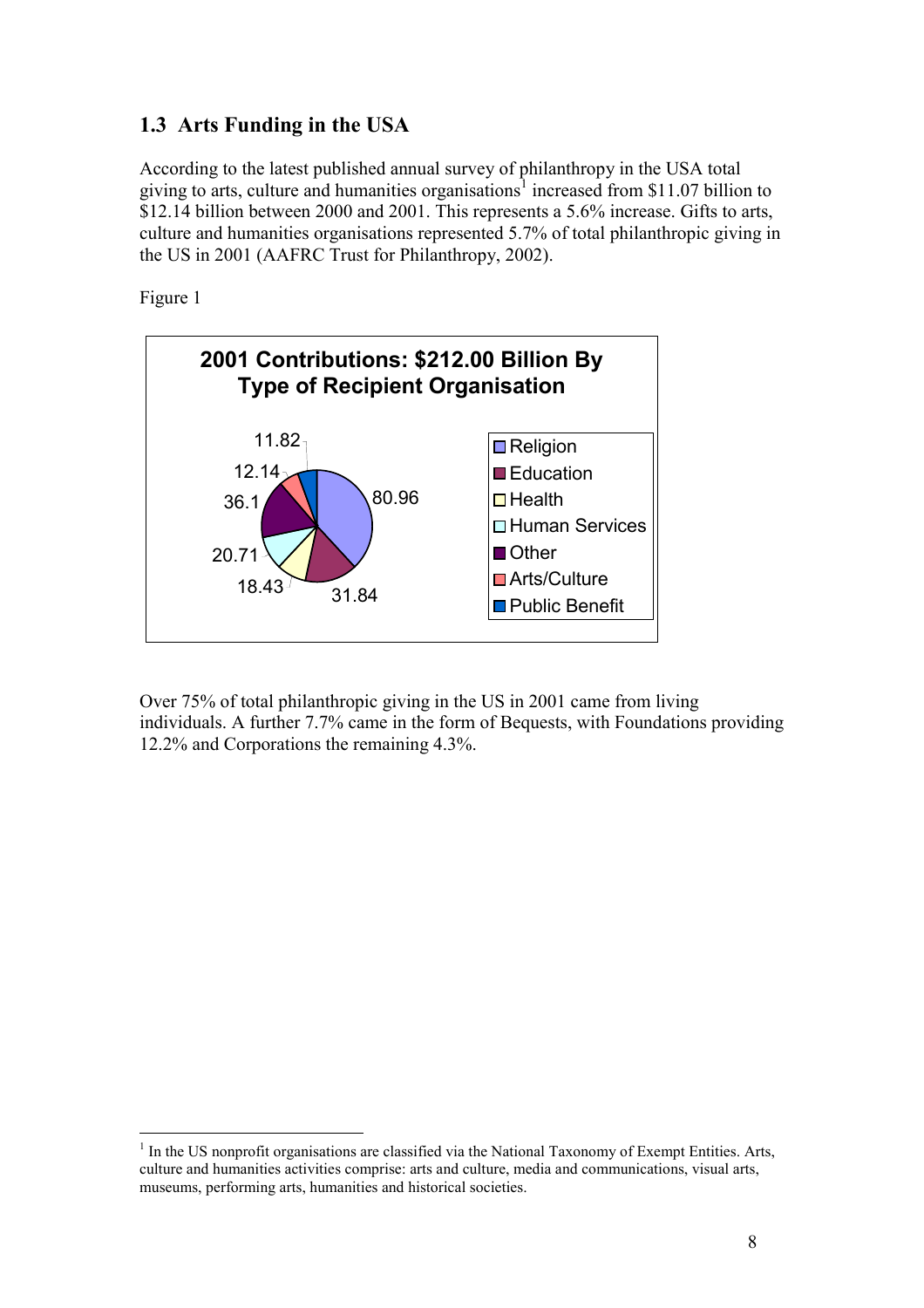



Historically, personal giving has been the primary source of charitable contributions in the USA. Through willed and lifetime gifts, individuals have been responsible for 83.8% to 90.2% of giving over the past three decades. It should be remembered that Foundations are also largely vehicles through which individuals achieve their philanthropic objectives.

It is predicted that a huge intergenerational transfer of wealth will occur in the US in the next fifty years. In October 1999, the Boston College Social Welfare Institute (SWRI) reported that the transfer of wealth in the US over the 55-year period from 1998 to 2051 will be at least \$41 trillion and could be as high as \$135 trillion. The researchers concluded:

## *'A golden age of philanthropy is dawning, especially among the wealthy and the upper affluent.'*

Giving to the arts has increased slowly since 1992, but it has grown very substantially over three decades. In 1969, giving to the arts was under \$1 billion (AAFRC Trust for Philanthropy, 2002).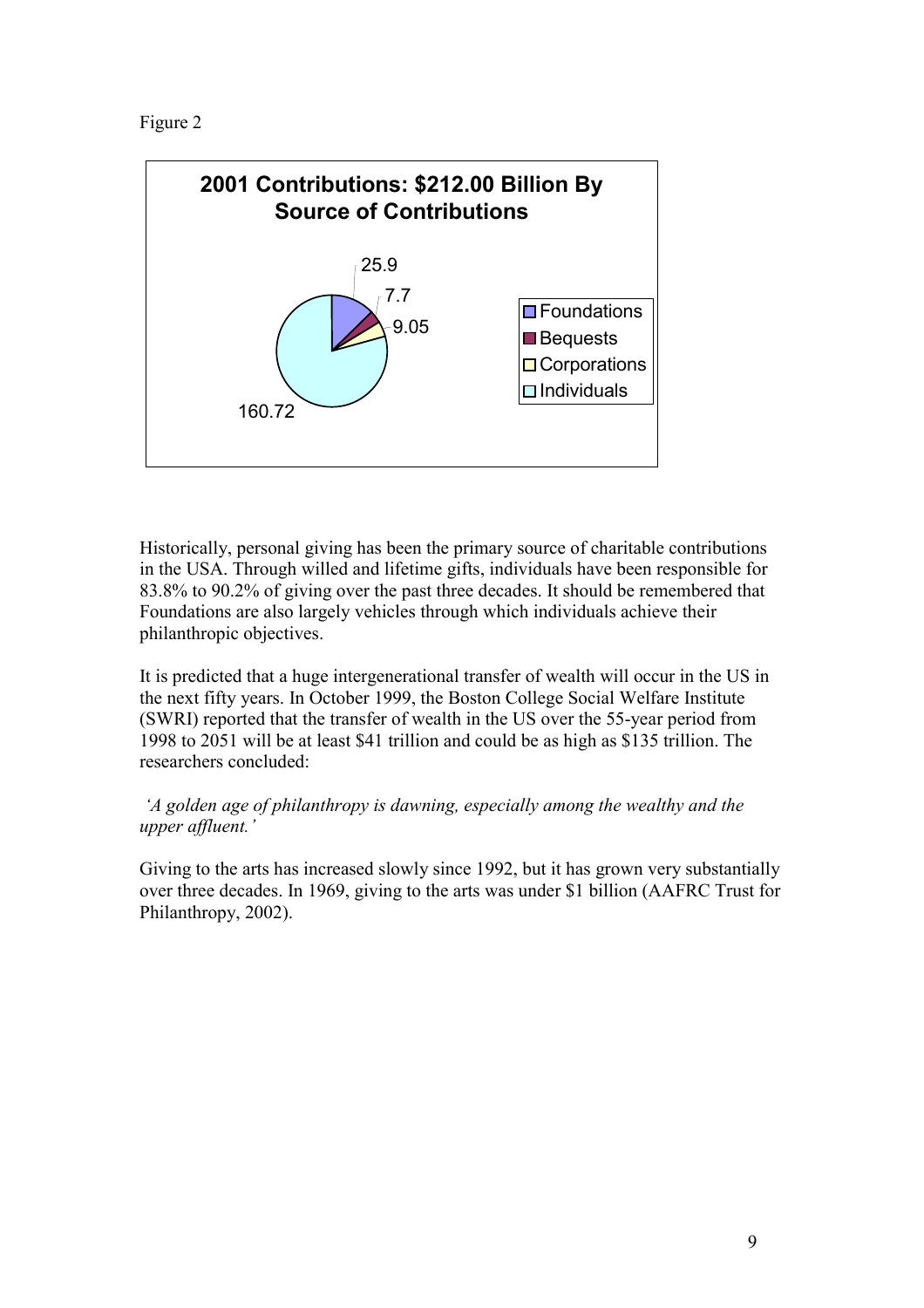



A key report on US nonprofit theatre finances in 1999 (Theatre Communications Group, 2000) found that total income outpaced inflation by 13.9% between 1997 and 1999 and that giving by individuals continued to be the largest source of contributed income for theatres. Individual giving increased by 26.2% between 1997 and 1999. Earned income covered 3.3% less of total expenses in 1997 compared with 1999. Expenses grew fast – nearly every expense area grew by double-digit percentages.

Figure 4

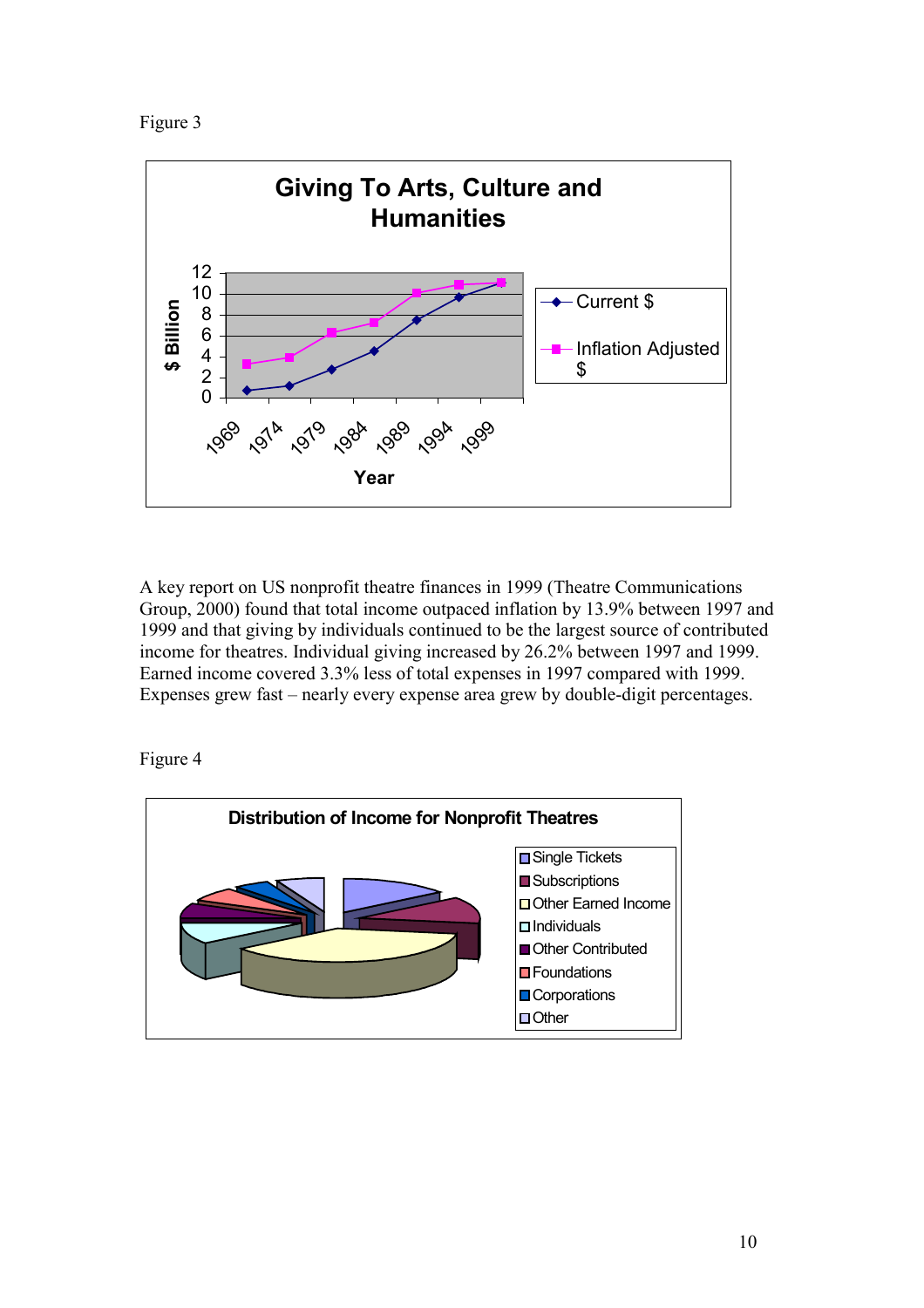# **1.3.1 Fundraising for the Arts in the USA**

## **History and development**

Fundraising for arts and culture causes in the USA is a challenging and increasingly complex process. In the current uncertain economic climate, it is predicted that Americans will re-examine their charitable contributions and tighten their belts in all areas of support for nonprofit institutions.

There are 733,790 nonprofit organisations registered with the IRS in the USA, all dependent on the support of businesses, the government, foundations and individuals to survive and function. No other nation in the world has as large a number or as great a diversity of not-for-profit organisations – including hospitals, religious organisations, universities, colleges, social service agencies and cultural organisations. Nearly all Americans believe it is their obligation to support charitable causes. This altruistic philosophy stands in marked contrast to that of many other countries where philanthropic giving is often exclusively a government responsibility. The democratic ideal that each person should do his or her fair share, combined with the more prosaic notion of income-tax incentives, has encouraged a wide range of Americans to become philanthropists. Currently more than 80 million Americans contribute time or money to the not-for-profit sector.

The earliest US donors were individuals contributing to religious organisations established to alleviate human suffering. By the start of the twentieth century, secular organisations had begun to take over many of these charitable functions. Individuals such as Andrew Carnegie and John D Rockefeller amassed huge fortunes. These and other wealthy individuals were instrumental in establishing the all-purpose private foundation as a new vehicle for philanthropic purposes. During this period, healthcare and education were the primary beneficiaries of foundation funds.

With the outbreak of World War I, Americans for the first time began to make individual contributions on a massive scale. Four hundred communities throughout the US established War Chests, and the American Red Cross astonished the nation by raising \$115 million in one month in 1917. World War I also served as a catalyst for the first substantial giving by US corporations.

The Depression of the 1930s created a new role for government as the primary provider of human services. Private philanthropists turned their attention to seeking remedies for human suffering. Corporate giving to charitable causes was encouraged by the passage of the 1935 Revenue Act, which authorised companies to deduct these contributions from their taxable profits.

In the aftermath of World War II and during the 1950s, both incomes and taxes skyrocketed; one result being the proliferation of family and company-sponsored foundations established to gain tax advantages. At this time, Americans began to contribute substantially to the arts and humanities. In the 1960s, Lyndon Johnson's Great Society initiatives laid the foundations for the widespread support of culture. The establishment of both the National Endowment for the Arts and the National Endowment for the Humanities in 1965, coupled with increased foundation and individual giving, enabled culture to flourish.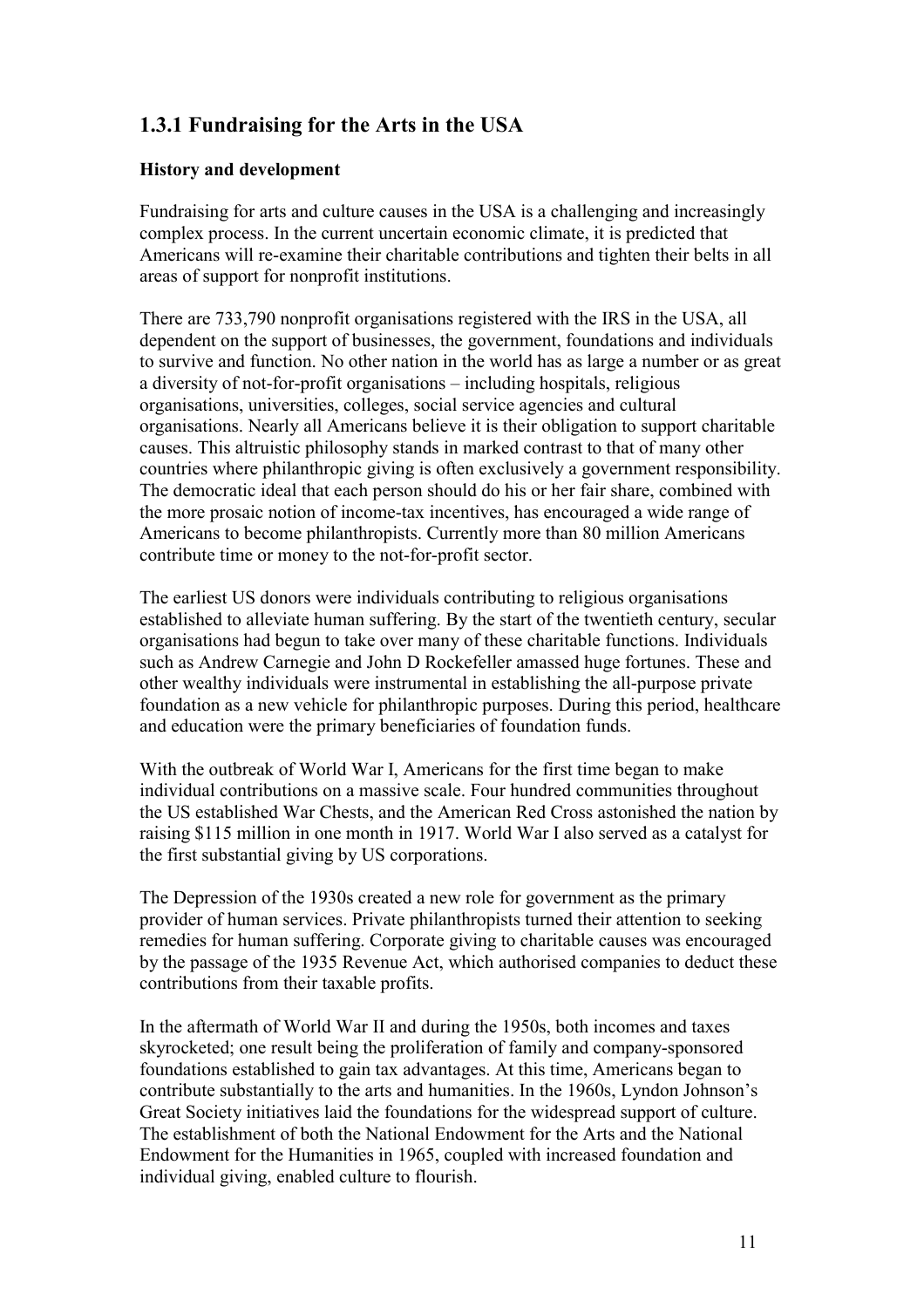Today there are thousands of arts and cultural organisations in the US, and as the number of organisations has grown, so have their audiences. Typically the income earned from the sale of tickets, merchandise and service covers only 50-60% of the operating expenses of a cultural organisation. The balance of funding relies on voluntary contributions. Since the early 1990s government agencies have come under increasing pressure to decrease, and in some cases eliminate, support for arts and culture.

The controversy in the federal government began in 1994 when a small group of senators and representatives singled out a few NEA-funded exhibitions that they believed contained objectionable material and were therefore inappropriate recipients of government funds. A political storm around the issues of government funding and censorship ensued, and, by 1995, the budget for the NEA had been cut by 40% (Kahan, 1997.) This upheaval in government funding has resulted in 'intense competition for the contributed dollar, forcing cultural organisations to develop extremely aggressive fundraising operations in order to continue their work' (Hopkins and Friedman, 1997)

The cuts to the NEA represented more than the immediate loss of funding. For fundraisers, the diminished enthusiasm of the federal government to support culture increased the difficulty of the 'sell' to the private sector and to state and local government agencies. State funding has proved uncertain and unpredictable. In response to a general fiscal crisis, the Massachusetts legislature halved the funding to its arts council in 1990 after nearly abolishing cultural funding altogether (Useem 1991). Increasingly contributions from individuals have filled the gap where government and corporate dollars have been lost. From 1990 to 1994, individual giving to nonprofit theatres, for example, increased by 33% (Janowitz, 1995) and theatre development departments were concentrating their resources on cultivating and soliciting individuals, capitalising on the personal relationships developed with long-term subscribers and theatregoers.

The impact of the post 9/11 economic and political situation on Arts giving in the US is discussed on page 27 of this report.

## **1.3.2 US Individual Fundraising techniques**

The main donor markets for arts organisations are individuals, foundations, corporations and governments. Smaller organisations tend to concentrate their fundraising efforts on wealthy individuals. Larger organisations tend to solicit all sources, employing staff to be responsible for each market. (Kotler and Scheff, 1997)

In soliciting funds from individuals, US nonprofits typically distinguish between small, intermediate and major donors. Many fundraisers prefer to concentrate on large potential donations, citing the rule that 20% of donors produce 80% of gifts. However, it is also recognised that reliance on a very small pool of major supporters can mean that a programme is completely destabilised if even one supporter is lost to the organisation, so a balance needs to be struck. Many organisations have put themselves at risk by counting exclusively on the generosity of a small pool of donors.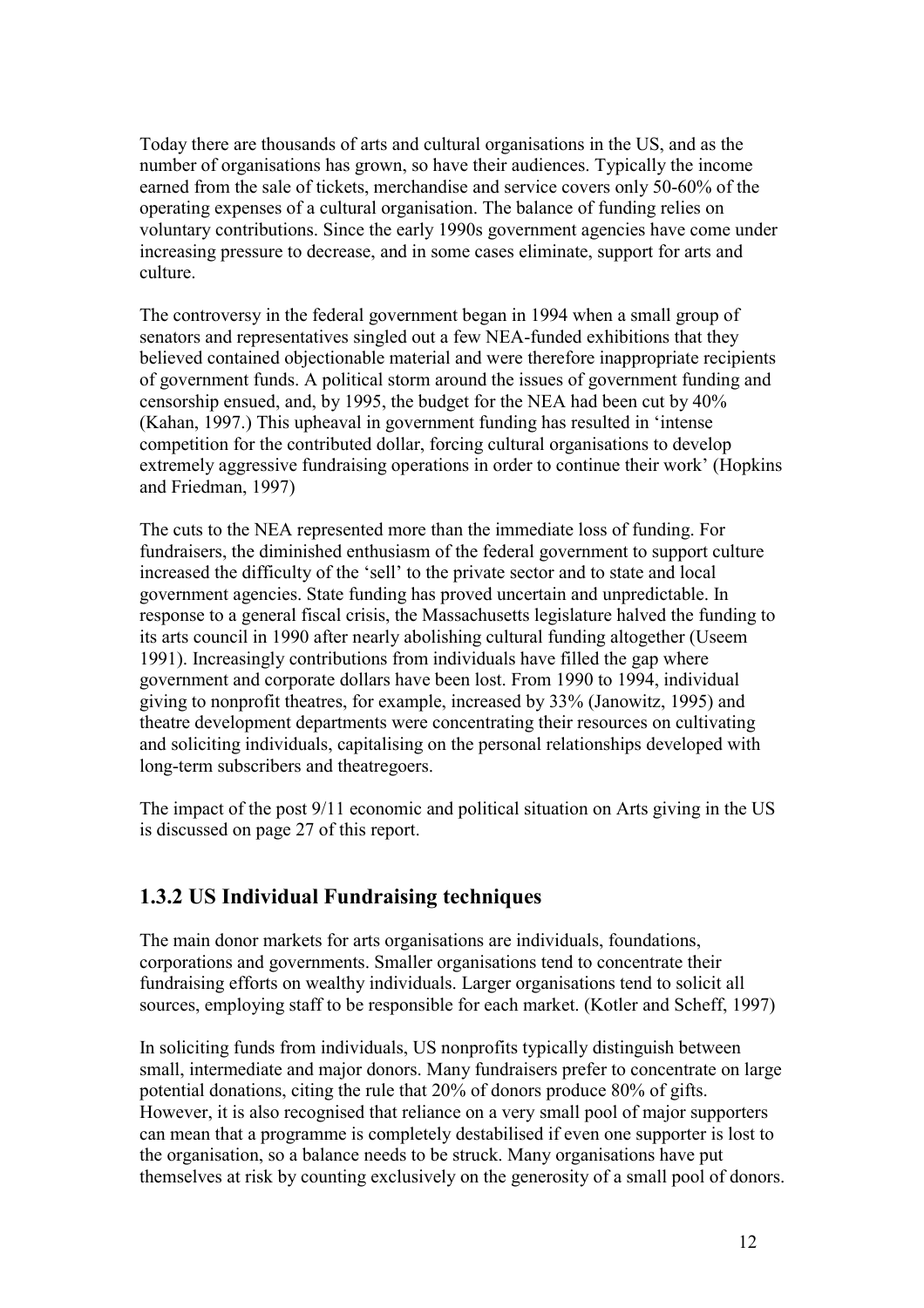In soliciting smaller gifts, US nonprofits rely on the 'classic' Annual Fund drive.

## **Annual Fundraising**

Small gift solicitation focuses on the organisation's annual and shorter term needs – small gift givers tend to be treated as customers of the organisation (whereas major givers are stakeholders). Small gifts tend to be made regularly, usually annually, and may range from one dollar to a few thousand dollars. Small gift prospects are contacted by mail or telephone, and are asked to donate in cash from current income. The donor is typically given a short-term deadline for response and will be asked for an unrestricted gift to be utilised at the discretion of the organisation. An annual fundraising campaign is thus a step-by-step process to raise a specific amount of money over a specific timeframe (usually the organisation's financial year).

The difficulty in sustaining response rates to annual drives is in holding interest over the years in a very similar call for support. Various creative methods are used to attain this. Unrestricted giving requests can be augmented with specific 'shopping list'; The Lyric Theatre of Chicago has the annual appeal fronted by a different star performer each year. (Kotler and Scheff, 1997)

Annual fund drives serve several purposes; they provide income, increase public awareness, and gather in a broad supporter audience which will include potential new volunteers and major gift givers. Responders to an Annual fund drive typically do not receive recognition rewards beyond an acknowledgement of thanks. When they are financially able, some will go on to give major gifts.

Other direct mail or telephone appeals requesting small gifts and recruiting new small-gift supporters will also typically be run each year, timed so as not to coincide with the annual subscription drive.

The vast majority of donors to an organisation will share the same interest in and enthusiasm for its programmes that major donors do – but they may not have the same financial resources. Over time, and as their personal circumstances alter, these annual donors may be encouraged to give more substantial amounts. Typically membership or Friends schemes have proved a successful route for arts organisations in the solicitation of gifts of an intermediate level, and to encourage donor loyalty. The accepted 'pyramid' of giving relied upon by US donor development staff posits: *'The donor first gives through a small annual gift. Over time and based on capability, the donor is moved upward in gift size and type. Using this model, the development officer begins with the annual gift program and later introduces major and planned gift opportunities. It is assumed that major and planned gift prospects will thus emerge from the annual fund.*' (Dean, 1998)

## **Membership/friends schemes**

These serve to bring lower level donors further into the organisation. Programmes generally offer donors the choice of a different range of contribution levels, each of which is accompanied by its own package of benefits. At higher levels of support the donor qualifies for premiums of a more exclusive or unique nature. Like the Annual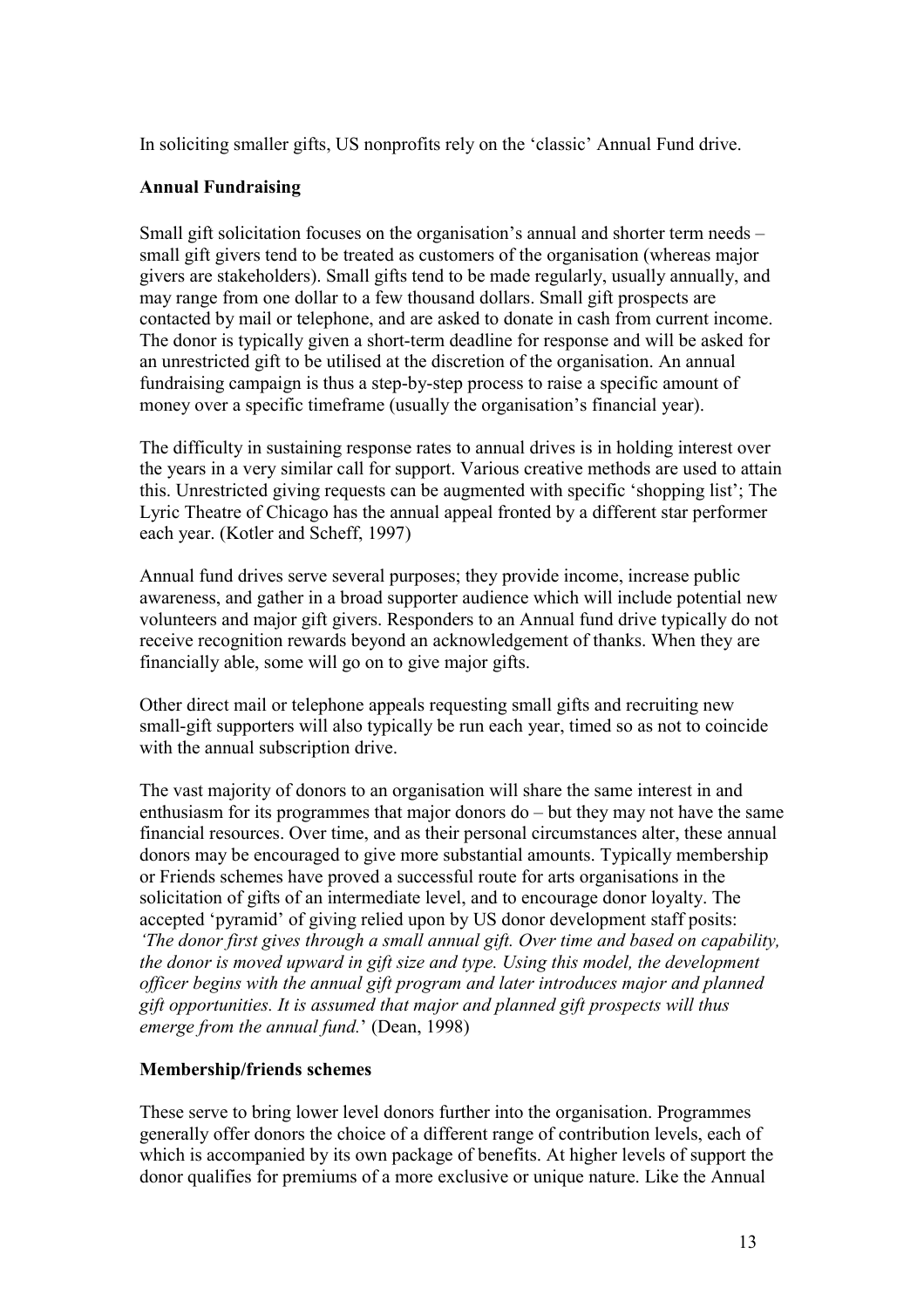fund drive, these are essentially low to mid-value products and as such are communicated by relatively low-cost routes, such as via direct mail or over the telephone.

## **Major Gifts**

Major donors are individuals who make sizeable personal contributions. The definition of a major giver varies from one organisation to another – defined by past giving and future goals, and the donor will also have their own perspective on what constitutes a significant gift for them personally at any time. These donors are amongst the most desirable sources of support for arts and cultural organisations. Major donors tend to be a reliable source of funding, making financial commitments that frequently extend over a number of years.

Unlike companies and foundations, major donors are not regulated by time frames, restrictive giving policies or committee judgements. They can give as much as they wish, with few or no bureaucratic strings attached. As major donors will have extensive contacts in business, political or social circles, they can themselves be vital sources of new prospects, and can be the most valuable of ambassadors.

Major donor support can have drawbacks – they may exert excessive influence if they are a major giver and are also a member of the board of directors, for example, and may wish to influence programming in such a way that compromises the mission of the organisation. Despite this possibility, the pursuit of the major gift remains the holy grail of US fundraising.

Major gift solicitation is the most prominent, and most frequently discussed area of fundraising in the US. As such there are a large number of practitioner texts available which deal with the process of solicitation, though very little information is available on major gift giving in the context of the arts in particular. It appears that the solicitation process is virtually identical across all nonprofit causes, though obviously the details of recognition, involvement and reward programmes will differ, as will the fundraising case for support.

For Kotler and Scheff (1997) 'Large gift prospects are the lifeblood of any fundraising campaign'. A six-point plan is recommended for successful solicitation of major gifts: *discover and qualify, plan, involve, ask, negotiate and close, thank and plan.* Fundraisers firstly, through desk research, identify a wealthy individual who could conceivably have a strong interest in the organisation. They identify others who could supply information and arrange an introduction. They cultivate the person's interest in the organisation without requesting a gift and evaluate his or her capacity for making a large gift. Eventually they make the 'ask'. Upon receiving a gift they express appreciation and lay the groundwork for establishing further involvement. Throughout the process approaches are made on a personal level through face-to-face contact.

Hopkins and Friedman (1997) likewise map out the major gift process. They stress the importance of research and the involvement of the board of directors as well as development staff in the identification, cultivation and solicitation of big gifts. Research amongst current low-level donors for prospective big givers is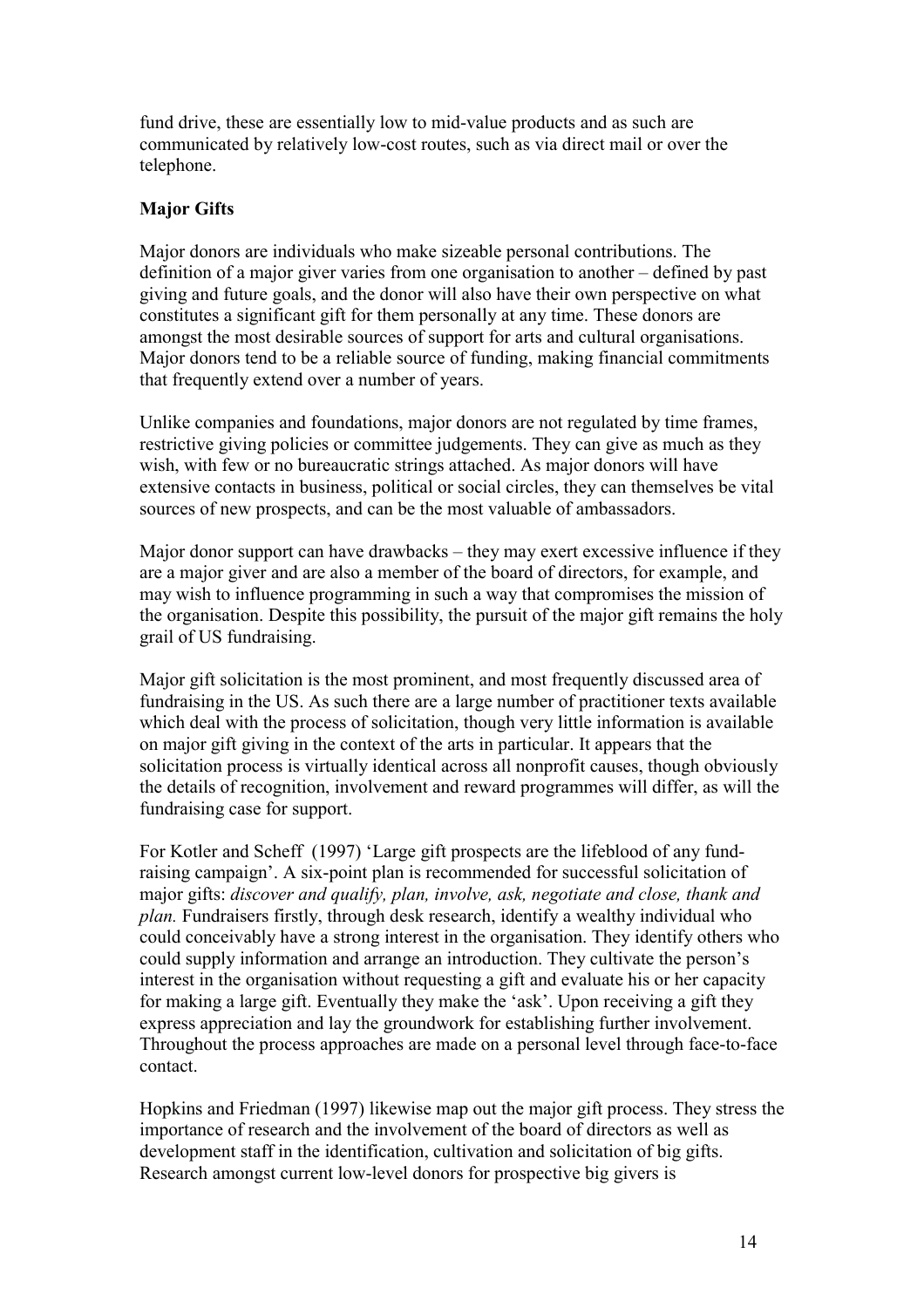recommended, the theory being that some of these donors may have the financial capacity to make substantial gifts after appropriate involvement and cultivation. This view is upheld elsewhere in the practitioner literature:

*'A person may give ten times the amount they give through the mail if they're asked face to face. Gifts through the mail are impulse gifts - when asked in person the donor must give a major gift more serious consideration. You have potential major donors hiding on your donor base'*. (Reuther, 1998)

In the early 1960s G.T 'Buck' Smith developed a five-step process (with each step usefully beginning with the letter 'I') which has been described as the 'secret to securing major gifts'. : Identification, Information, Interest, Involvement, and Investment. These steps should comprise a continuing cycle seeking to nurture and develop those people who are committed to the nonprofit's mission. This has become known as the cultivation cycle or moves management theory, and is still taught today as the route through which an individual can be 'moved' through a cycle until the relationship is developed to the point of investment (Smith, 1997).

The old 80/20 rule is actually an understatement for many nonprofit organisations in the US, (Heetland, 1992) as it is now not unusual for 90% or more of the money to come from 10% of the donors. A proportionate share of development resources should be allocated accordingly.

*'In most successful fund-raising efforts, the top gifts form10-15% of the goal, the top ten gifts are equal to approximately 40% of the goal, and the top 100 gifts will be responsible for 90% of what is raised – so a simple definition of major gifts then becomes the top 100 prospects'* (Brock, 1989)

The five 'I's are actually the four 'R's: research, romance, request and recognition according to Ernest Wood (Wood, 1997) and the process parallels courtship and marriage. 'Recognition is probably the most important element of the fund-raising program' (Harrison, 1996).

'After pouring over volumes and volumes of do's and don'ts' Michael Luck (Luck and Evans 1992) recommends the following as key pointers in major gift solicitation: Be kind, courteous and fair (as the attitudes we take for granted in personal life are those that will make us successful in gift solicitation); remember that individualisation is everything and no two prospects are alike; keep donors informed and involved so that they know their gift is making a difference; let the prospect set the rules and make the pace, guide but do not limit them; listen to the donor, keep communications open and constant, and be patient.

Many texts on major giving emphasise the importance of the board directors and trustees and senior staff in the process. (Williams, 1991, Smith, 1997)

'*Board member leadership is the action ingredient in major gift acquisition – an organization with a noble and important mission goes nowhere without personal commitment from a volunteer board.'* (Dean, 1996)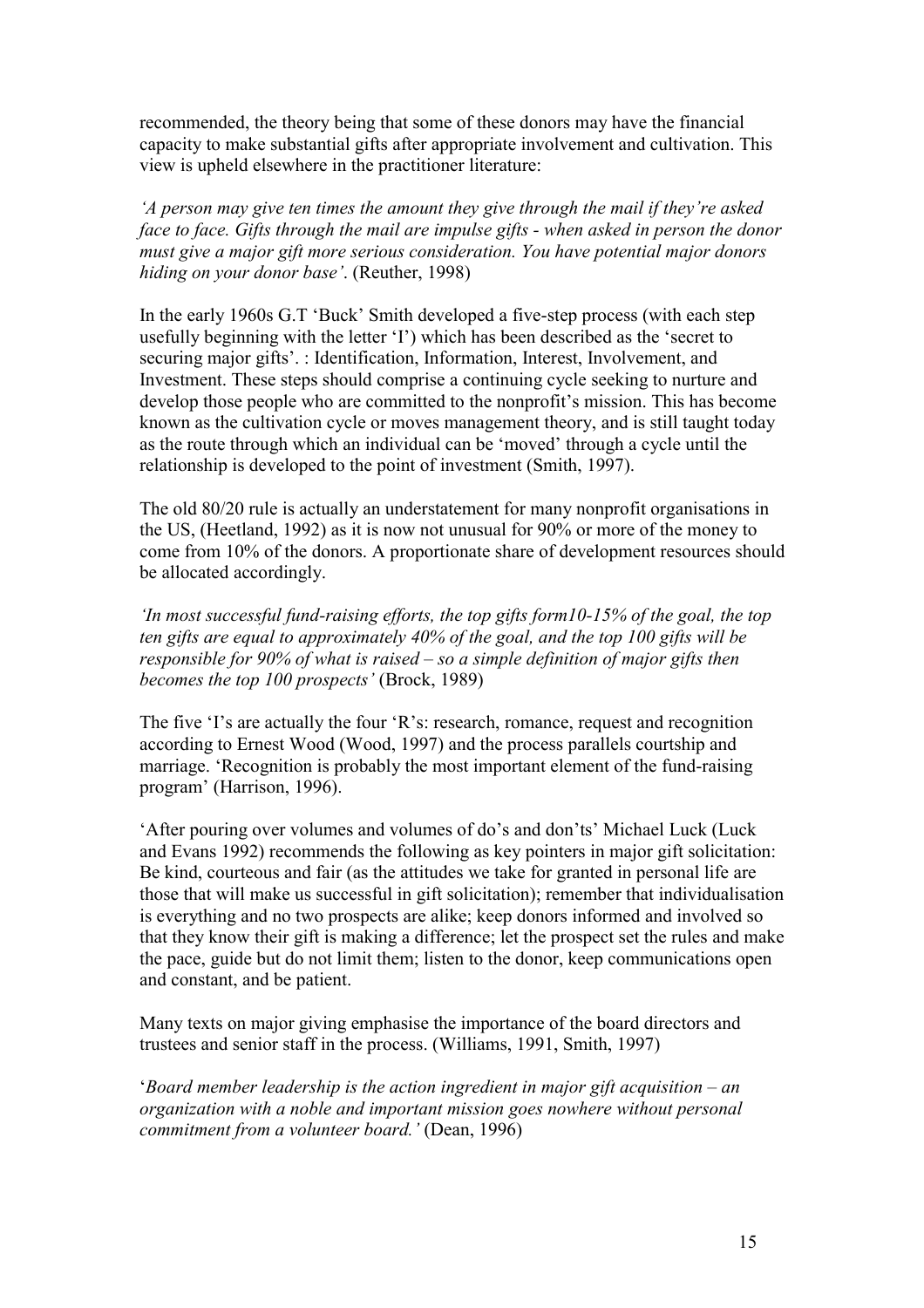The board of directors, trustees and the CEO are key in researching and providing links to high-level prospects, and in the solicitation and cultivation of their peers. Board members are also expected to contribute funding themselves, to provide 'lead gifts', to set an example of giving. The creation of a major gift committee is widely recommended where committee members agree to represent the charity to the community, contribute a personal leadership gift and work to provide and cultivate potential major donor contacts. Such a committee may also be responsible for identifying and researching projects for big gift funding, becoming almost a minicapital campaign (Maude, 1997)

'*Studies show that strong, committed, informed boards that are involved in resource building make for financially healthy and respected organizations. Weak, inactive boards make for financially troubled and short-lived organizations.*' (Lawson 1995)

So 'Who should ask Whom for What amount When?' (Goettler,1996). Each prospect may require a different solicitation strategy. The ask should be made by someone who is personally known to the prospect, and should sometimes be backed by more than one person. The prospect should suggest the gift size – any guidance by the solicitor may restrict the size of the gift, and the timing of the ask should also be set by the prospect, who will signal when the moment has come. The finding of major donors requires access (you must know them personally or at least know someone who can make the introduction), belief (the prospect must believe in your organisation's work) and ability (the financial ability to make the gift) (Reuther 1998).

Beyond the practical 'how to' guides, some recent practitioner texts begin to discuss the major gift decision-making process from the donor's point of view. It is accepted that the decision making process associated with major gifts is far more elusive than that entailed with the making of a small annual gift in response to a direct mail piece or telephone fundraising call. Major gifts are 'Stop and Think' gifts (Sturtevant, 1996) and involve a far more complex and lengthy process. As the gift decision grows in magnitude the donor will require a stronger set of motives for giving. There are likely to be more influences and inputs into the gift decision, and whilst the decision is emotional the donor is more likely to express decision-making parameters in rational terms.

'*A major gift is not something that donors do on a whim or a lark, or on the spur of the moment…They do not flow into an organization at the rate of one a week, and in all likelihood they do not materialize without a great deal of time, talent or effort attached*.' (Fredricks, 2001)

Any major gift is a well thought out personal decision, an investment, a bond or contract that binds the donor to the organisation.

## **Planned Giving**

Arts and cultural organizations can offer donors a number of ways to give that are beneficial to both the organization and the donor. Planned giving options are vehicles by which major gifts can be given over time and with tax advantages. Planned giving is a huge growth area in US fundraising across all types of nonprofit causes. Also referred to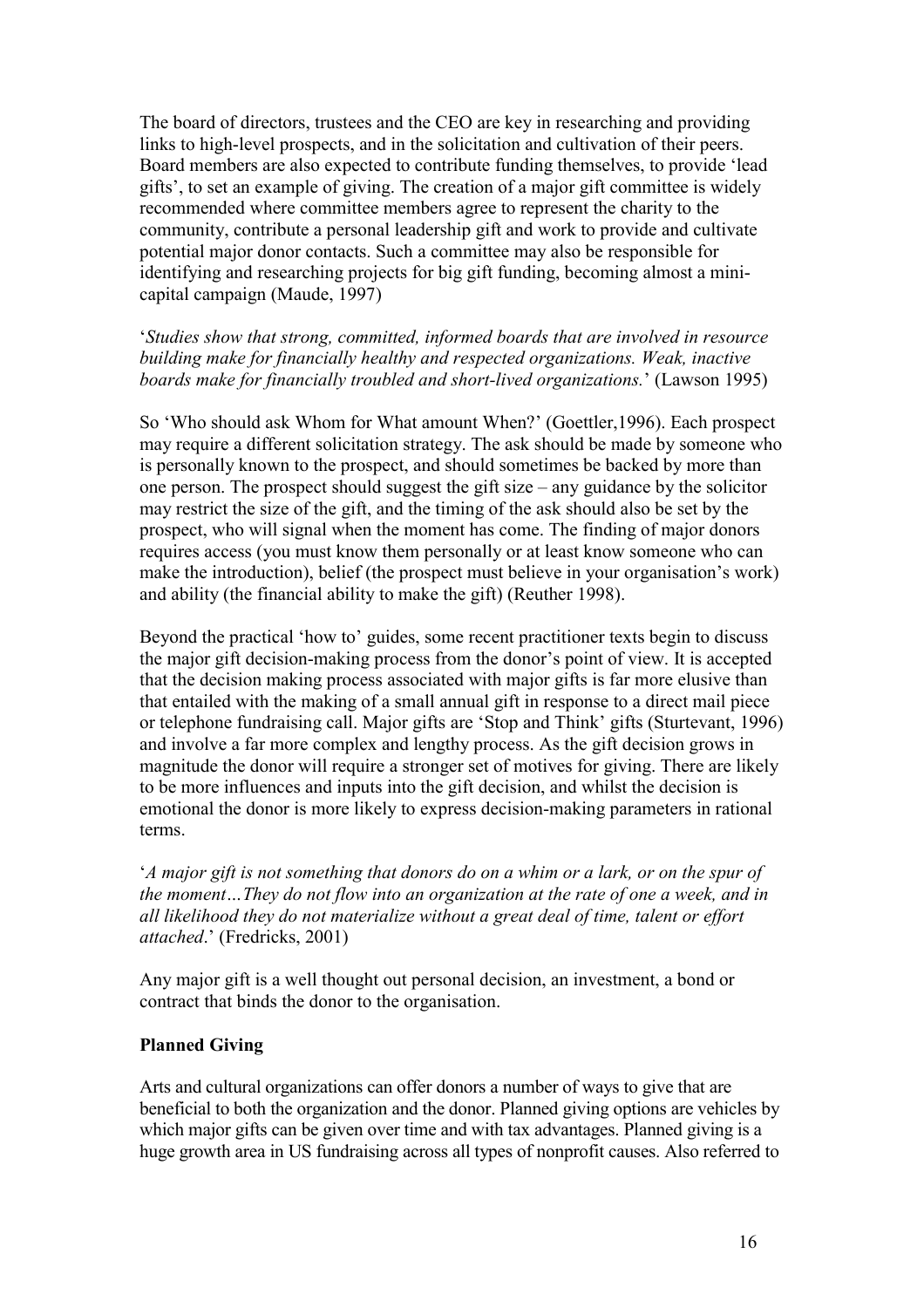as Deferred Giving, Organized Giving or Charitable Gift Planning, it relates to the process by which gifts are encouraged and produced where:

- The gift is legally provided for in the lifetime of the donor
- The recipient organization has an interest in the gift, but full benefit is usually deferred until a point in the future (often the death of the donor) This date is specified in a legal agreement between the organization and the donor
- The donor may receive tax benefits as a result of their gift provision

Planned giving typically includes the use of (sometimes complex) tax advantage vehicles in gifts of capital rather than cash, and therefore requires the involvement of financial and legal professionals. Some gifts are revocable, others irrevocable commitments. 90% of planned gifts in the US come from individuals. (Tueller, 1994) Planned giving vehicles include bequests, gifts of Life Insurance, Charitable Remainder and Annuity Trusts, Charitable Lead Trusts and Pooled Income Funds.

Planned giving is typically a fairly low-profile part of US fundraising, relying as it does on long term development and a permanent presence – unlike capital campaigns which involve fixed date targets, high profile PR campaigns and events. The nature of planned giving is such that it works to projections rather than to fixed income goals, it is impossible to budget income with any precision – the process is characterised by patient long term development and investment. In accounting, a distinction is commonly made between revocable and irrevocable gifts, with income from revocable sources like legacy bequests categorised as very much a secondary output from planned giving activity. Capital rather than cashflow is the aim of planned giving programs, with nonprofits seeking to build the value of their endowments.

Like Big Gift solicitation, planned giving is research intensive and very time-consuming – desk research and face-to-face visits are used to gather data on the family circumstances, financial background and philanthropic ambitions of prospects. The planned giving fundraiser is expected to spend most of their time 'on the road' visiting prospective donors.

In seeking likely planned giving prospects from the database of existing donors overlaps occur with other fundraising sections, primarily relating to the annual fund and to big gifts. Overlaps are unavoidable; often the best prospects for planned gifts are the most faithful/generous annual fund donors, and many planned giving solicitations result in a big cash gift. The practitioner literature does not suggest any concrete routes for avoiding overlaps/conflict, but stresses that the various giving routes should be mutually supportive and that donors increasingly require that all the giving options be made available to them in an integrated presentation.

From the point of view of the nonprofit, planned giving can provide long- term finance and stability for the future. It is likely to be an area of fundraising with a very low cost/benefit ratio once an effective and professional program is established It is a high risk activity in some ways, as any mistakes are likely to be very costly, and could potentially even involve the nonprofit in litigation if bad advice or faulty administration can be proved.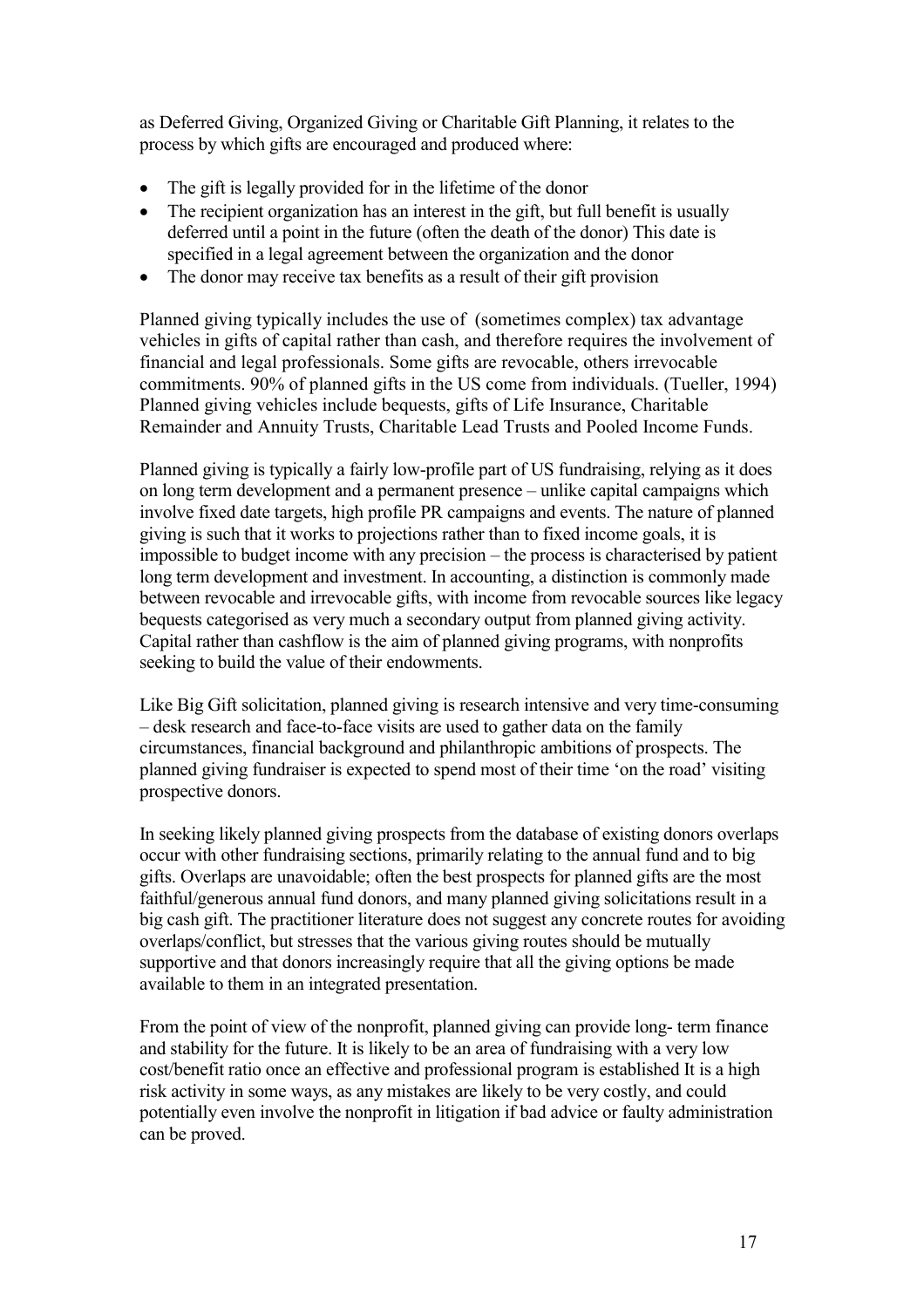Planned giving opportunities are marketed to existing donors and to other prospects primarily through face-to-face contact. Advertising is used to a limited extent, with creative executions commonly focusing on the financial advantages of a planned gift for the donor. As with big gift solicitation, the gift is always 'closed' at a face-to-face meeting. Literature is normally left behind at the face-to-face meetings to leave the prospective donor with detailed and tangible information for consideration after a visit. The proposition carried in the fundraising literature tends to position planned giving as the provision of financing tools which can fulfill a donors gift intent in a cost effective manner – a route through which donors can make gifts to nonprofits and simultaneously enjoy favourable tax consequences. Some fundraising literature places the service element to the fore, characterising a planned giving program as offering tax-exempt planning concepts and services which will also contribute funds to the chosen charity cause.

As with Major gift solicitation, several standard stages are likely to be followed through in the solicitation of a planned gift. Prospective donors will be identified and researched, especially in terms of their financial situation. The research may be part desk-based, and may also involve face-to-face interviews which would both be fact-finding and would also start the cultivation process. Prospects are then evaluated and ranked, in terms of net worth, likelihood to take out a planned gift, closeness to the charity and its mission etc. A prolonged and intimate one-on-one cultivation process is then undertaken, sometimes by the planned giving staff person, often by a volunteer representing the charity who is on a similar social and financial level to the prospective donor.

The cultivation process has to incorporate an element of education with reference to the financial products available for the planned giver. Again, this is likely to happen in a face-to-face charitable financial planning interview, where the planned giving fundraiser/volunteer may be joined by the donor's financial adviser.

When the time is judged to be right, the solicitation is made, usually by the volunteer, and often in the presence of a financial adviser. If a gift is made the last stage is a process of thanks and recognition, which is likely to be high level and perpetual, as a planned giving donor has in essence made a large investment in their chosen nonprofit.

#### **Capital Campaigns and Special Events**

Special events such as galas and benefits, have been a popular fundraising tool for many years. In theory they both generate income and raise awareness. Special event fundraising usually only requires the selling of the event itself, at premium prices. They are a good way to attract and retain donors who are attracted by the social networking aspects of philanthropy, and are part of every major donor programme as a means of recognition and cultivation.

Special events are notoriously labour-intensive and can lose money because of the high costs involved. As with all US major gift work, the most effective events employ volunteers at every level of operation, and involve a group of 'leaders' in event committees – prominent individuals with wide influence who will help generate funds through their prestige and encouragement of friends and colleagues to attend.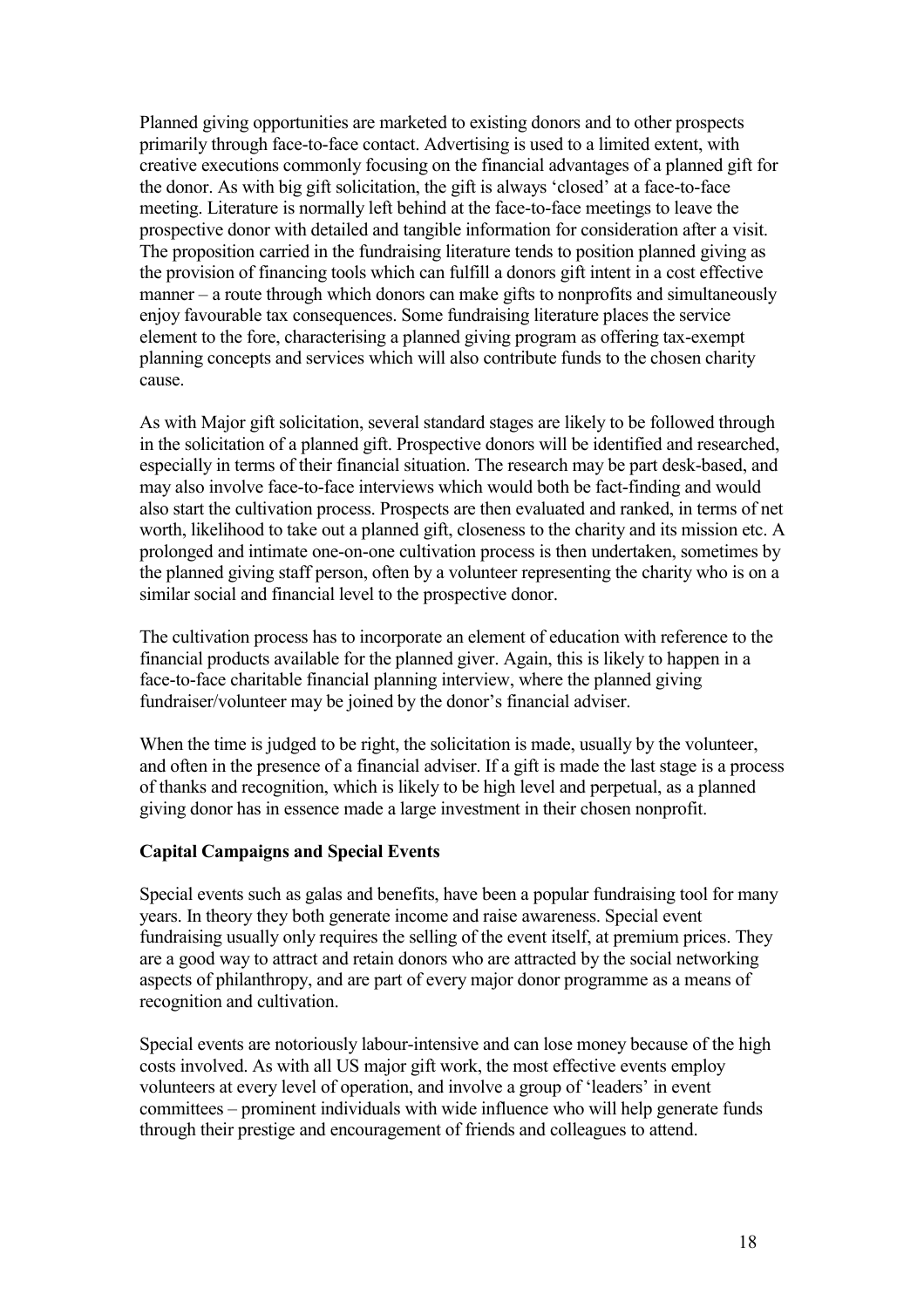Capital campaigns can likewise be considered a subset of major gift fundraising. Institutions embark on a capital or endowment effort when they have a significant onetime need. These campaigns are intense efforts to raise a large amount of money over a finite period of time (typically three years). The emphasis in capital and endowment campaigns is on face-to-face solicitation of well-qualified prospects by volunteers. Outside consultants are often used to provide advice, and extra staff are often drafted in at every level.

Capital campaigns typically utilize a volunteer campaign chair and committee, who work through the operational side of the campaign and develop recognition and naming opportunities. Essentially the solicitation process is identical to that employed in any major gift work, with the difference being that in a capital campaign a specific 'product' can be offered to the potential donor. A pyramid of giving is often developed, whereby the organization calculates how many gifts of a particular size will be required in the timeframe. A 'lead' or 'challenge' gift will be sought, often from the volunteer committee members. 'Matching' gifts will then be sought, with contributions decreasing in size as the target amount decreases.

The specific, usually visually demonstrable nature of the need, and the time-limited nature of the campaign lend themselves to PR and events work – US capital campaigns are usually occasions for high profile 'hoopla'.

## **1.4 Individuals supporting the Arts – who are they?**

## **Arts Patrons**

Whilst little information is available on who donates to the arts, there is an extensive literature on arts patrons. Since the majority of those who support the arts significantly through private donation are likely to be patrons, these studies are relevant.

By 1978, over 270 studies had been conducted in the US alone (DiMaggio, Useem and Brown, 1978). These first studies were concerned with demographic profiling (Kaali-Nagy and Garrison 1972; Nielson and McQueen, 1974) and they confirmed what was intuitively believed; that arts patrons were higher in income, educational attainment and financial status, and were less likely to be from a racial minority group.

Some variations on this picture of the 'upscale' arts attendee came through in studies of particular art forms. Museum patrons were found to be lower in income and occupational status than performing arts patrons (Di Maggio, Useem and Brown 1978) and theatre patrons showed less variation from the general population in demographic and socioeconomic characteristics than other performing arts patrons. Theatre audiences also demonstrated less crossover patronage of other art forms (Baumol and Bowen, 1966.)

Semenik and Young (1979, 1980) found that frequency of attendance was important in segmenting attenders of opera. The frequent attender matched the upscale patron profile, but infrequent attenders were lower in income and educational achievement. Older patrons were found to be the most frequent attenders of ballet (Sexton and Britney, 1980). Studies of frequency of attendance were used in market segmentation. Belk and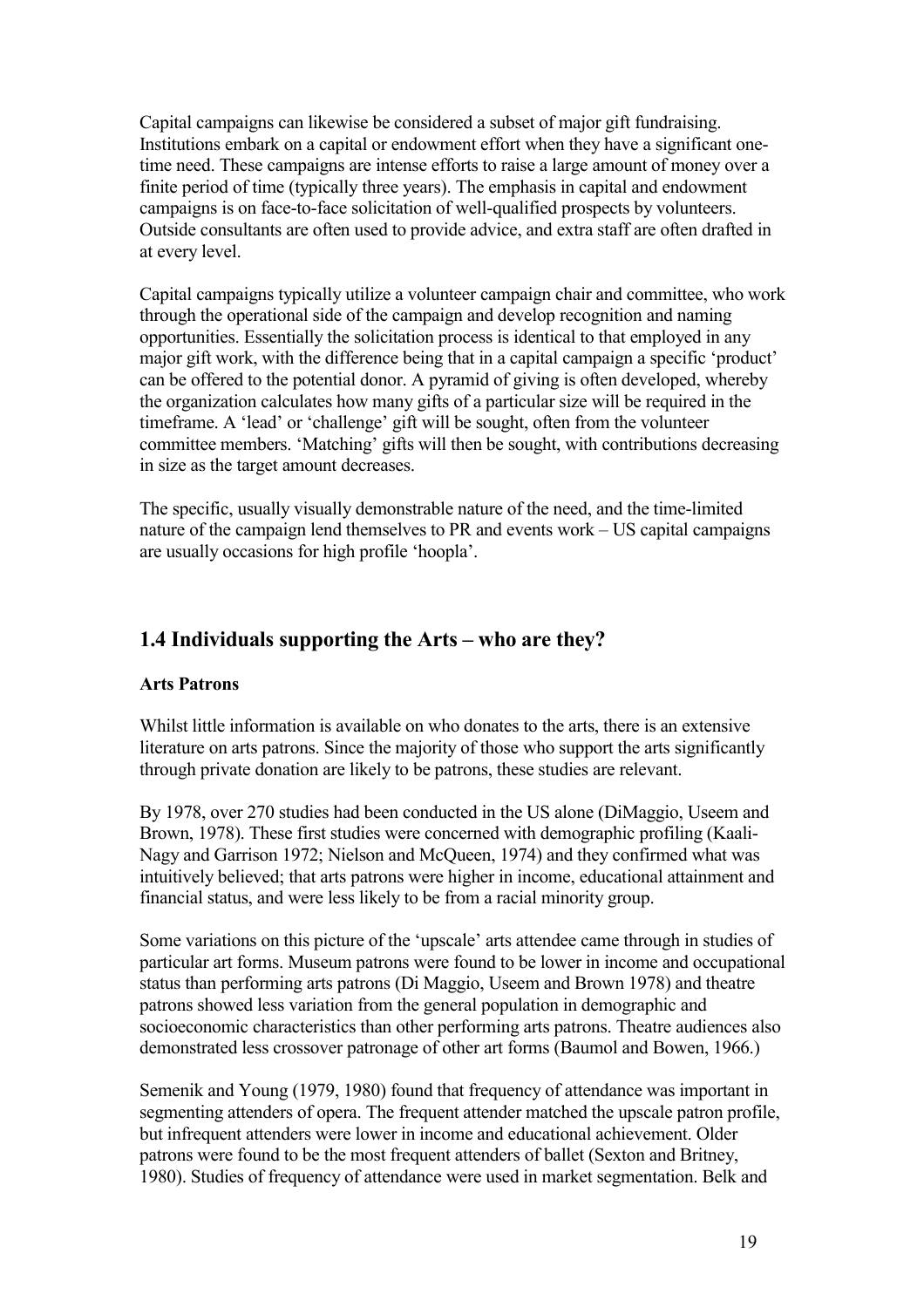Andreasen (1980) also looked at non-attendees, and found that the more traditional products, and 'famous' performers, were most likely to attract attendance. Levy and Czepiel (1980) identified variations in preferences for and attendance of musical events amongst middle-class patrons by age 'The consumers of opera, symphony and chamber music tend to be more mature and established members of the upper middle class' (p45).

In addition to these baseline studies of patronage additional empirical evidence has been gathered on specific aspects of patronage behaviour. Michaelis (1976) found that patrons begin as single ticket buyers, progress to multiple ticket purchases and eventually go on to become season ticket subscribers. Ryans and Weinberg (1978) found that the behaviour was not quite this rigid, but found that season ticket subscribers could be segmented into groups based on age and years of residence in the community. Barnossy (1982) also identified length of residence as a factor in season ticket purchase. Semenik (1982) found that season ticket holders to one performing art form tend to hold season tickets to several art forms, and Bhattacharya et al. (1995) proved a strong correlation between membership, visiting frequency and donating activity.

Levy (1980) looks at influences on patronage, and concludes that participation in the arts is related to mobility, aesthetic yearning, and social mobility. Andreasen and Belk (1980) have related life cycle to patronage of theatre and symphony. Six leisure lifestyles were profiled: the passive homebody, the active sports enthusiast, the inner-directed selfsufficient, the cultural patron, the active homebody and the socially active. The cultural patron and the socially active were found to be the most likely groups to attend theatre and symphony performances. These groups were found to be less dedicated to homebased activity and to have more outwardly directed lifestyles. Belk and Andreasen (1982) reported that the early and latter stages of a family life cycle (i.e. when children are absent) present the best likelihood of arts patronage. The same authors (1980) found that parental and childhood interest in classical music and live theatre were some of the most highly correlated variables to likelihood of attending symphony and theatre. It appears that socialization influences are instrumental in promoting adult patronage behaviour.

The findings of the literature can be summarized by specifying that the art patron:

- Is likely to be older, higher in income and education
- Is even more 'upscale' when frequent attenders are studied
- Can be cultivated to attend if a traditional programme or one featuring a 'famous' performer is offered
- Is more likely to be a season ticket holder if he/she has resided in the community for several years
- Is likely to patronize several art forms
- Is socially mobile and is motivated to attend through aesthetic yearning
- Is living a lifestyle that promotes outwardly-directed leisure activities
- Is in either the early or late stages of the family lifecycle
- Has been socialized to the arts as a child

Whilst such studies are useful in identifying and segmenting arts patrons, and can be used in the formation of marketing and fundraising strategy, the issue of audience is complicated by the fact that many arts organizations (especially if they receive any degree of state funding) perceive that part of their mission is to bring art to the public at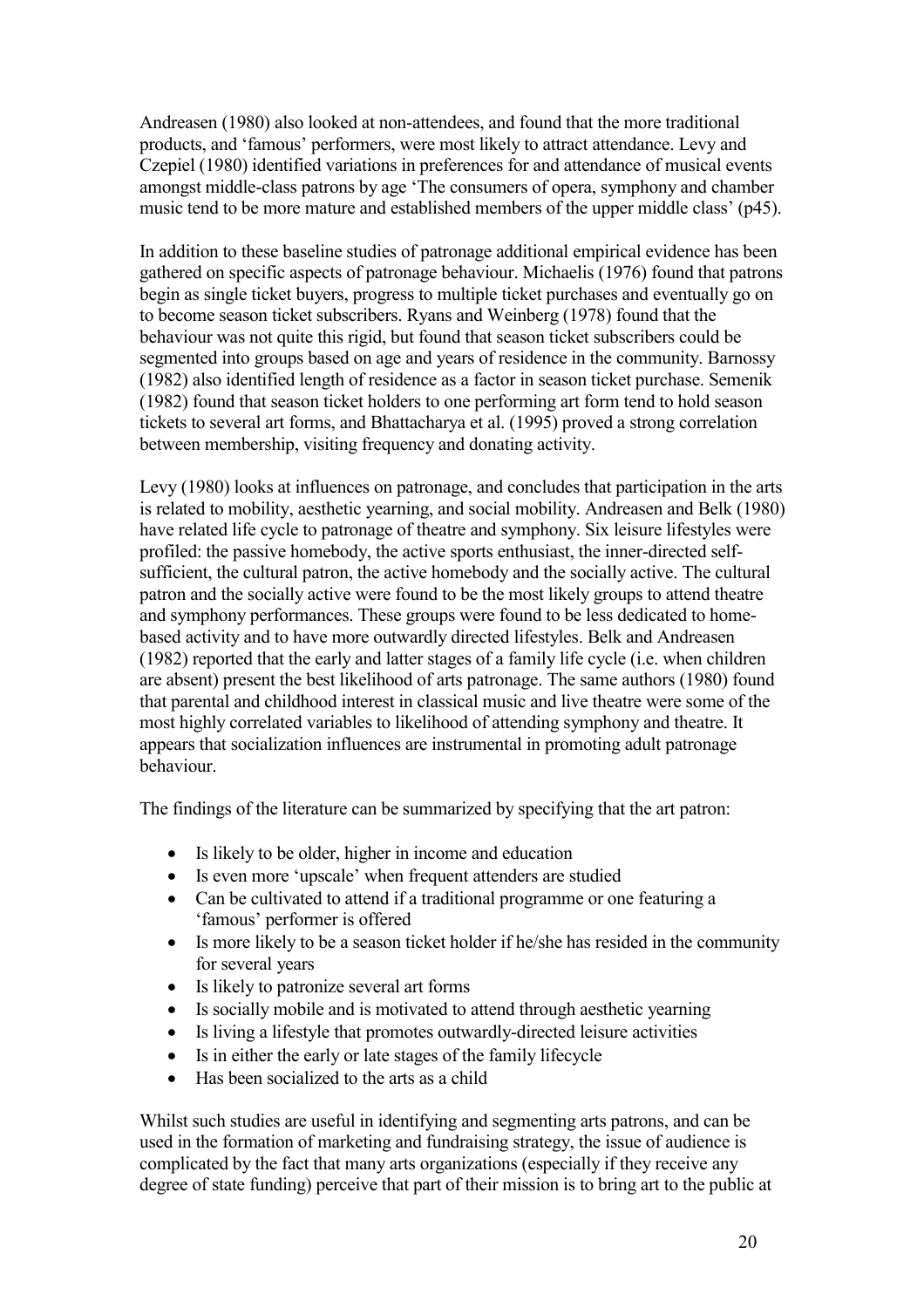large, gaining maximum exposure for the artist and the work. This impacts on pricing decisions especially, as it is perceived to be more beneficial to have a greater number of people paying a lower price than vice-versa, because of the importance of access and exposure to the development of the arts generally.

## **Major givers**

Limited information exists with reference to the characteristics of major givers to the arts in the US. The AAFRC Trust for Philanthropy annually publishes a listing of gifts of \$5 million or more. Those (for the last available year) relating to arts organizations are reproduced as Appendix 1.

Data on giving through personal Foundations indicates that a substantial share of foundation arts funds is channeled through a tiny number of exceptionally large grants. These went to an even smaller number of premier arts institutions. Independent foundations consistently comprise the majority of arts funders.

Similarly, limited details have been published on major givers to the arts in the UK. The capital campaign for the new Tate galleries attracted big gifts from

*'the older generation of eminent benefactors in the UK, and from overseas art collectors who view themselves as global citizens supporting an important international art museum. Less predictable was the emergence of a younger generation of donors in their 40s and 50s who have created their own wealth during their lives. This group tend to want more involvement and demand more imaginative donor care programmes*.' (Ballard 1999)

In terms of philanthropy generally, there are numerous texts published in the US which refer to the socio-demographic characteristics of big gift givers. They are likely to be people with a strong interest in and good knowledge of the charitable organization, are likely to have given in the past, and to have a personal contact within the organization at some level. 'They run the spectrum from a person who wants all the fame that money can buy to an anonymous donor'. (Fredricks, 2001)

Major donors usually have assets in mixed forms such as securities, real estate, retirement funds, insurance policies and savings. They are generally protective of these assets and cautious about giving them away. Some view the gift process as an investment and expect a return. They may involve lawyers and accountants in the process of giving, which can take years. Many support a range of nonprofits, and most will expect a significant level of communication and feedback from a chosen nonprofit.

Individuals with major gift potential are likely to demonstrate some of the following factors: Over 55 years of age, male, married, conservative, religious, approaching retirement, have a history of giving and involvement, hold mixed assets, a family foundation, a business and/or inherited wealth (Williams, 1991.) One practitioner piece provides composite 'sketches of some of the 'generic types of major donors' (Lawson 1995). These are: the corporate executive, the wealthy widow, the high-net individual (self-made), and those with inherited wealth.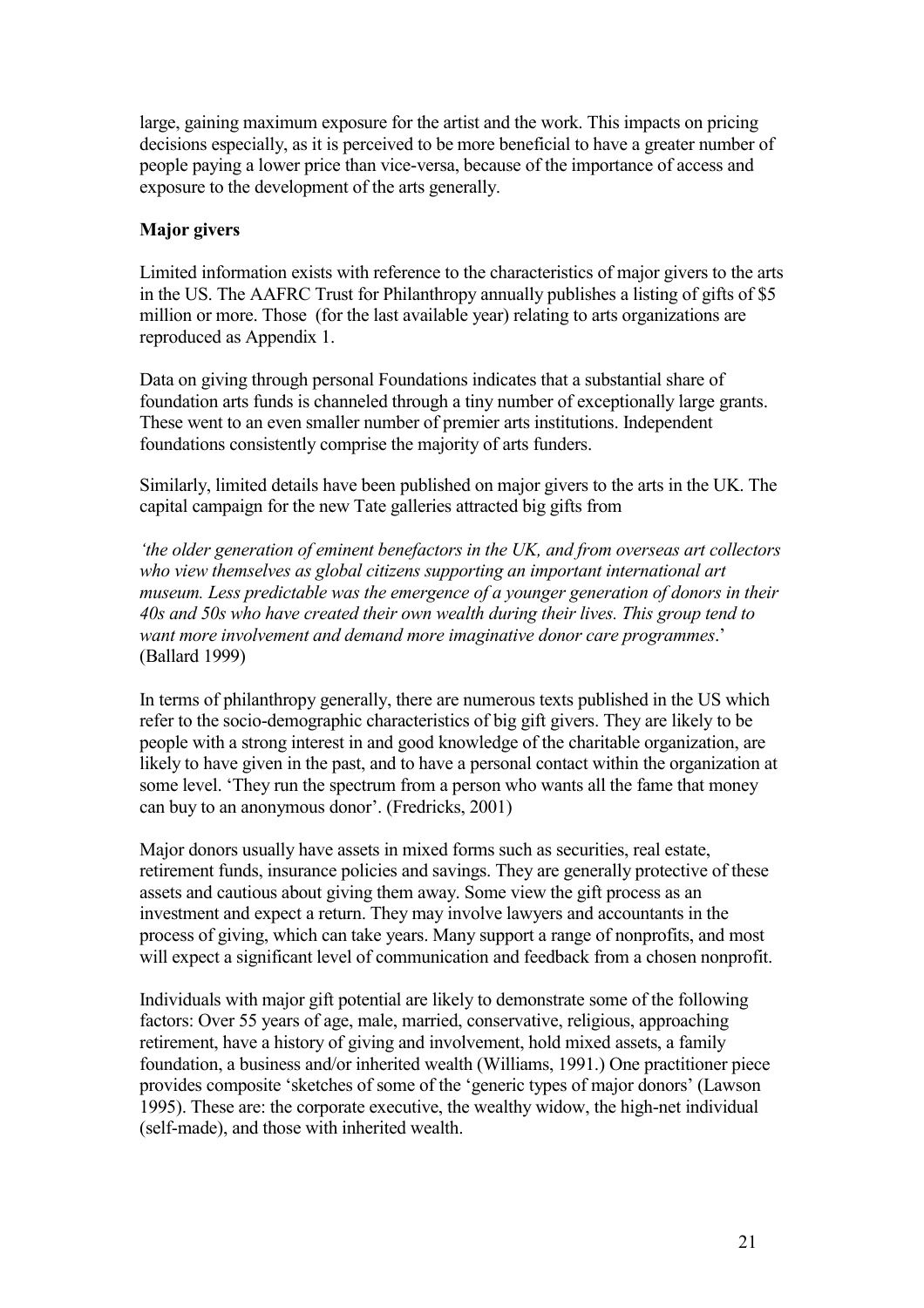US fundraisers will be familiar with a set of generational archetypes said to have repeated themselves with regularity throughout US history (Strauss and Howe, 1991) that are applied to donors:

- Idealist a dominant generation which sets new goals and seeks change and progress and often sets the ideological framework for generations to come.
- Reactive as the name implies, a recessive generation which reacts with pragmatism to its role as scapegoat, as the generation blamed for society's ills.
- Civic a dominant generation that wins wars, builds social institutions and overcomes social difficulties.
- Adaptive Once again a recessive generation which refines and improves upon the accomplishments of the Civic generation.

**The Lost Generation**: Born between 1883 and 1900, this generation is said to be of he Reactive type. They tend to leave their estates to the institutions or groups that nurtured them, such as schools, the church or their profession.

**The GI Generation**: Born between 1901 and 1924, this generation is of the Civic type. This group is described as collectivist. Members of this generation are dying today.

**The Silent Generation**: Born between 1925 and 1942, the Silent Generation is of the Adaptive type. Some believe that this generation will leave most of its money to grandchildren.

**The Boomer Generation**: Born between 1942 and 1960, this dominant generation is of the Idealist type. 'The fundraiser must discover constructive ways of engaging Boomers in hand-on experience that gives moral capital to a grand moral movement' (Eastman 1995)

**Generation X**: Born between 1961 and 1980, this generation is again Reactive.

**The Millenials**: Born beginning in 1982, this generation is (or will be) of the Civic Type.

Each of these generations has their own distinctive financial style, and each require very different communications from fundraisers if they are to be encouraged to give. Judith Nichols (1995) recommends that this information be utilized in major donor research and cultivation, especially in gaining an understanding of the triggers involved in effective communication with the different generational groups. She also predicts that planned giving will become key to 'unlocking major gift commitments' amongst maturing individuals in the years ahead.

The same generational archetypes are relevant in the UK although the experiences of previous generations have obviously differed from their US counterparts and the bandings would therefore have to be altered to reflect this. The central precept of this sort of segmentation, i.e. that philanthropic and communication habits are often formed in youth, and that each generation will tend to react against the values and practices of the generation that went before it in a cycle, hold just as true in the UK. The use of generational archetypes is especially relevant in discussions on shifting communication routes, with many charity organizations now attracting younger cohorts of donors and in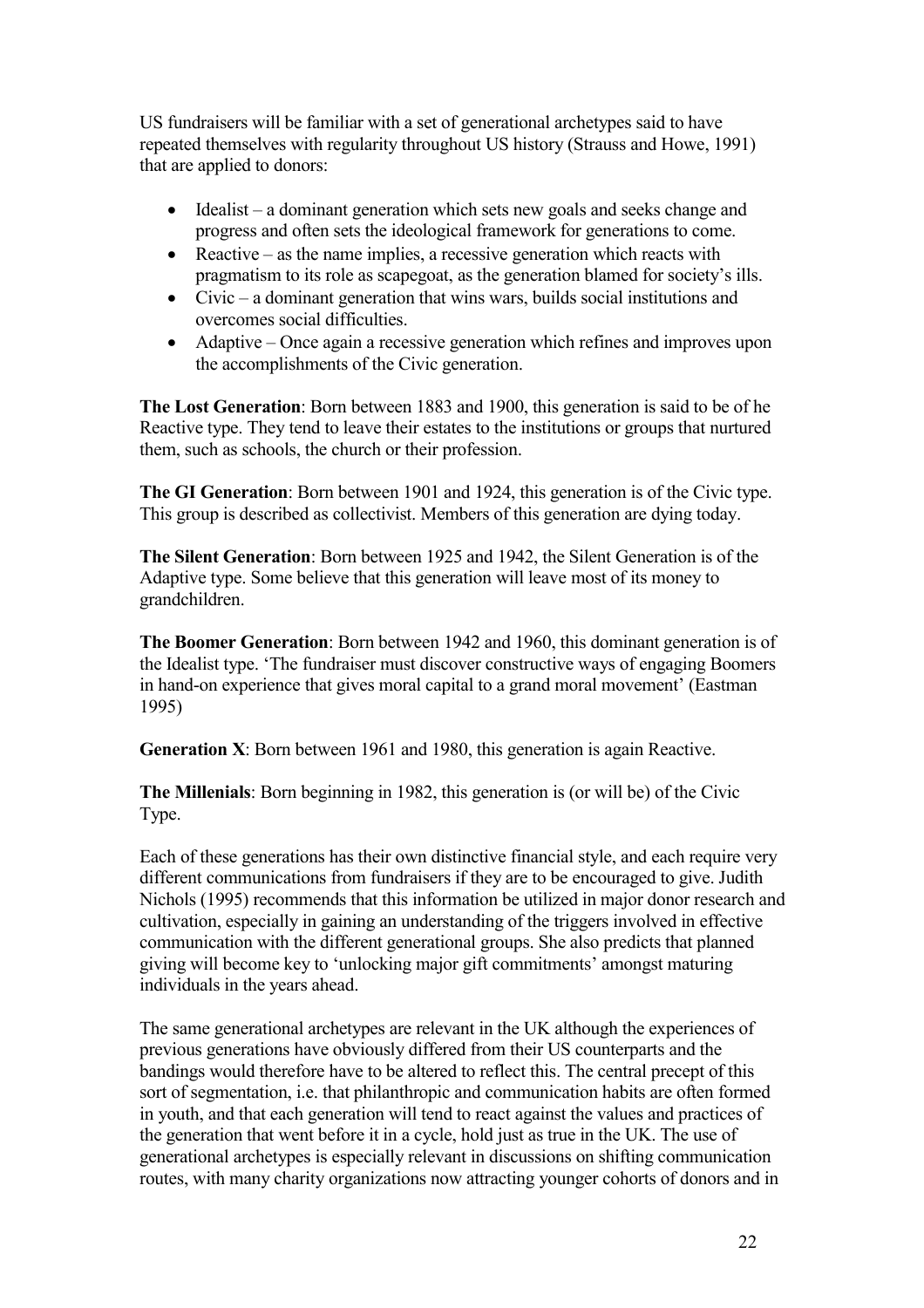consequence having to add Internet, email and SMS to their portfolio of communication vehicles as this younger audience do not respond to the mail or the telephone as their predecessors did.

Research conducted by the Boston College Social Welfare Institute (Schervish and Havens, 1995) examined the connections between philanthropic giving and wealth in the USA. One important contribution of the analysis was to correct the popular misconception that lower-income households were more generous than upper income households – it showed lower and upper-income households to be equally generous, whilst very high-income households were shown to be markedly more generous. Amongst the wealthy:

*'Virtually all the rich are contributors, they donate very large amounts to charity, and they give greater proportions of their income to charity than the poor or affluent. Fundraisers generally do not need to turn the wealthy into donors, usually that has already occurred'*. (p87)

# **1.5 Why do they give?**

## **Nonprofit donors**

Many studies have looked at specific aspects of giving to charity (Buzzell 1970, Fox and Kotler 1980, Lovelock and Weinberg 1984, Kotler and Andreasen 1987, Fraser et al 1988, Varadarajan and Menon 1988 and Guy and Patton 1989). A few have tried to bring together the literature and put forward a broader view of why people give to charity.

Burnett and Wood (1988) in particular moved this work forward, but concentrated only on the differences between givers and non-givers. They did not look at how particular causes are chosen, or at aspects such as the likely level or duration of support. Sargeant (1999) has consolidated the marketing, economic, clinical psychology, anthropology and sociology literatures and has put forward an inclusive and convincing model of donor giving behaviour**,** reproduced here in Appendix 2.

Some US authors put forward a functional approach as the best way to understand charitable giving (Clary and Snyder, 1995), looking at what purposes are served from the donor's point of view by giving money and seeking to guide nonprofit organizations in the task of matching motivations that are important to the donor with the opportunity to give a donation.

Schervish has published a number (for example Schervish and Havens, 1997) of pieces developing and testing a multivariate causal model of the social, demographic, economic and cultural determinants of individual charitable giving which detail identification and the centrality of communities of participation in successful fundraising.

## **Major givers**

*'What motivates the wealthy is very much what motivates someone at any point along the economic spectrum. Identify any motive that might inspire concern – from heartfelt*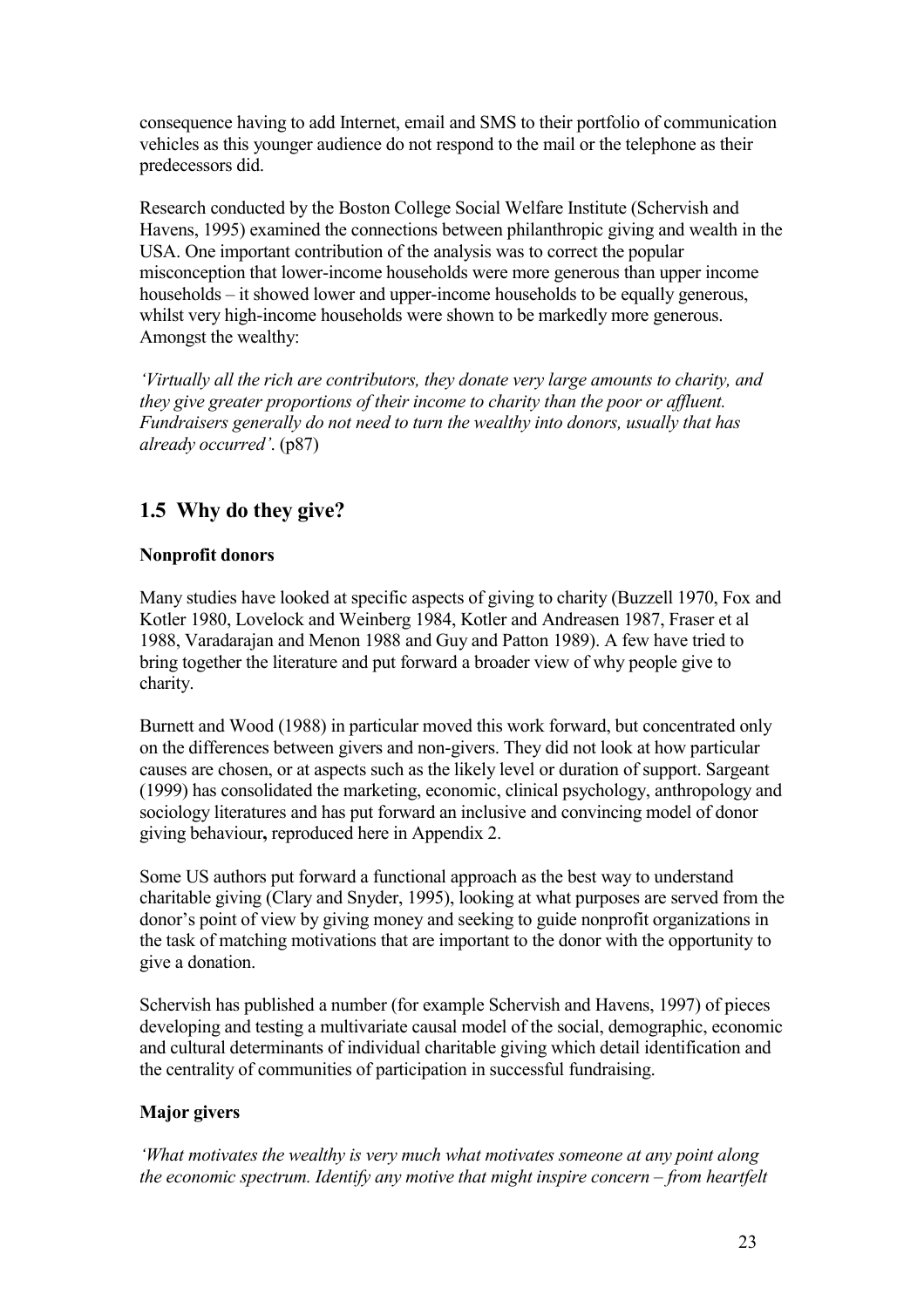## *empathy to self-promotion, from religious obligation to business networking, from passion to prestige, from political philosophy to tax incentives – and some millionaires will make it the cornerstone of their giving'* (Schervish, 1997)

Those who hold great wealth and direct it to social purposes also invariably want to shape rather than just support a charitable cause. Schervish has summarized this tendency by labelling wealthy big givers as 'hyperagents' – people capable of establishing the institutional framework in which they and others live. His research has also looked at the spiritual foundations of giving by the wealthy, and at the associations and identifications which motivate giving by this group. To summarise, he has found that the level of contribution depends on the frequency and intensity of participation, volunteering and being asked to contribute, that larger gifts are generated from those already making substantial gifts, and that generally, charitable giving amongst the wealthy derives from the forging of associational and psychological connections between donors and recipients (Ostrander and Schervish 1990.) The main determinants of charitable giving by the wealthy are outlined as follows:

- Communities of participation
- Frameworks of consciousness (beliefs, goals and orientations that shape values and priorities)
- Invitations to participate
- Discretionary resources (time and money)
- Models and experiences from one's youth
- Urgency and effectiveness (the desire to make a difference, a sense of how useful or necessary charitable assistance is)
- Demographic characteristics
- Intrinsic and extrinsic rewards (including taxation) (Schervish 1997)

Schervish (1993) has found that self-identification is the key to the donation behaviour of this group:

*'Donors contribute the bulk of their charitable dollars to causes from whose services the donors directly benefit. It is not by coincidence that schools, health organizations and (especially) churches attract so much giving. It is here that donors, because they are also recipients, most identify with the individuals whose needs are being met by the contributions*.'

Hyperagency does not mean that all wealthy major givers achieve major innovative philanthropic interventions, but they are more likely to than givers in general. Some become proactive producers of philanthropy rather than passive supporters of existing projects or causes – when a wealthy contributor provides a sizeable enough gift the whole agenda of a nonprofit may be changed and the giver becomes the producer or architect of the work.

As well as the inclination to make a difference in a significant way, the top wealthholders also have the material wherewithal and the tax incentives to do so. There is clear evidence of a growth in wealth in the US. There are now almost four million millionaires, and every indication that the percentage of affluent and wealthy households will continue to grow, with larger and larger numbers of American household achieving the resources for modest to substantial philanthropic giving: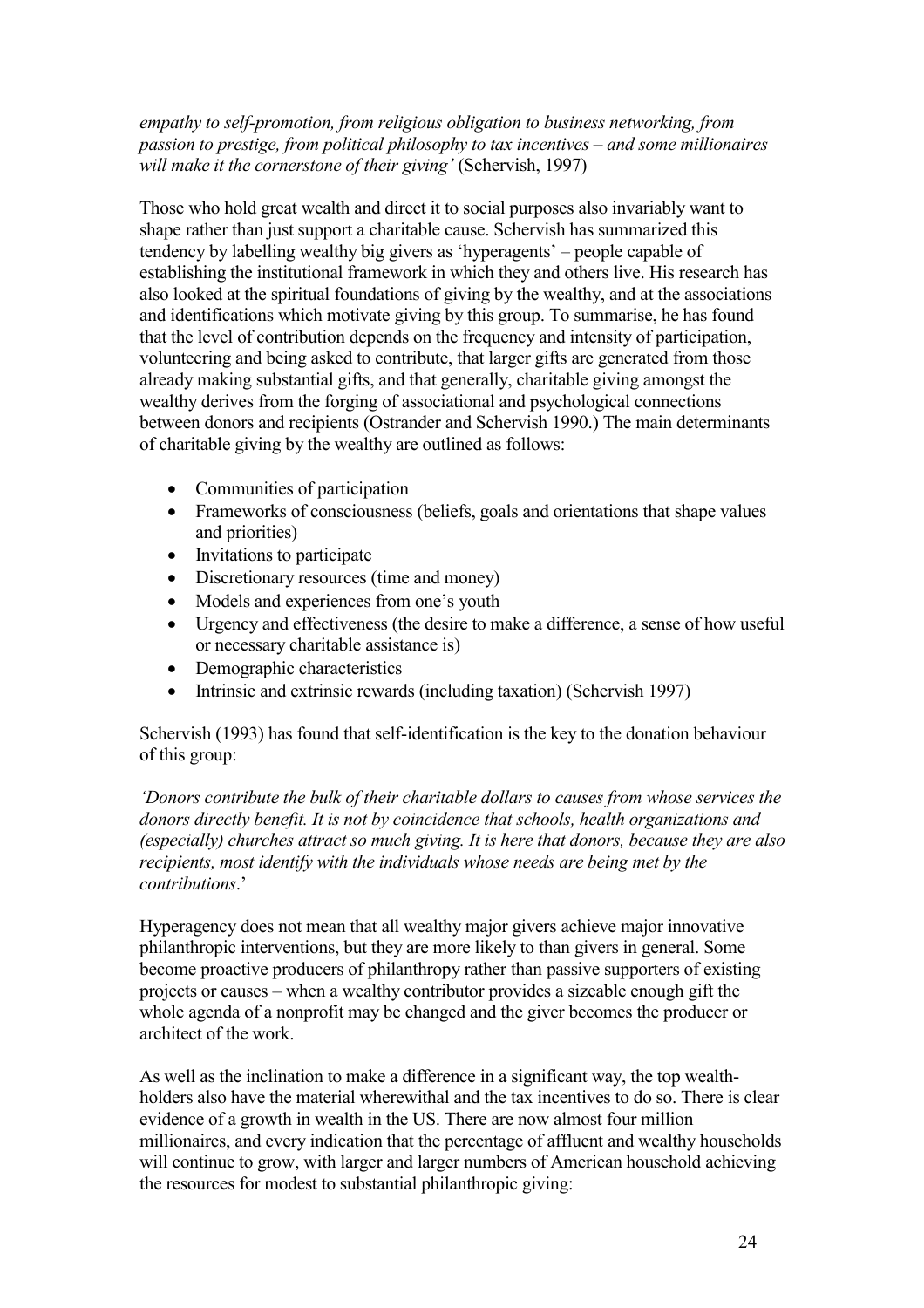## '*It is the first time in history that large proportions of a population can materially afford to consider charitable giving as a principal component of their financial strategy and moral agency.*' (Schervish 1997)

Other literature on the reasons for giving major gifts apply classic theories of motivation to fund-raising (Williams 1991) and map out motivations as: religious belief, guilt, recognition, self-preservation and fear, tax benefits, obligation and pressure (Schneiter, 1990), with other factors listed as: acceptance, altruism, appreciation, enlightened selfinterest, approval, being asked, belief in the cause, community interest, competition, gratitude, immortality and sympathy. The practitioner literature promotes involvement as the primary motivator for a major gift.

There is a debate in the literature on the importance of tax incentives in the giving of major gifts. It is agreed that tax is important, especially with regard to the timing and the size of any gift. Practitioners appear to conclude that tax incentives are unlikely to 'spark' the giving of a gift, although they are important in enabling the donor to retain control of their money. As such, legal and financial advisers are seen as important as players in the major gift scenario. Affluent people are accustomed to making financial decisions based on reason, so although the initial prompt to give may be emotional, a nonprofit has to be prepared to provide a valid and fact-based rationale to affirm the initial emotional response (Goettler, 1996)

*'Major donors give because they are asked, they give to people, and they give to meet opportunities not to meet needs. They want to make an impact; they want to change the world.*' (Lawson, 1995)

# **1.6 Current US Fundraising Debates**

## **September 11<sup>th</sup> and the Economy**

For the current US generation September  $11<sup>th</sup> 2001$  has become what Pearl Harbor was to their parents and grandparents, a date of stunning sorrow followed by a huge patriotic and philanthropic response. After September  $11<sup>th</sup>$  and the outpouring of donations for relief and recovery efforts, many thought that giving would be undermined by the sour economy and by concerns about the effective distribution of the donations. In fact, giving rose slightly by an amount consistent with US economic recessions since 1971.

Giving in the US in 2001 remained above 2.0% of Gross Domestic Product, as has been the case since 1998. Individual giving remained at 1.8% of personal income, and corporate giving rose to 1.3% of pretax profits. The economic slowdown produced giving levels from individuals (where decisions are based on income and assets) very close to the average seen in previous recessions. Foundation giving is closely tied to asset values and hence to the stock market. However, new gifts to foundations and grantmaking in response to 9/11 produced growth of 5.4% in 2001. Corporate giving was powerfully motivated by 9/11. The total amount given by corporates in 2001 fell by 12.1%, but because pretax profits fell more sharply, corporate giving is 1.3% of pretax profits, a higher level than last year. Lower stock prices might explain the drop in bequest giving of 4.5%.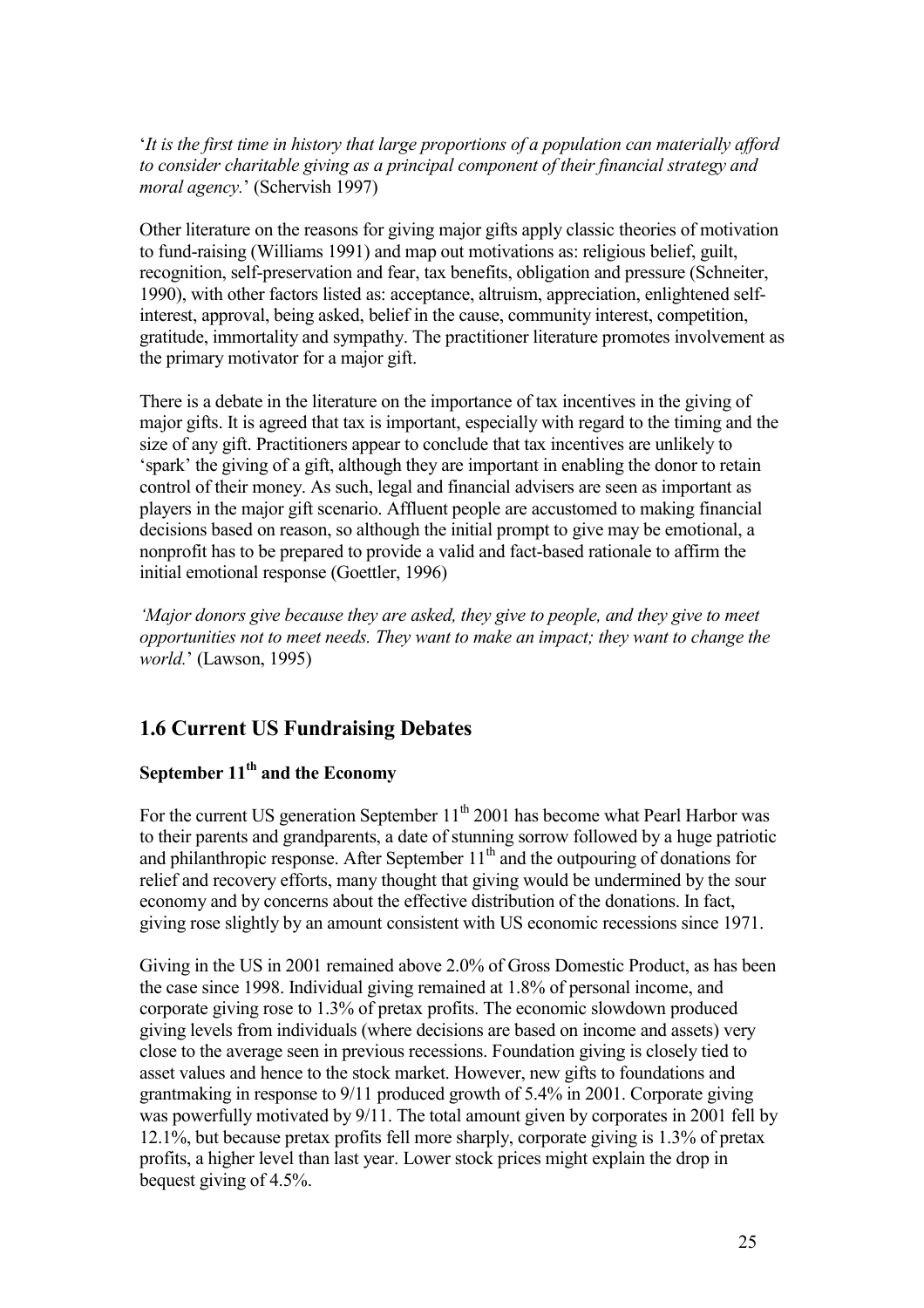The difference between recession-year giving and giving in years of economic growth is less pronounced in the arts sector than in any other.

### **Demographic change**

Traditionally major gifts have been funded by older wealthy donors who usually give from their assets and reserves rather than from their income. Fundraising managers in the US are now being encouraged to target baby boomers (those aged 30-54) with planned giving products such as insurance endowments, enabling these often very affluent people to support charities significantly at a reasonable cost, and in a way which doesn't consume very much of the donor's time (Warr, 1993)

## **Women**

'*Success in capital campaigns and other major gift appeals will depend more and more on womanpower in the decade ahead. Women are gaining a growing importance in campaign leadership and as a source of big gifts.*' (Whitley and Staples, 1997).

The increasing importance of women in US philanthropy is a current topic of debate in US fundraising circles. In the realm of major gifts, many women are due to become the wives and daughters of wealthy men – or to have a huge income in their own right. According to the IRS, over 40% of top wealth holders are women. Models have been developed to aid in the development of a different fundraising approach tailored towards female philanthropic prospects:

'*Women's motivations for giving are different and can be summarized in six words beginning with the letter c: create, change, connect, collaborate, commit and celebrate.*' (Taylor and Shaw, 1997.)

#### **Wealth transfer**

A 1993 study of Federal Reserve wealth data (Avery and Rendall, 1993) estimates that baby boomers ranging in age from 30 to 49 will share a \$10 trillion transfer from their aging parents. Not surprisingly much attention has been devoted to this in philanthropic circles. 25-35% of the intergenerational transfer will occur among the wealthiest families.

#### **Stewardship**

A key and current concept in US fundraising is that of 'stewardship' – the idea that, as best practice, fundraisers should become responsible guardians of donor assets that are held on trust for the public good. As such stewardship focuses primarily on concern and respect for the needs and rights of those who give and of those who receive – the beneficiaries of the charity organization. The ultimate extension of stewardship would be a scenario whereby a fundraiser would be employed by donors rather than by nonprofits.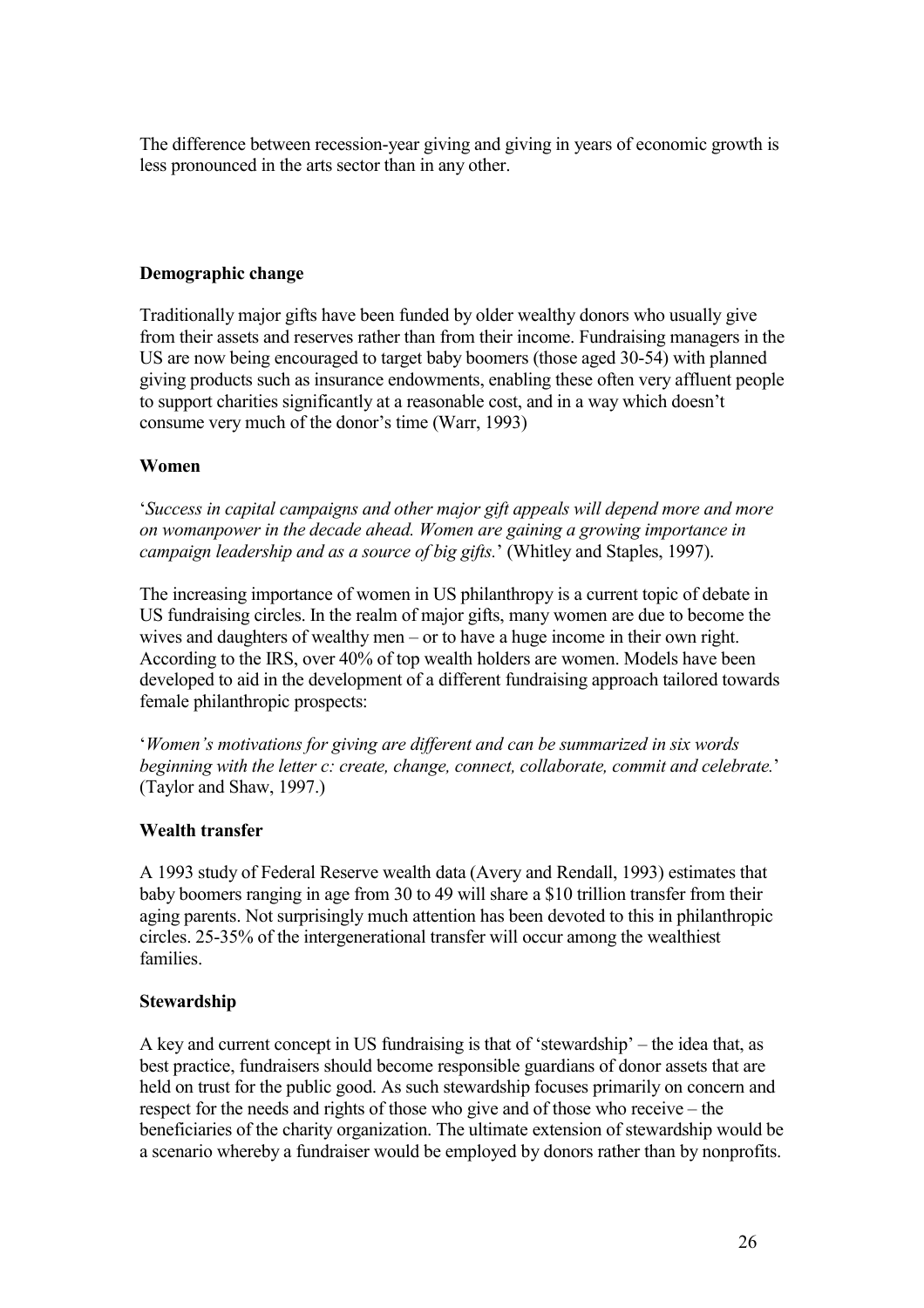Stemming from Judeo-Christian tradition, (Jeavons 1997) stewardship now implies a deep burden of trust, responsibility and accountability for the proper management and administration of the resources under the steward's care. Within the context of contemporary nonprofit governance and management, the role of steward and its corresponding obligation of stewardship is used to apply to any person in a position to manage or account for financial resources: trustees, the Chief Executive Officer, the Finance Director, and fundraising staff.

Fundraising stewardship incorporates acknowledgement, recognition and gift management and is closely bound with ethical philanthropy practices.

*'Stewardship is trust, responsibility, liability, accountability, integrity, faith and guardianship.*' (Conway 1997)

Planned giving sits particularly within this construct of stewardship, with estate and financial planning seen as an opportunity to service the needs of the donor and facilitate their philanthropy, requiring the nonprofit to look towards the longer term and take an active role in the stewardship of the assets entrusted to them. Reports on asset management and investment performance are fed back to the donor as stewardship reports, increasing the confidence of the donor in the investment advice of the nonprofit/the nonprofits financial representatives.

*'Major gift stewardship is the continuous personal interaction and information exchange that you and others from your organization have with your donors. It paves the way for your donors to make repeat larger gifts. It is a form of cultivation*.' (Fredericks, 2001)

## **Planned giving**

Planned giving is the fastest growing field of philanthropy in the US, and represents some 40% of all fundraised income. Increasingly, financial products for planned giving are being promoted by financial and legal advisors and representatives as well as by fundraisers (Hartsook, 1993.) There are concerns in philanthropic circles that this may mean that planned giving may become a technical and depersonalized area of fundraising, and that the marketing of planned giving products may become overly aggressive, commercialized and competitive.

## **1.7 Current UK Fundraising Debates**

## **Testing the US Major Giving Model**

Relatively few UK charities currently undertake major giving programmes though the numbers are growing. Most are reliant on regular giving and one-off donations solicited through direct mail, and on legacies. In the legacy field, many charities are now developing face-to-face techniques in terms of legacy officers and volunteer legacy visitors.

Although the size and success of major gift solicitation programmes and techniques in the US is well known, a huge cultural leap has still to be taken before the UK nonprofit world follows suit en masse. One of the main problems faced by UK charities lies in the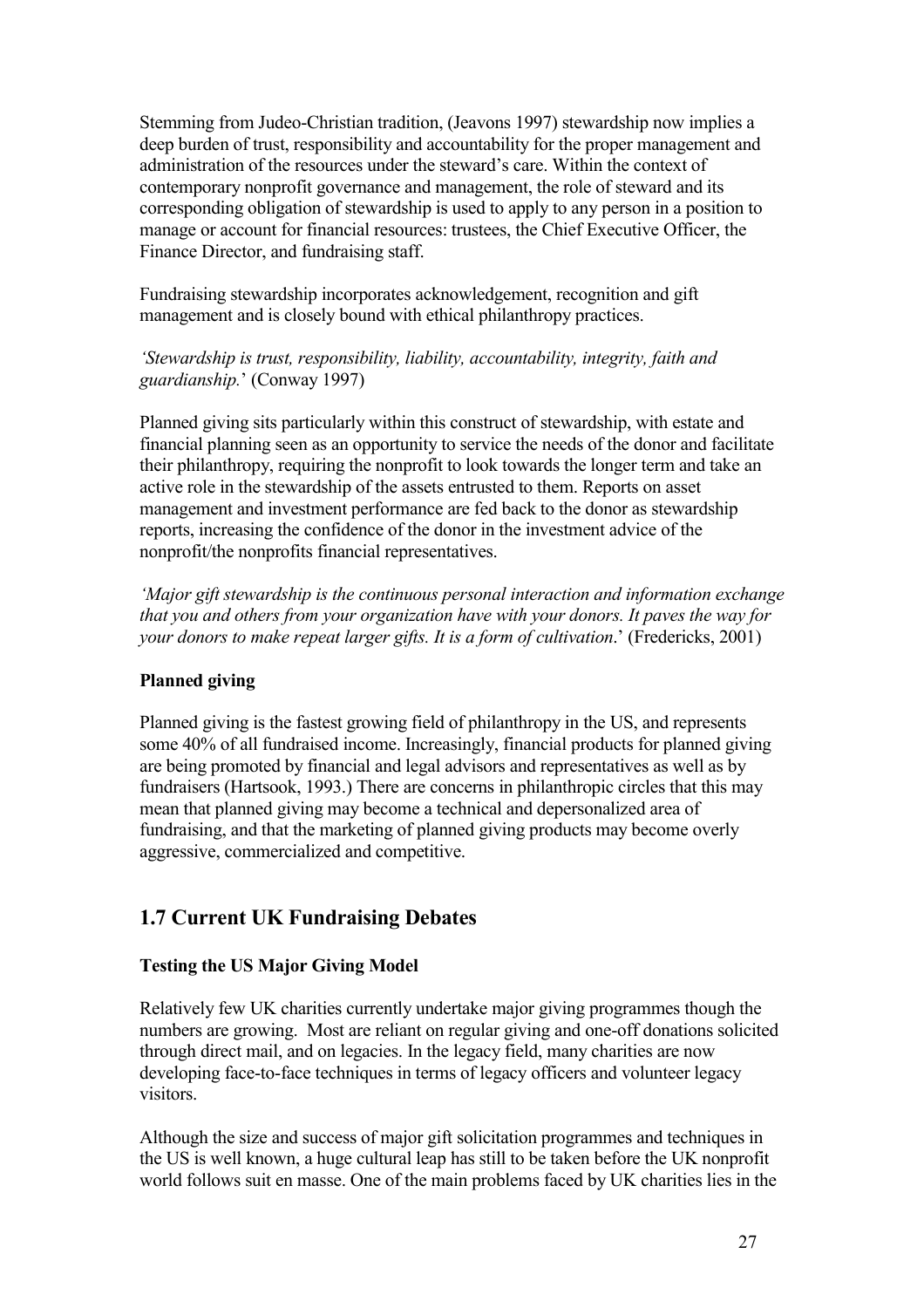lack of recognition amongst Trustees and Board members that they are required to become personally involved in donor solicitation if major giving is to run successfully.

## **Tax Incentives and Planned Giving**

The Gift Aid regulations introduced in 2000 have been welcomed by UK charities. Although the tax incentives offered to individuals through the new regulations should encourage major giving (through the tax effective giving of stocks and shares, for example) UK charities have not so far utilized this advantage to the full. The Giving Campaign and several of the major charities are working to encourage giving through these routes.

The new tax regime in the UK means that charities and financial service providers are now well placed to begin to design and develop the sort of planned giving products which are so successful in the US.

In the U.K. to date charities have tended to fight shy of links to a financial service institution because of the poor publicity accruing to the financial service industry in recent times. There are also fundamental cultural hurdles to jump since the majority of charities do not view themselves as yet as being in the business of providing stewardship of their donors. Whilst the sector understands all too well the necessity of providing adequate stewardship of the gifts it receives, it has yet to offer a more holistic approach to its donors where their needs are more adequately taken into consideration.

It may therefore be argued that the broadened concept of stewardship that has done much to fashion the design, acceptance and success of financial services products within the US fundraising process in the last 20 years, is little understood by the fundraising community or the financial services sector in the UK.

The most forward-thinking UK charities and financial institutions will doubtless be investigating and testing planned giving ideas in the near future. Those that succeed in designing and marketing suitable products are likely to find new donor audiences and release significant new funding.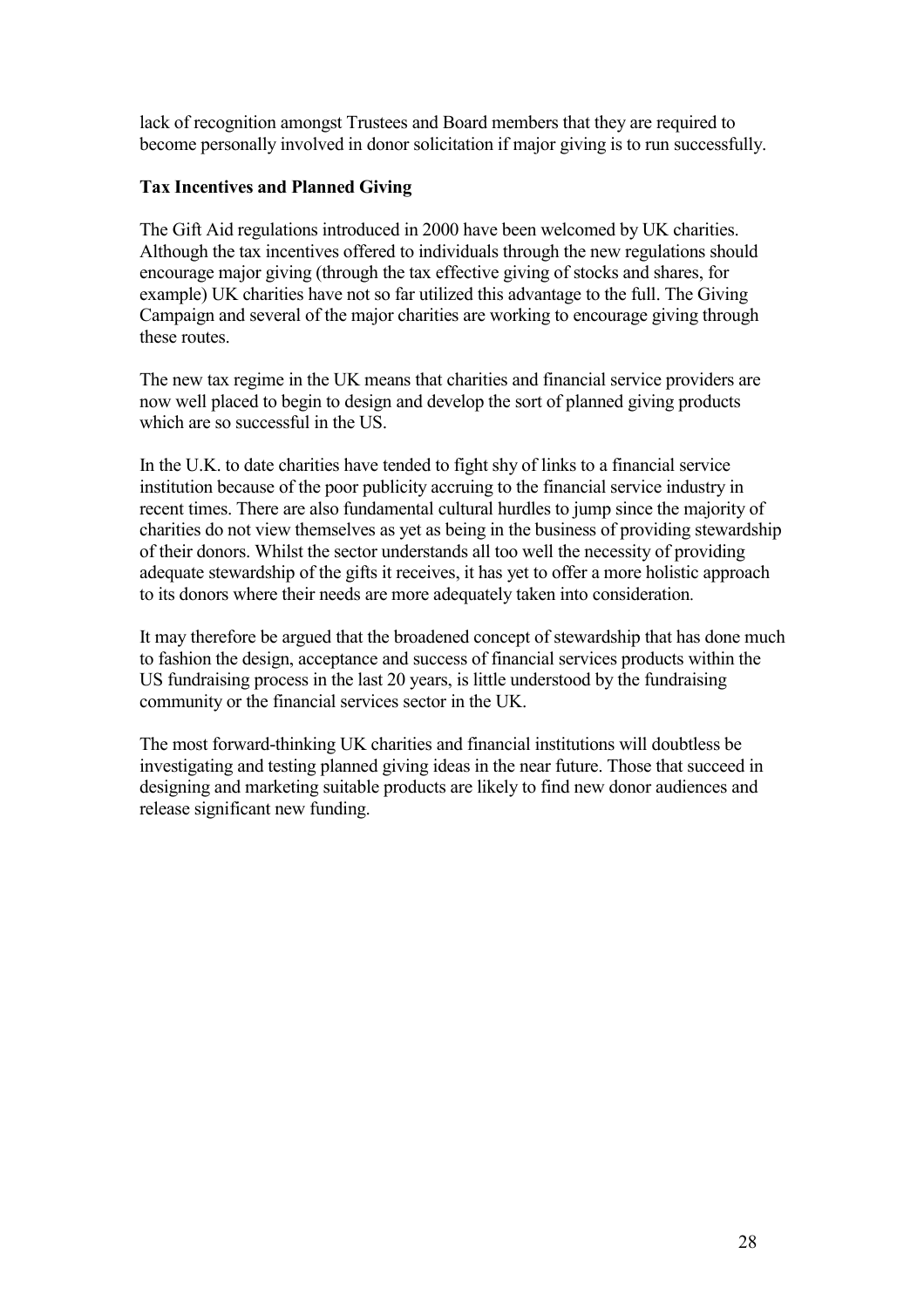# **Section 2 – Primary Research**

## **2.1 The Primary Study**

Having ascertained that there is a lack of available information available on major giving to arts causes in the UK, we developed a question guide to be used in semistructured interviews with a sample of major donors.

## **Interview Schedule**

What do you see as the most worthy causes for support?

Why?

How did you first hear about (the organization/s you support)?

How did they contact you to solicit your first major gift?

How did the approach make you feel?

What would you consider the strengths and weaknesses of the approach?

How were the details of the gift decided upon?

Did you have any specific objectives in giving the gift? (Recognition, hyperagency)

How has the organization maintained contact with you subsequently?

Would you support them again? Why?

Why do you feel that the arts are particularly worthy of your support?

How would you describe your relationship with the arts and with arts funding?

Have you ever refused to give after a bad solicitation experience?

The questions were designed to probe the motivations for giving to the arts, to look at how interest and support had originated and developed and to examine the donor's experiences of solicitation and their reaction to the various methods to which they had been exposed. Using some of the US theories and findings as a guide, it was hoped that we could draw some conclusions about the differences there might be between US and UK arts donors, and give some guidance for UK practitioners as to what forms of fundraising and fundraising message might be most effective.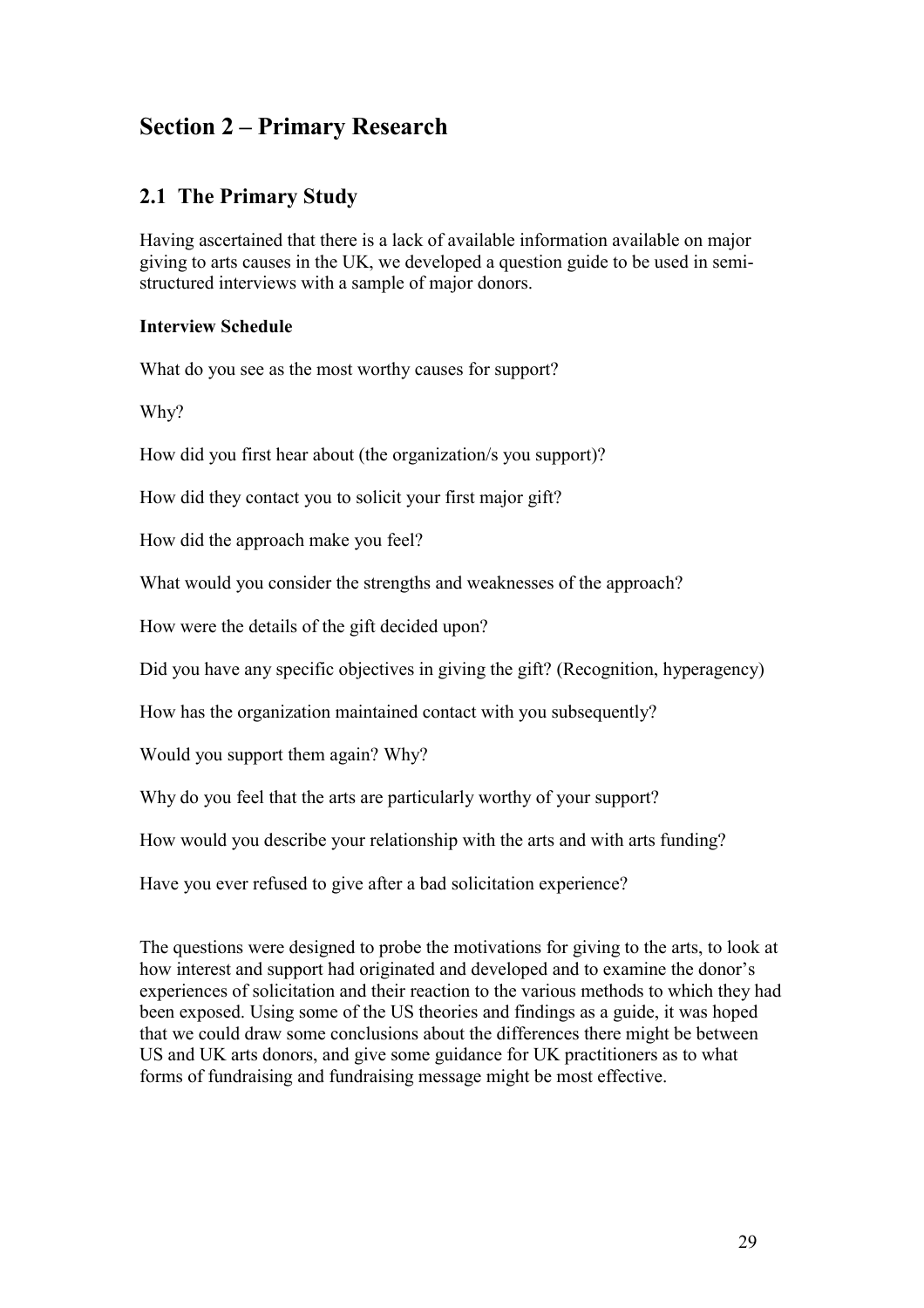# **2.1.1 Methodology**

Eight interviews were conducted over a three-month period, seven over the telephone and one face to face. Two of the respondents were female, six male. The donor names were provided by Arts & Business, who obtained them from arts organisations affiliated to A&B. All respondents are currently classified as 'major donors' by the organisations they support, and all had given more than one significant gift. The prospective respondents were sent a letter explaining the research and requesting their participation. This letter was followed up with contact from the researcher to set appointments. All those approached proved happy to participate in the exercise, although work and other commitments prevented the participation of some prospective respondents. All the donors interviewed proved open, approachable, well informed, and very happy to take part in the project.

## **2.1.2 Results**

The results of the interviews are presented first by examining the responses grouped under several key themes that emerged during the interview process. We then go on to examine the results against some of the theories presented in the literature to reveal similarities and differences between (mainly US) theory and the experience of talking to UK donors.

## **Organisations supported**

The donors interviewed supported a range of different arts organisations, namely opera companies, a theatre, national and local art galleries, national and local orchestras and a college of music. Each respondent reported that they concentrated their support on one or two 'favourite' organisations, and that these organisations (where more than one received support) tended to work in the same branch of the arts – i.e. the respondents could be categorised broadly as supporters of opera, theatre, the visual arts or music.

*I support a gallery which operates near my home in London – that has been my major project for a couple of years now and has absorbed most of my charity giving and energy*

## *I just give to one group – that is the best way I can help*

In every case the association with the favoured organisation/s was of fairly long standing, and originated either from attendance at events as a patron and/or through personal contact with performers, staff or existing donors/founders. One respondent had begun their support through a family link to an organisation.

All the respondents viewed themselves as supporters of the arts in general, and were attendees/patrons at a variety of arts events, ranging across the different disciplines. However, respondents also tended to define themselves in terms of the particular form they were most supportive of, for example; opera, contemporary art or music.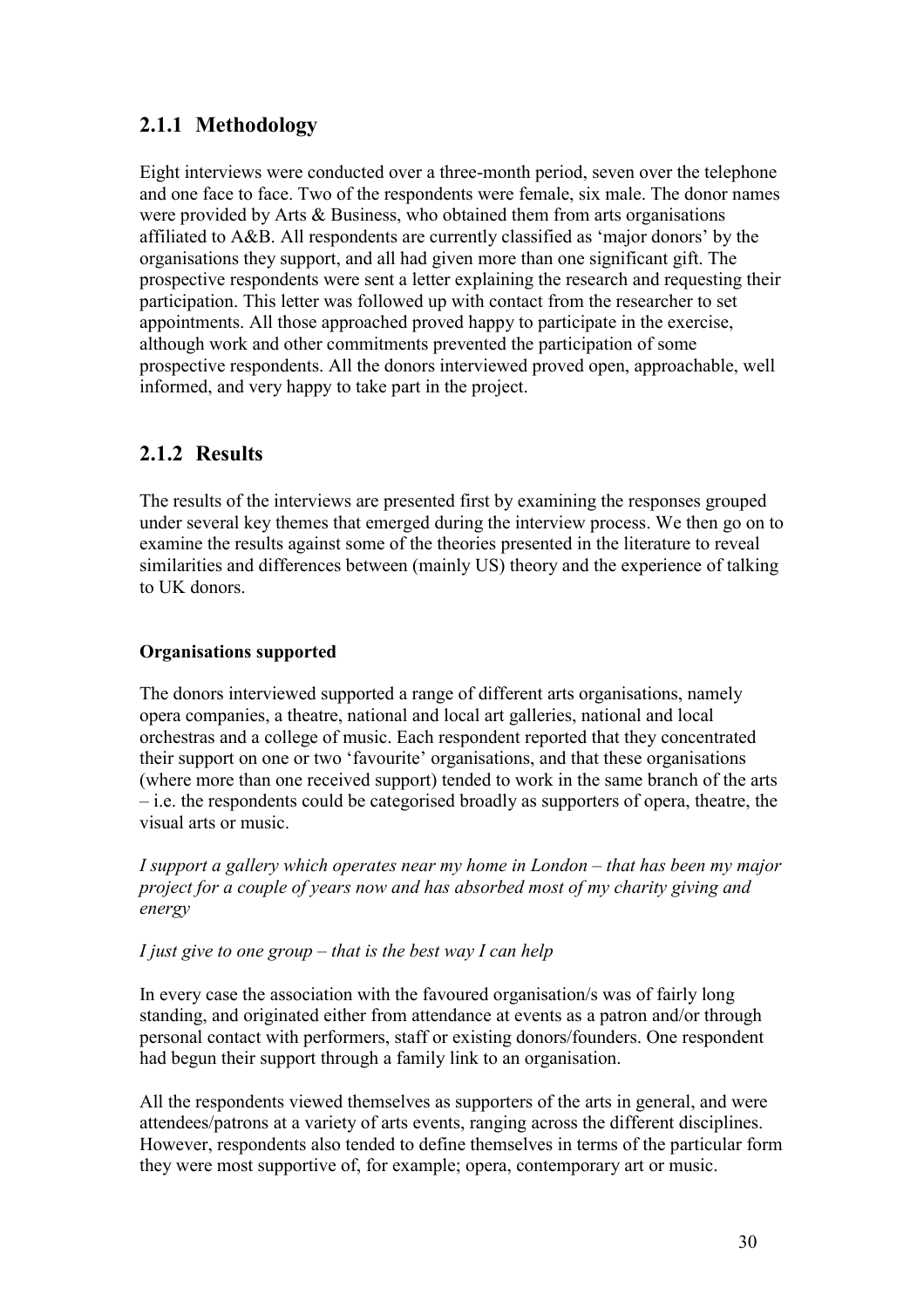### **Development of relationship**

Respondents were then asked how the relationship with the chosen beneficiary organisations had started, and how it had developed over time. As mentioned above, in the majority of cases the first contact for the donor with the organisation had been as an audience member or visitor.

*I can't recall a time I wasn't involved in Opera – I grew up with it. I was first involved purely as a member of the audience*

*The orchestra is very high profile – I guess I came to it through attending performances but it is one of those national institutions that you just absorb in your youth! The gallery is one that again I visited – but I only really got involved when I moved to the same area of London and it became very local to me*

Even where this was not the case, and the donor was introduced to the organisation through a personal contact, direct experience of the 'artistic product' was an early and key part of the process.

For most of the respondents the first fundraising 'ask' was low key, and was linked to their patronage:

*I don't remember a specific approach – all the literature makes you aware that the company is dependent on sponsorship and private donations and this also comes through in conversations – I don't think I ever came across a professional fundraiser – or if I did they were effectively hidden away!*

The experience of the progression of 'asks' tended to be that the supporter was first offered the opportunity to become a 'friend' or 'member', with such 'introductory' products offered primarily as a means to acquire regular news on events and programmes, and/or to benefit from preferential booking arrangements. Many of the respondents reported that they tended to give at the highest levels requested in these approaches, and/or to give an additional donation at this point (e.g. They would become 'Life Members' rather than 'Ordinary Members' or 'Patrons' rather than 'Friends') This did not at this stage indicate any 'special' interest, but was due to the donor feeling that they were comfortably able to give at the higher levels, and broadly that they wished to demonstrate support for the organisation and the work it produced. The respondents who discussed this thought it was likely that this initial gift had probably singled them out as a 'wealthy prospect' and had no problem with this.

*I think I signed up as a Friend of the Gallery – really at that stage just as a means to getting sent information about exhibition programmes and so on. They offered the opportunity to give at various levels. I think I was then asked to 'sponsor' a new acquisition*

Many of the respondents reported that the fundraising process whereby they were encouraged to give more and more significant or committed gifts over time was experienced as a 'natural progression'. Some mentioned that they felt that the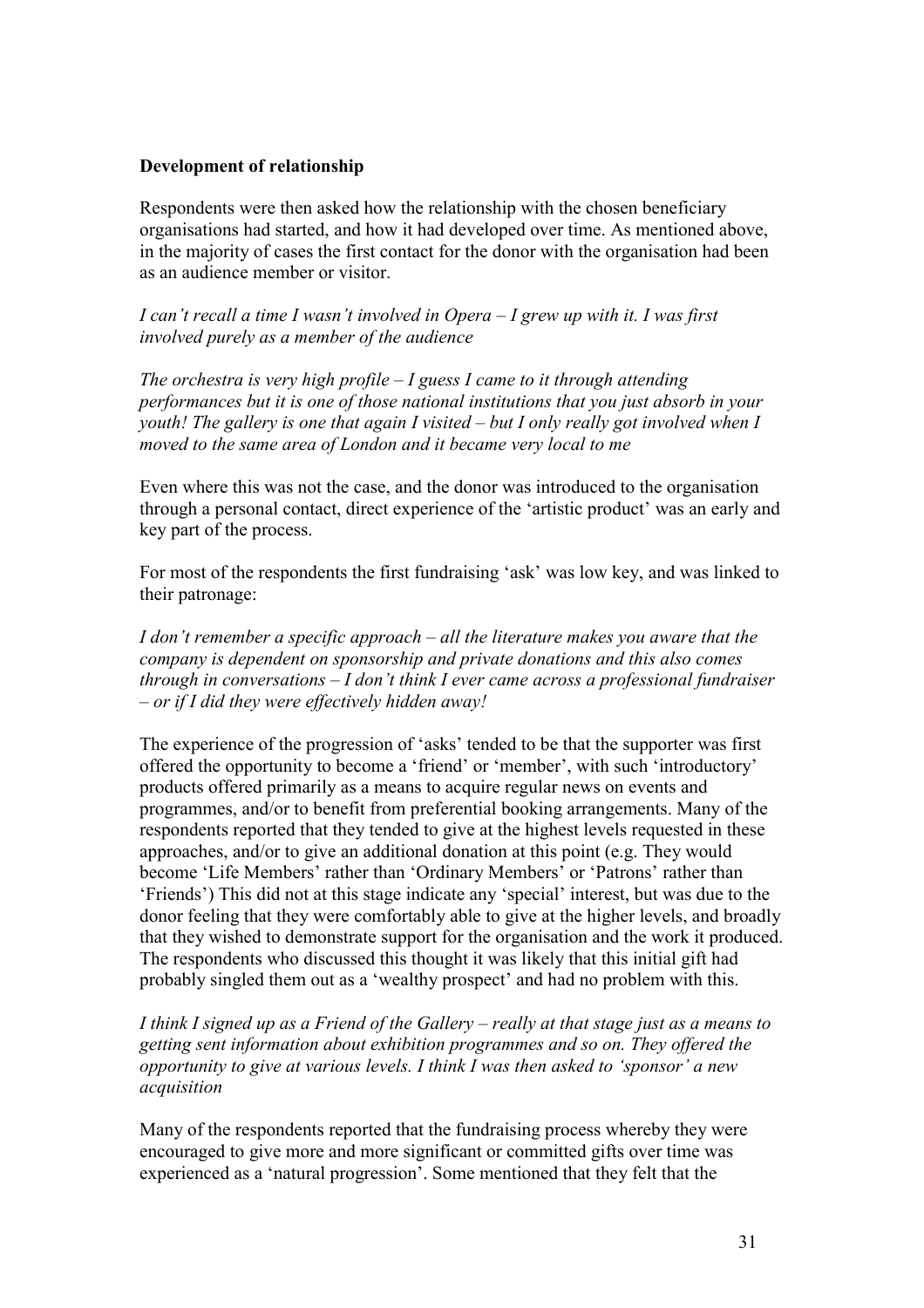organisation could have approached them for a greater commitment at an earlier stage, and criticisms and comments were offered about some aspects of the fundraising techniques utilised (these are reported later) but overall the approach to fundraising taken by the organisations was viewed as appropriate and inoffensive.

*I'm sure I have been a 'Friend' or a 'Patron' along the way and have followed the usual steps in giving more and getting more involved – being brought closer in – but this seemed a natural development and I didn't feel imposed upon at any point. Sometimes I think this was achieved through professionalism – sometimes exactly the opposite – sometimes the staff seem quite amateur – but charming and well-meaning and passionate and that gets the same result*

## **The importance of personal contact in major gift solicitation**

*I have enough money to be able comfortably to support at a fairly high rate on a regular basis so I have subscribed to a few organisations as a patron or sponsor or benefactor (whichever terminology they use). With the gallery I am invited to viewings and discussion events – after these I have got into conversation with the staff and with the artists themselves at times – and the conversation naturally turns to the needs of the gallery and the various ways that individuals can help*

In the majority of cases the first gift considered by the donor to be significant was given in response to a face to face approach. The only exceptions to this were gifts given in response to a mailed invitation to donate to a high-value committed giving product e.g. 'Sponsor a work of art'.

*If I was asked face to face for help with a project I support – and by a person I knew was genuine and knowledgeable – I don't think I would ever refuse unless my financial circumstances changed radically*

In addition to this, many of the donors reported that they tended to discount the paperbased fundraising communications they received, especially after the first major gift had been given and they felt that the relationship with the beneficiary organisation had moved onto a more personal level. Communications from the organisation were still welcomed as information and feedback, but tended not to be seen as appropriate.

*I receive countless mailings – most of which I don't get time to read but they are welcome. They only really need to keep me informed – as I said I'm very keen anyway so I will tend to turn up at events and they can talk to me then*

*I ignore paper-based requests all the time – I don't really count that as a refusal as I never feel it is really aimed at me*

## **Contact with 'creative' staff and performers**

Several respondents mentioned the importance of personal contact with the 'doers' at the organisation, and said that these staff were in their opinion the most effective spokespeople and fundraisers. Gifts were consequently given in response to requests from curators, artistic directors or performers – people admired by the donors and felt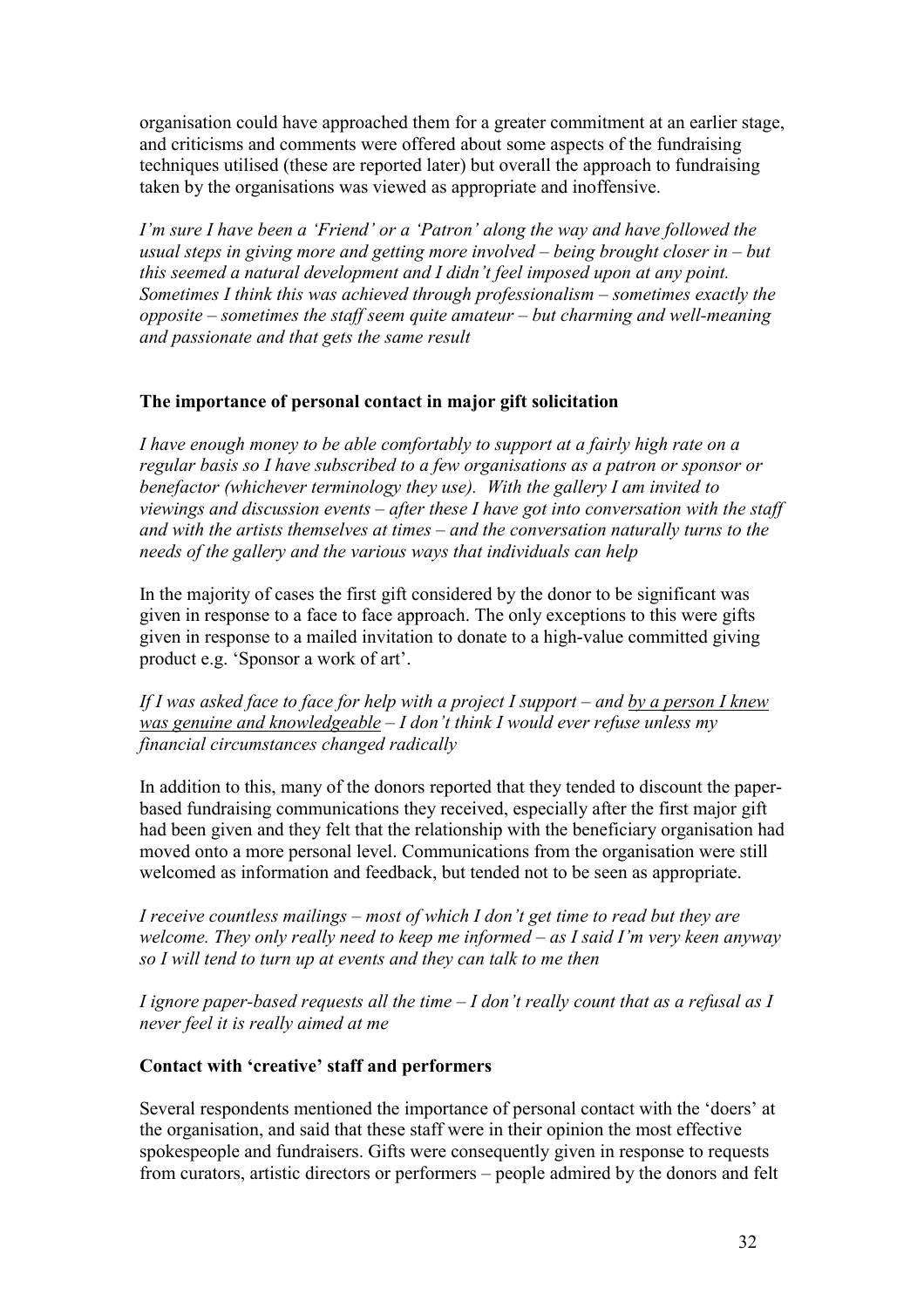to be part of the creative product. Interestingly, though all of the respondents were aware of the existence of fundraisers and administrators, these staff were consigned to the background and it was commonly felt that fundraisers (though necessary and important) should remain invisible in the process.

*I have never been aware of talking to a fundraiser as such – they have remained in the background – my contacts on a personal level have been with the 'doers' – the Director and curators and so on – they are the people who I love to see because they can teach me so much and they also talk about the needs of the Gallery with such straightforwardness and vision*

## **Involvement**

The ability to be involved at first hand with the artistic product was cited by every respondent as a key motivation for giving to the arts. Three respondents used the word 'selfish' of themselves in that by supporting arts organisations they were funding their own entertainment – supporting an activity from which they personally derived a benefit.

*In giving to them I'm being a little selfish, in a way – I directly benefit from them – whereas I don't get anything back if I support a medical charity, for example, although a medical charity may actually be more worthy in the great scheme of things. Giving to some charities probably requires a different level of altruism*

*I don't necessarily think that are is the most worthy cause – obviously helping the poor in the third world or finding a cure for a terrible disease is essentially more worthy – but for me personally I like to follow my own interest – which isn't terribly altruistic or awe-inspiring. For me art is important and widening the appeal of art and enabling more people to experience it and enjoy it and learn about it is something I would like to help with*

One respondent expressed the opinion that arts organisations have an 'unfair advantage' because they could involve donors so easily with so many aspects of their work - as spectators or audience members, through social events, through educational programmes and so on.

*It must be easier to get people to give when they will themselves be involved in the outcome, in the performance*

The respondents had all attended social events such as exhibition launches or gala nights, and some were involved in other initiatives:

*I enjoy being with musicians and some of the companies give the opportunity to be more involved with the people and with the performances – they involve you in the behind the scenes work and the planning – offering you the chance to view the costumes and talk to the director about the slant he is going to take on a future performance – you start to get involved as a participant rather than just a spectator*

Two respondents had become active in the organisations they support, both as Board members. In both cases this had been relatively short-lived, and had not been hugely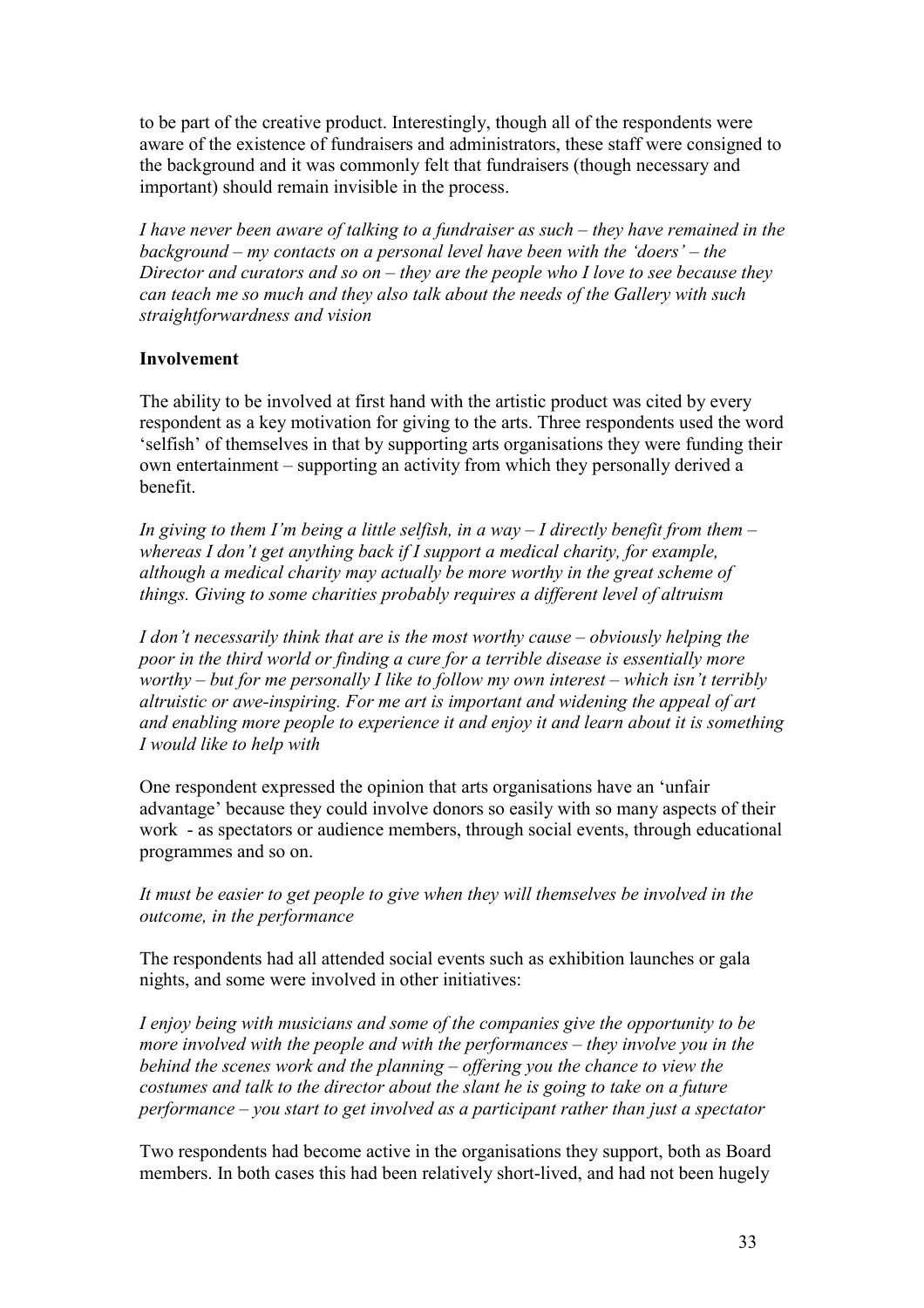satisfactory. In both cases the recognition was appreciated and the responsibility was welcomed, but the constraints of time and pressures of organisational bureaucracy proved heavy over time.

*I served as a board member for a small local orchestra for two years – that was enough – money is much easier to give than time.*

Generally the wish for involvement remained passive – the donors wanted to know more about the organisation and to 'get closer' to the artistic product, but were not interested in influencing the nature of the product themselves.

## **Recognition**

Most of the donors interviewed said that public recognition was not important to them, though all welcomed the personal benefits that they had been offered as a result of their giving.

*I wouldn't respond well to having my name on a plaque or on the back of a seat – seems rather tacky to me. I don't enjoy lavish displays of gratitude. I guess I get preference in terms of tickets which is useful in planning your year – many of the performances are over-subscribed especially at Garsington so being known as a supporter works as an insurance policy in terms of ensuring that tickets will be found for me – but my main return is the pleasure myself and my family get.*

The more 'public' displays tended not to be favoured, whereas more private, discreet and personal acknowledgements were viewed as appropriate. In some cases a 'businesslike' tone was used with reference to the acknowledgement process:

*I have been shocked a couple of times at the length of time it has taken to provide me with a receipt for my donation – not that I need effusive thanking – but I do like to know that it has reached them safely and I do need the paperwork for my own records.*

#### **Corporate versus personal giving**

Two of the respondents were involved in giving through their companies as well as on a personal level. In both cases the motivations for giving and the reasons for the selection of a particular organisation were very similar. One gave through his family business to the same organisations he supported personally. The other talked about the differences in selecting a project for support when viewed from the 'corporate' angle:

*On a personal level I am happy to give to the general work – in business terms it is more important to be able to demonstrate to the Board and to shareholders exactly what is being achieved with their money – so we tend to go for projects or for schemes or events which are directly visible and measurable. I realise that this may make life more difficult for the charities but I think it is a mistake they often make – businesses need to be accountable so the charities need to be too.*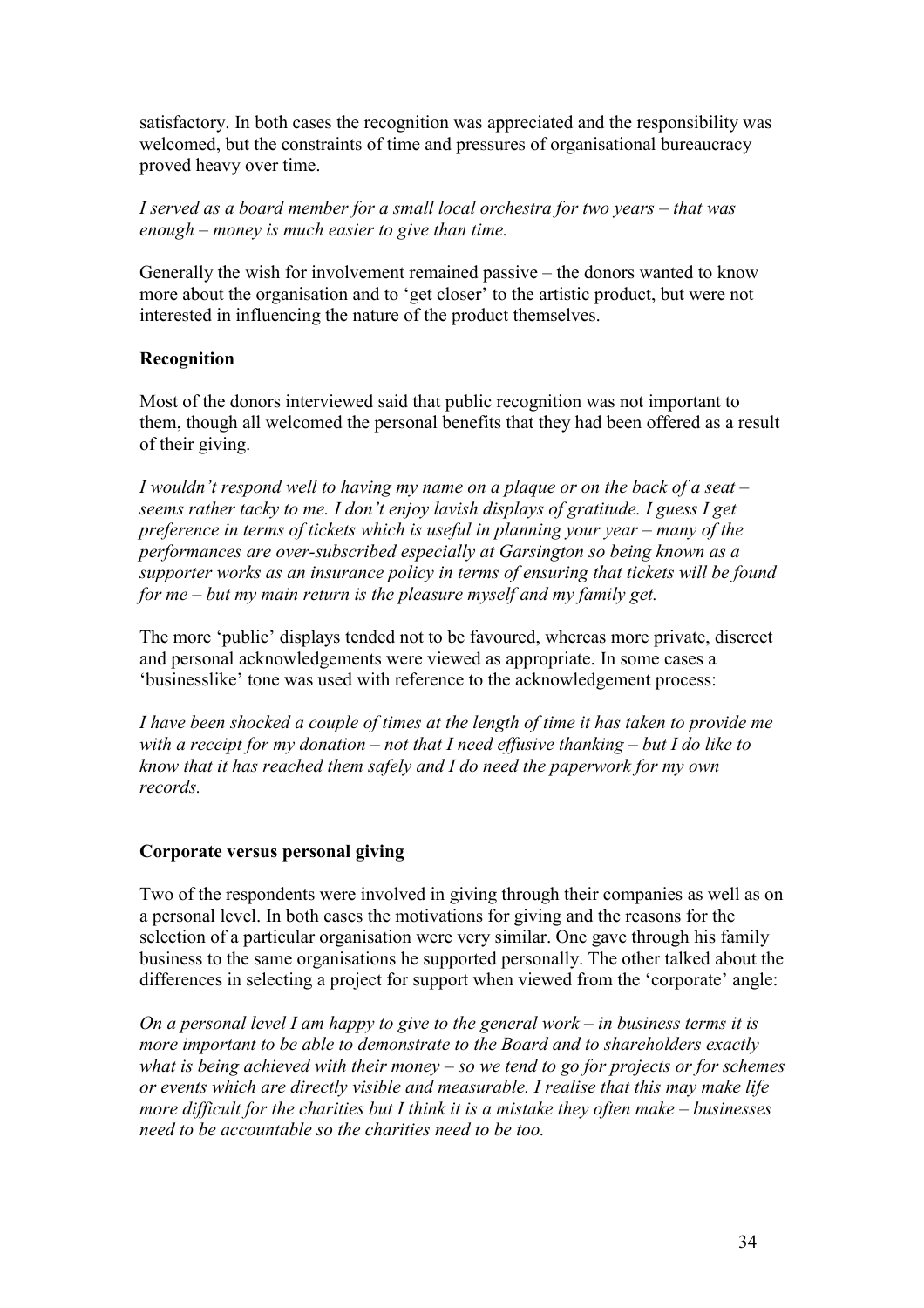It was clear from the interviews that a very 'grey area' exists between personal and corporate giving to the arts in some cases.

*My company is a family concern anyway so the dividing lines between the two are muzzy – the gifts are split more in terms of what's best for the tax return and the accountant – the causes we support through both are the same*

## **Childhood experiences**

Many of the respondents mentioned that they had been educated to appreciate and support the arts in childhood. In some cases their parents had been employed in the arts field, or were amateur performers etc. in their leisure time.

*I can't recall a time I wasn't involved in Opera – I grew up with it*

*I was brought up in a family where art was a main hobby – both my parents were musical and my mother painted. Holidays were nearly always forays into culture and there was a regular timetable of visits*

*My mother was a theatrical agent so I was always taken to the theatre and I always understood how difficult the finances can be*

*I can hardly remember – I visited galleries with my father when I was a child*

## **Family/social aspects**

All of the respondents cited the importance of the arts socially, either, if they had a family, as a source of shared family entertainment, or, if they were single, as the bridge into a social network. There was agreement that this tended to be linked to their support, in that social events were a main forum for introduction to individual representatives of the organisation and hence to solicitation and giving. There was also a feeling that both events and giving were partially linked to the availability of leisure time.

*My whole family gets the benefit*

*In recent years my wife and I have had the time to catch up a bit and go to some of the functions – many of our friends are the same so it's something that tends to bring us together.*

## **Educational aspects**

One of the respondents viewed her involvement with arts organisations as a means to advance her own education. Several mentioned the value of the arts in education more generally.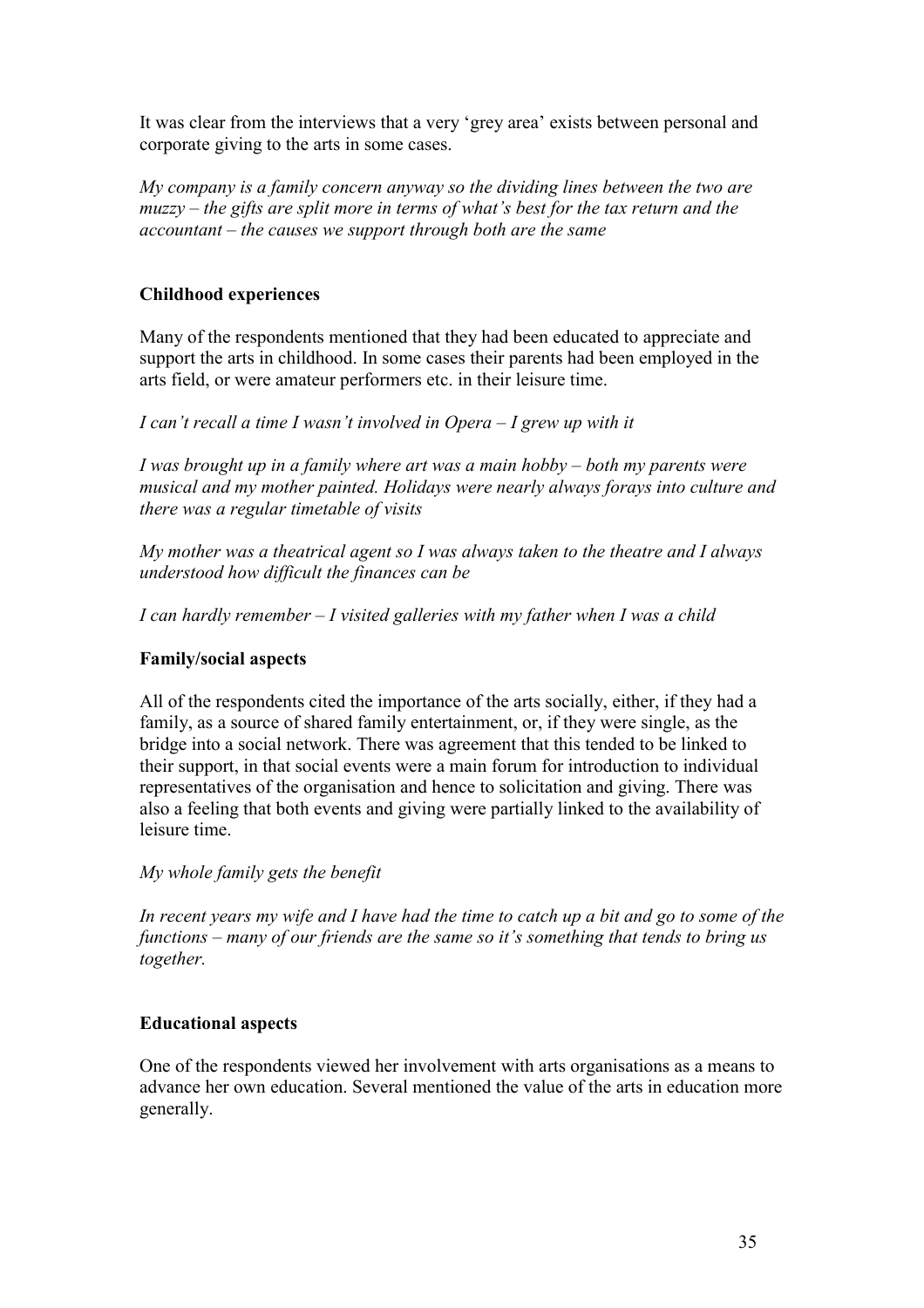*My main leisure interest is in the arts – I have always regretted not having studied more in that area so it is really a process for me of learning and experiencing and appreciating along the way*

## **Socio demographic and lifestyle information**

We did not seek to gather any information on socio demographics or lifestyle in the interviews. However, some information of this nature was offered and/or was evident through the interview process.

All of the respondents were aged over 45, and were extremely well-educated, articulate and self-confident. All lived in London or the South East, and all regularly visited London socially. All the respondents proved very aware of some of the issues surrounding arts marketing, management and fundraising, either purely through observation, or through experience and knowledge gained through business. Whilst most of the respondents had been involved in business and had generated their wealth themselves, they clearly also came from 'comfortable' family backgrounds.

## **Criticisms of fundraising**

As mentioned above, the respondents were generally happy with their experiences of the fundraising process. However, some criticisms were offered, primarily in two areas.

## **Tax**

Four of the respondents felt that the organisations they support had not taken full opportunity to exploit the tax allowances available to encourage charity giving. These respondents were very well-informed on tax and financial issues, and felt that charities generally may be losing potential income.

*One thing that I've not been approached about, which has surprised me, is about tax incentives and the tax arrangements that I understand can now be made. I'm aware that the costs of giving have gone down in recent years – but noone has got in touch with me to talk about that, which is a shame and I suspect a big missed opportunity.*

*The charities I have experienced have also been pretty slow on the uptake on tax – both personally and especially on the corporate side – I have often been in the position where I am teaching them about the routes that are available. I spend a lot of time in the States and they are much more developed out there in terms of letting donors know what the options are and how the cost of giving can be managed for them.*

#### **Reticence**

Many of the respondents said that they could have been approached and asked to give earlier in their relationship with an organisation. They cited a 'Britishness' in terms of reserve and reluctance to ask for a gift. This was especially the case once donors had attended events – with the feeling being that once money had been spent on entertaining them they should really be asked to 'pay back'.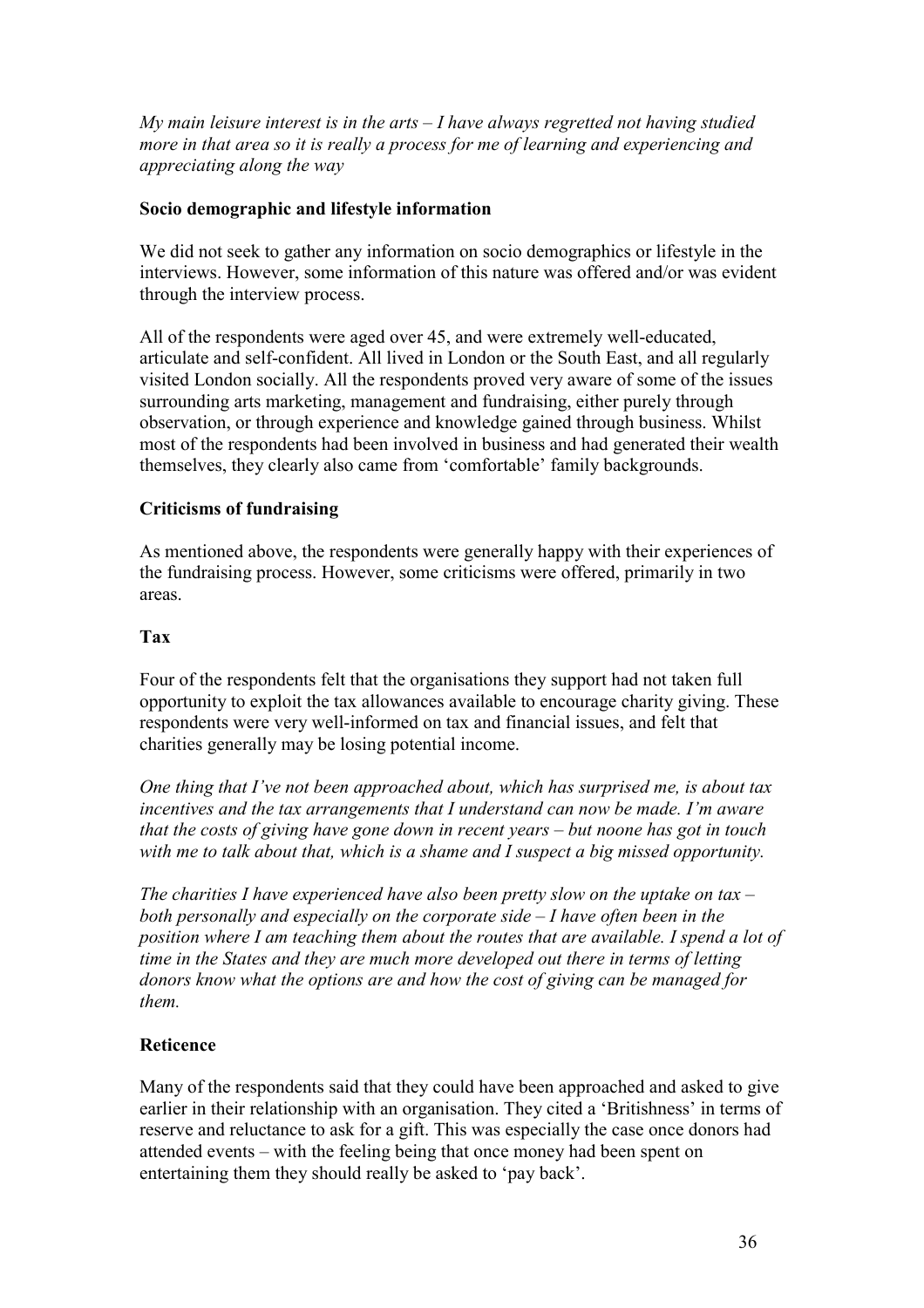*It was quite funny – we were invited to go several times to events by the Principal – nice events – and we ended up having to go to the Principal ourselves and say 'Do you want any money?' Quite extraordinary – someone has got to close the deal!*

The need to ask for specific amounts was likewise raised, with respondents saying that they tended to be asked for less than they would be prepared to give. The importance of asking for repeat gifts was also stressed, and two respondents mentioned that they would be prepared to commit over a long period if the case was made to them.

*I'm a businessman – I'm aware that it must cost time and money to keep having to go back and ask. If the case was made I would be prepared to give a gift, say over a three of five year period – I would invest over time. And it wouldn't need to necessarily go to a definitive area'.*

#### **Reaction to bad experiences**

The donors interviewed demonstrated a great deal of loyalty to their chosen organisations. This loyalty was expressed as being felt towards the organisation, the cause or the artistic product rather than to staff members or individuals. They took a long term and mature view, and seemed more likely to be upset by change in artistic direction or policy than by an ill-judged fundraising approach. Again, their experience in business plays a part in this as they were generally very aware of how organisations are structured and how communications can break down.

*I think it would take a great deal to put me off – I would be annoyed if the fundraising became insensitive or openly salesy but I am giving because the product and the experience is good and I would keep that at the front of my mind*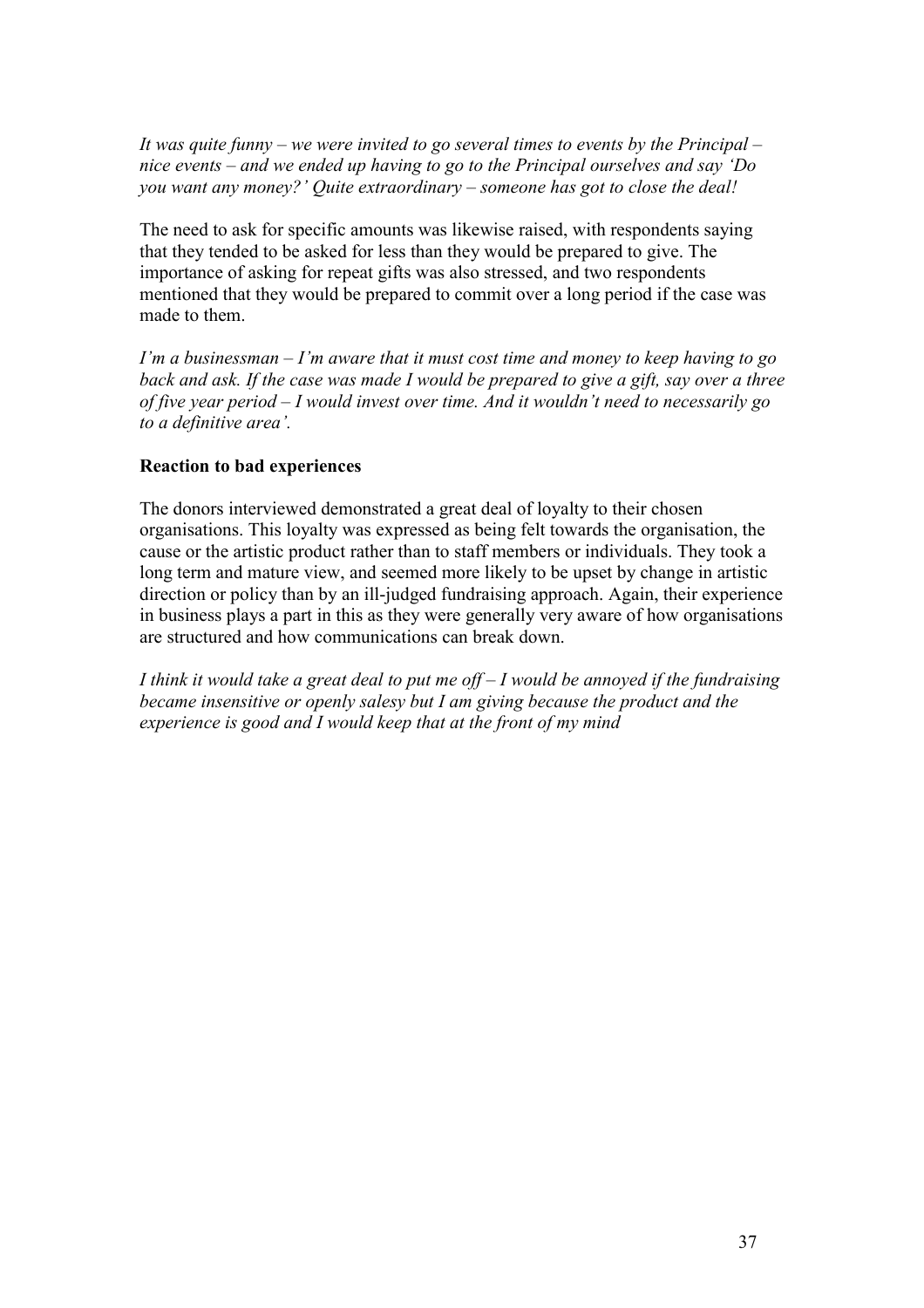# **Section 3 – Practical Lessons and Recommendations for Practitioners**

Broadly speaking the interviews bore out the main theories put forward in the literature on the likely attributes of a major giver to the arts. Our respondents corresponded to the specifications of a 'typical' arts patron in being:

- Older, higher in income and education
- Likely to patronise several art forms
- Socially mobile and motivated to attend through aesthetic yearning
- In the early or late stage of a family lifecycle (late stage in the case of those interviewed)
- Socialised to the arts as a child

Other common attributes identified in the US literature on arts patrons refer to the importance of locality and length of residence in a given community. UK geography is such that this was always likely to be less relevant here, and only one respondent mentioned locality as an important factor.

The main determinants of charitable giving by the wealthy in the US have been identified by Paul Schervish as:

- Communities of participation
- Frameworks of consciousness (beliefs, goals and orientations that shape values and priorities)
- Invitations to participate
- Discretionary resources (time and money)
- Models and experiences from one's youth
- Urgency and effectiveness (the desire to make a difference, a sense of how useful or necessary charitable assistance is)
- Demographic characteristics
- Intrinsic and extrinsic rewards (including taxation)

Amongst those interviewed most of these aspects were important. Respondents were definitely prompted by preferences formed in their youth; time and money were key in terms of the ability to give and to participate, and the donors interviewed tended to feel part of a close-knit association of supporters of specific organisations, as well as feeling that they were part of a wider group of 'those interested in the arts'.

Invitations to participate were important in prompting giving, though the line between the opportunity to give and the opportunity to view/patronise was blurred. To an extent the respondents evidenced similar 'world views' and value systems, though this area was not probed. This was also the case in terms of demographic characteristics, although as mentioned above, locality/local community was not important in the same way as it might be in the US state system.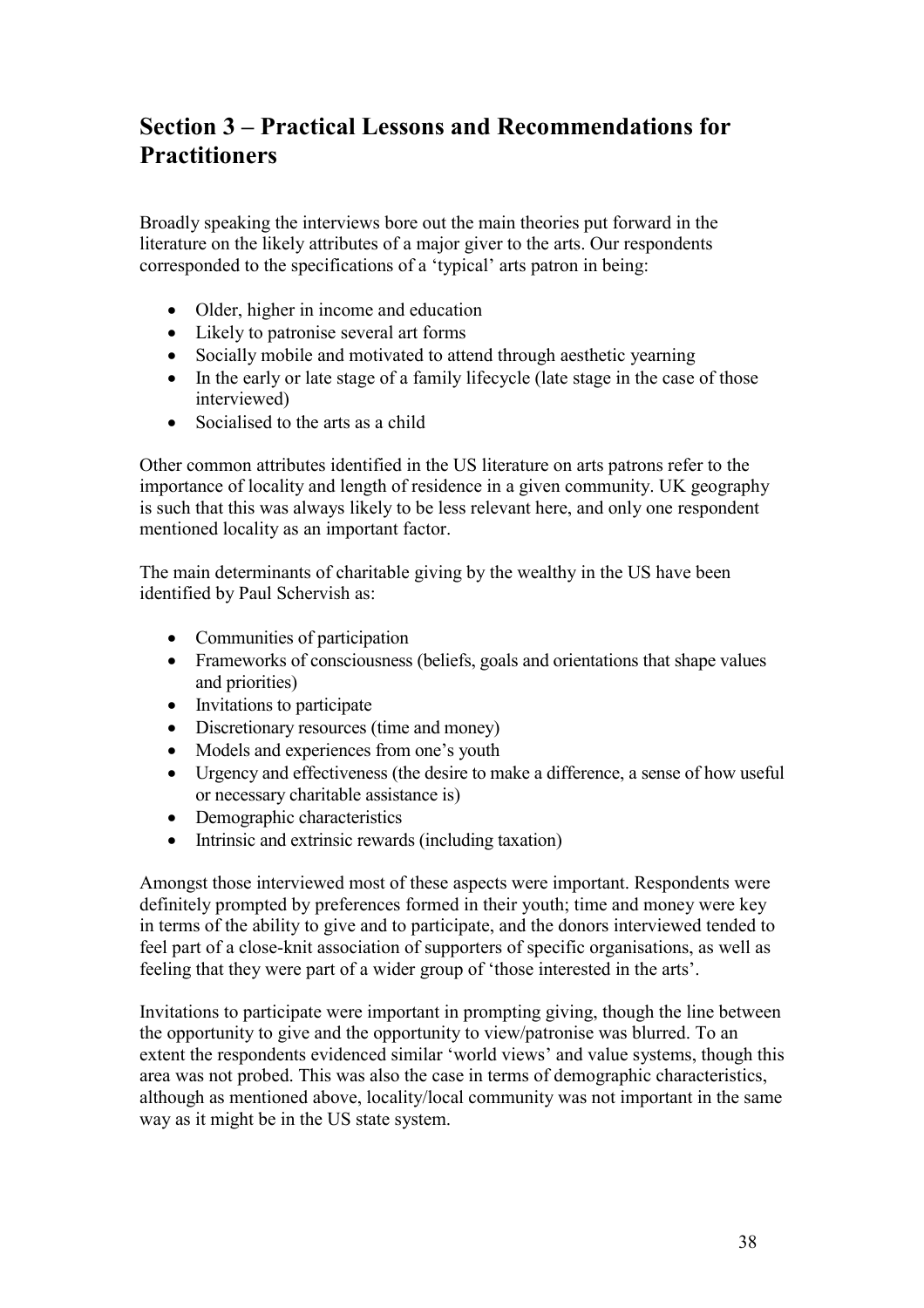The other major finding in the work of Schervish amongst US major givers, namely that self-identification is key to the donation behaviour of the group, proved correct for the individuals interviewed, all of whom donated the bulk of their charitable monies to causes from whose services they derive direct benefit.

Although it must be remembered that our research involved a very small number of donors, whose views might well not be fully representative of the majority, several clear themes emerged from the conversations that may be of use in guiding future fundraising strategy and tactics, especially in the design of contact strategies for potential and existing major gift donors. Likewise, our survey of the (mainly US) literature might provide some valuable pointers and recommendations for future practice.

• Identifying major gift prospects

The available data and evidence would suggest that any supporter database is likely to contain a number of potential major gift prospects. The methods of identifying and cultivating these prospects are fairly well established, as are the problems associated with this exercise, which commonly involves a huge amount of desk research and is very time-consuming. However, the importance of major giving in US fundraising, where some 90% of income comes from just 10% of donors, points to the importance of this area and to the eventual profitability of this form of fundraising approach.

Most of the donors we interviewed would have been identified as potentially wealthy through research into publicly available information sources. The interview respondents tended to give at relatively high rates throughout their relationship with a charity, subscribing, for instance, at the top rate within 'Friends' schemes etc.

• Archetypes and demographic grouping

Demographic change is a major factor for consideration in longer-term strategy and planning. The rise of a new segment of affluent younger donors may require the development of new fundraising strategies and products to maximise their potential to engage and to give, and younger donors at all levels of giving need to receive communications through new routes, such as via email, text messaging and the web rather than through the post.

The gathering of information on the age of donors is obviously key to any planned segmentation of this sort. The generational archetypes utilised by US fundraisers and fundraising academics may, with UK variations, prove a useful way to think about donors and to drive forward appropriate creative messages and triggers.

• Donor motivations

Information on what motivates donors to give major gifts to arts organisations is relatively scarce and undocumented. However, there is an extensive literature available on the general motivations of charity donors that is useful in designing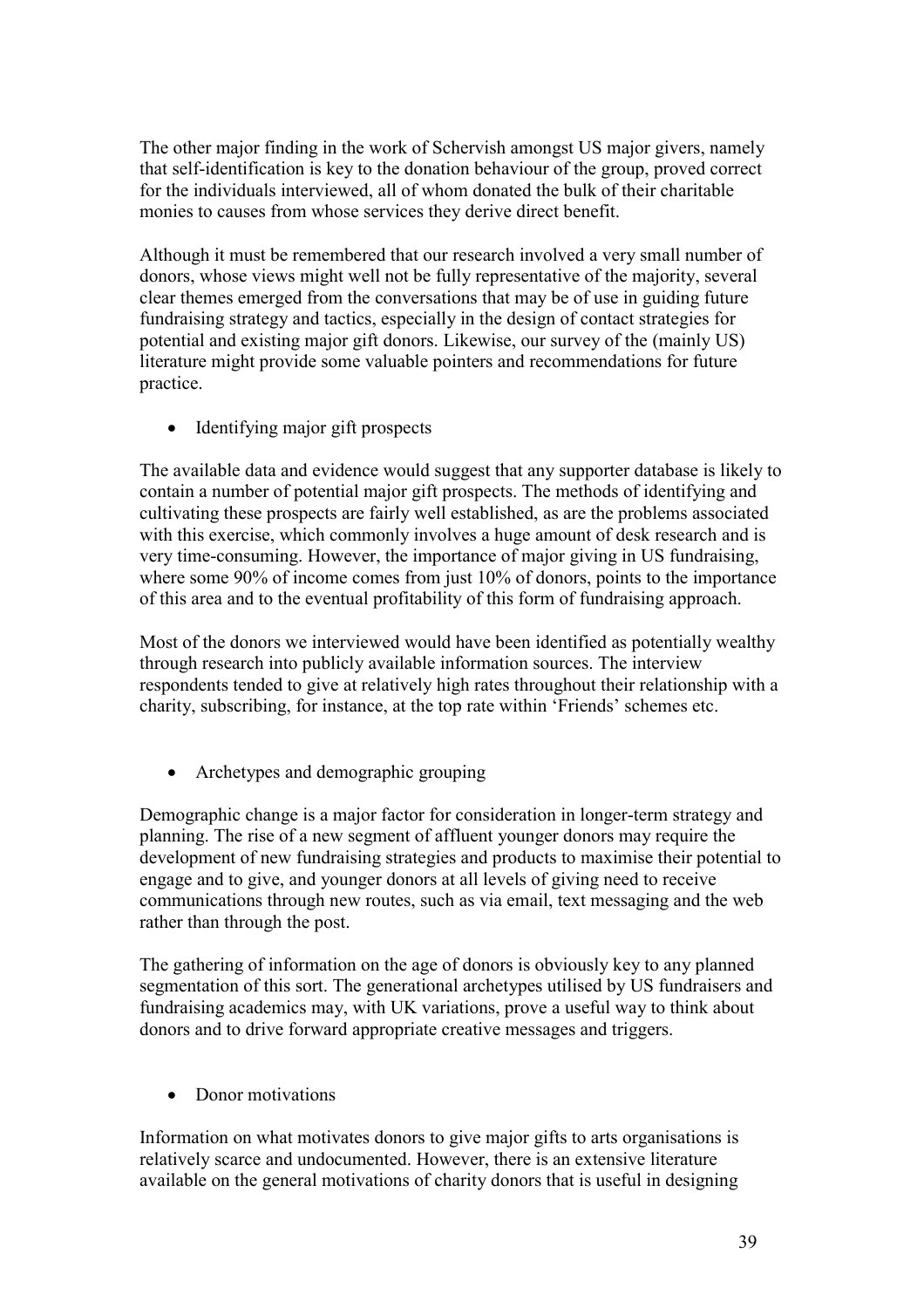fundraising strategy, and in creating fundraising communications. General observations will always require testing and validation in any particular case but can provide useful guidance and explanation for donor behaviour.

• Initial approaches

The donors we interviewed were all brought into fundraising contact with the organisations they supported through involvement with the creative product. This is unsurprising, but points to the importance of capturing the data on all enquirers/ ticket buyers/visitors/ attendees. In many cases our respondents were initially brought closer to the organisation through an event of some kind, often via an invitation to attend an event on a privileged basis. Event attendance provides the opportunity both for the prospective major giver to become more involved, and to facilitate face-to-face contact.

• The importance of tax

Generally speaking the donors we interviewed were critical of the use which arts organisations are currently making of the available tax effective giving mechanisms. Tax was not typically a major personal motivation for them, although it could affect the size and timing of any gift. The donors perceived that the charities they support should be utilising tax efficient routes heavily and were critical of those organisations that seemed to be less well informed on the subject.

The giving of stocks and shares, and the opportunities for higher value taxpayers would seem to be areas which would be of interest to many donors and which would consequently repay investigation and promotion.

• Overcoming reticence

UK arts organisations were criticised in the interviews for a lack of courage when it comes to 'closing the sale' and asking for a gift. It would seem that some UK donors are closer in attitude to their US counterparts than had been imagined. There was a marked horror of high-pressure 'sales' techniques, and a clear indication of the importance of selecting the right person to make a personal approach. There was also a very 'common sense' view that arts organisations should only invest in events and personal service levels if they are going to request funding.

The right moment to 'make the ask' is very difficult to judge and each donor will typically have different requirements. Making a face-to-face request for funds is often a hated part of a fundraisers work, and is perhaps an area where more training is required if opportunities are not to be missed.

• Face to face contact

In every case amongst our sample the first major gift was made in response to a faceto-face approach. The literature likewise points to a personal approach as the only effective way forward in major gift solicitation. One further point of interest in our interviews was that once a major gift had been given the donor tended to expect all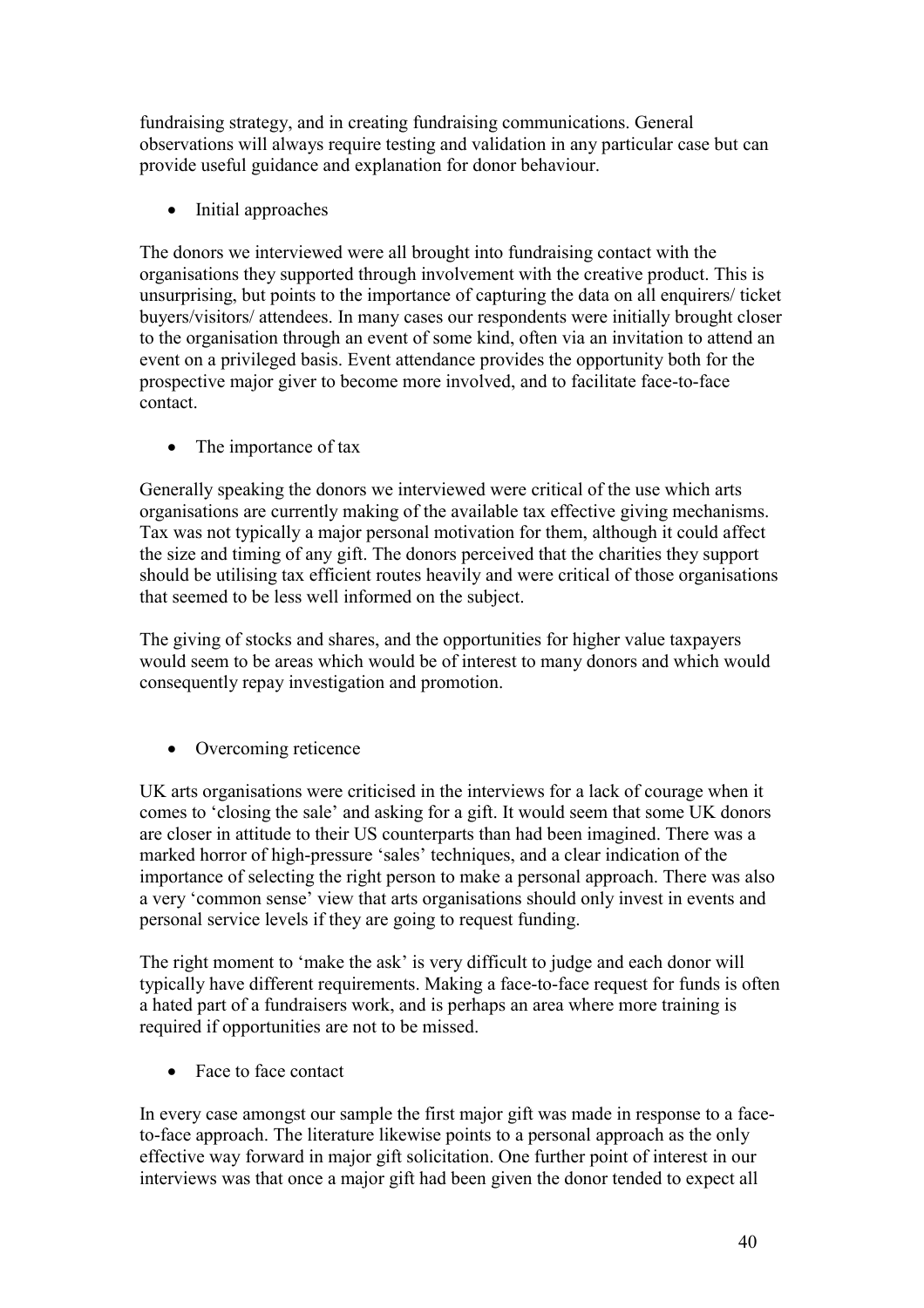subsequent solicitation to be carried out in the same way, tending to view subsequent postal appeals as not 'for them'.

Use of creative staff/performers in the process

Many of our interviewees were not aware of the fundraising staff at the organisations they supported, tending to have contact with senior management staff or artistic/creative staff. Donors repeatedly cited 'knowledge, passion and sincerity' as important in the person making the ask. This fits in with US experience, where donor involvement and interaction is often viewed as emotional as well as rational. Events are commonly viewed partly as opportunities to come into contact with creative staff/artists.

These findings would suggest that creative and senior staff are essential to the major giving process, and must support and 'buy in' to the major gift initiative if it is to prove successful.

• Donor loyalty

The donors we interviewed typically supported one or two organisations only as donors (although they were likely to take part in a range of different art forms. They evidenced a great deal of loyalty to their chosen organisations. It was clear that in most cases this loyalty was to the product or artistic mission rather than to any individual or group of individuals. As any such mistake in fundraising communication would be likely to be forgiven over time, but might affect levels or frequency of giving. It was notable that the donors tended to assume that the administration and fundraising costs of the organisations were low and that their charitable gift would be put to work efficiently and directly. This contrasts against general welfare charities where donors are very sensitive to costs and tend to assume that the amount spent directly on programmes is lower than it actually is.

• Possibilities in planned giving

Arts organisations are well placed to move forward on the design and testing of new initiatives with partners from the financial services sector. Whilst the fiscal regime in the UK still differs fundamentally from the US we now have opportunities to move forward on the sorts of 'planned giving' products that account for some 40% of US fundraising income.

Planned giving products are likely to be most successful, and to generate new giving, amongst younger segments of the population who are affluent and tax and savings literate.

• Donor involvement and hyperagency

It is clear from the interviews and from the literature that donors need to be engaged and involved with an organisation on a very personal level before they will commit a significant amount to them. Events and personal contact are used successfully already, as are opportunities to engage donors on a voluntary level as trustees or committee members.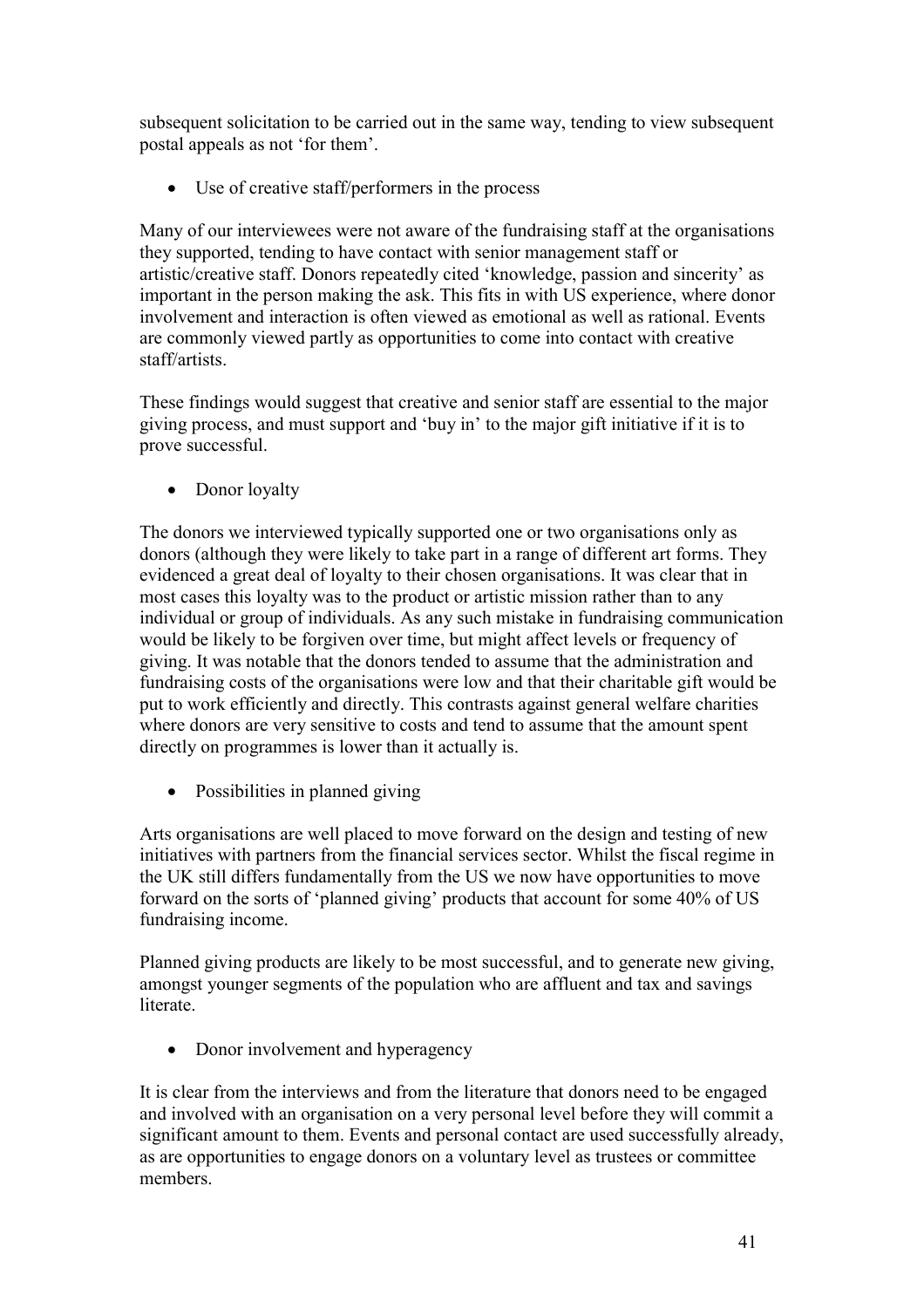The concept of 'hyperagency', much discussed in the US, may be valuable to future thinking in this area. US researchers have found that many of the very wealthy younger donors in the US are 'hyperagents' – i.e. they are used to changing and exercising influence on the world around them. This is a positive factor in their giving in as much as they will give to charity rather than let the state allocate their wealth through the tax system. These 'hyperagents' can prove to be manipulative and eventually damaging, as, in the context of an arts organisation, they may try to influence the artistic product. Donors of his type may also typically wish to fund new endeavours rather than to support existing initiatives, and are likely to manifest impatience at the perceived bureaucracy and conservatism of established organisations.

Issues of donor intent and organizational independence have been prominent in the US press over the last year. In reaction to corporate and individual gifts to the Smithsonian Institution, an advocacy organization called Commercial Alert initiated a letter to the Board of Regents. Signers of the letter included curatorial staff, historians and researchers. They questioned the Secretary of the Smithsonian about funding agreements which they believed ceded the museum's control of exhibit content. In another incident, a \$38 million pledge was withdrawn by a donor who stated that she could not see a way of reconciling her priorities with the priorities of the curators who would be responsible for the exhibit.

• Stewardship

Stewardship is a key concept in US major gift fundraising and is likely to be increasingly adopted in the UK as major giving techniques move into the mainstream. The care of a donor's assets and the responsible and ethical guardianship of resources for charitable good provide an interesting and valuable way of thinking about the fundraiser's role and about how we should present the fundraising mission to donors.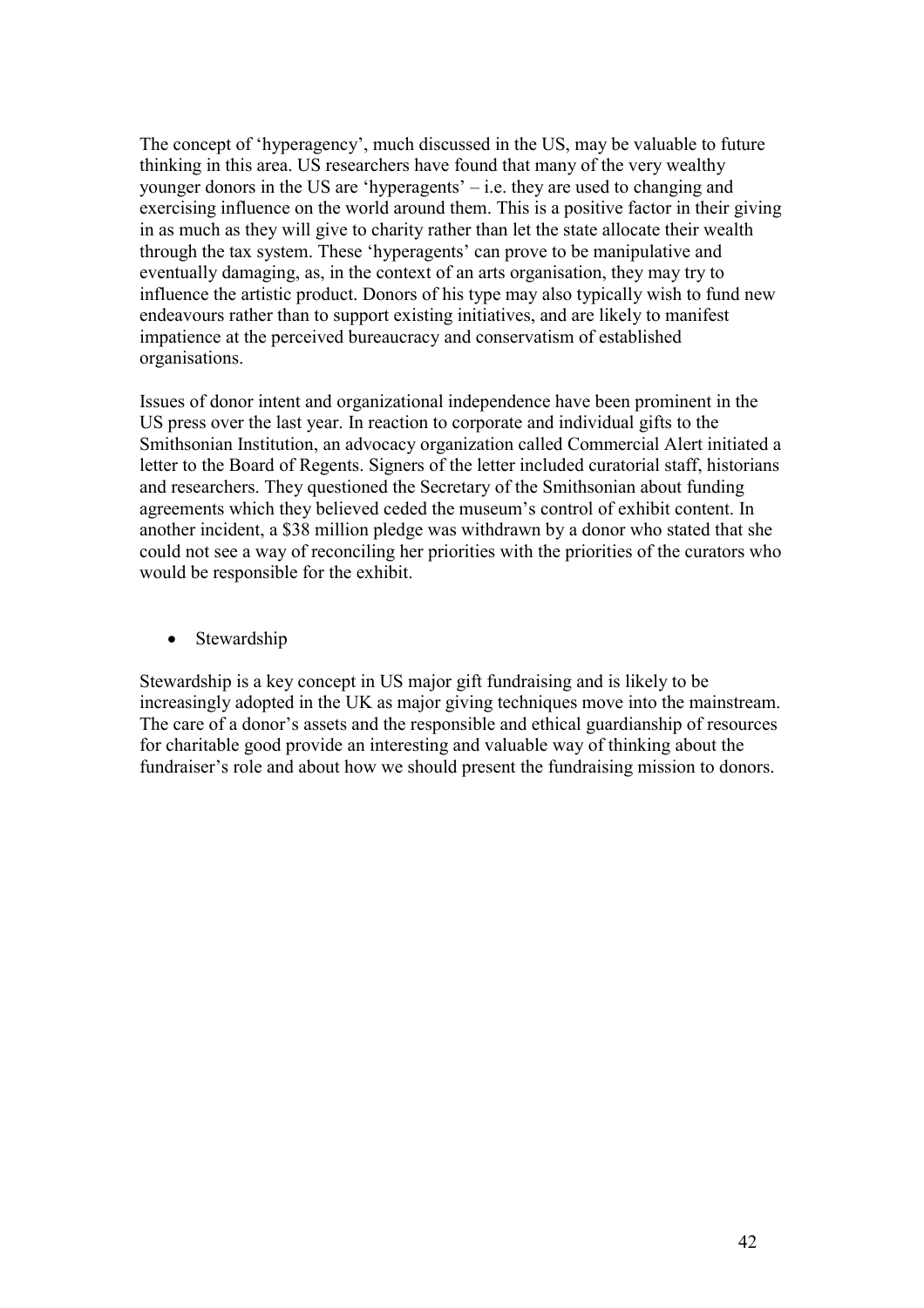## **References**

AAFRC Trust for Philanthropy, 2002, *Giving USA* 

Adams-Chau, Lynda Lee, *'The professionals guide to fund raising, corporate giving and philanthropy: people give to people'* Greenwood Press 1988

Avery, R.B and Rendell, M.S, *'Estimating the Size and Distribution of Baby Boomers' Prospective Inheritances'* Department of Economics, Cornell University NY 1995

Ballard, Fay, 'The Balance of and Difference between Revenue and Capital Campaigns', presentation at '*Fundraising for Museums, the Arts and Heritage'* Henry Stewart Conferences, June 1999

Barnossy, Gary, 'Socializing Experiences as Predictors of Performing Arts Patronage Behavior' *Journal of Cultural Economics*, Vol 6 No 2 December 1982 pp37-44

Baumol, William J and Bowen, William G, '*Performing Arts – The Economic Dilemma'* MIT Press 1966

Belk, Russell W and Andreasen, Alan, 'A Study of the Potential for Broadening the Appeal of the Performing Arts' in Jerry C Olson (ed) '*Advances in Consumer Research*', Ann Arbor Association for Consumer Research 1980 pp 109-113

Belk, Russell W and Andreasen, Alan, 'The Effects of Family Life Cycle on Arts Patronage', *Journal of Cultural Economics*, Vol 6 No 2 December 1982 pp25-36

Bhattacharya, C.B, Rao, H and Glynn, Mary Ann, 'Understanding the Bond of Identification: An Investigation of Its Correlates Amongst Art Museum Members' *Journal of Marketing* October 1995, pp46-57

Brock, Gerald J, '*Effective Major Gift Negotiations: The Basis for Success'* Impact Books 1989

Burnett, J.J and Wood, V.R, 'A Proposed Model of the Donation Process' *Research in Consumer Behaviour*, 3 pp 1-47

Butler, Patrick, 'By Popular Demand: Marketing the Arts', *Journal of Marketing Management*, Vol 16 2000 pp343-364

Buzzell, R.D, '*How Can Research Contribute to Improved Marketing in Non-Business Organizations?',* Boston, Marketing Science Institute 1970

Cermak, D.S.P, File, K.M and Prince, R.A, 'A Benefit Segmentation of the Major Donor Market' *Journal of Business Research*, 28, 121-130 1994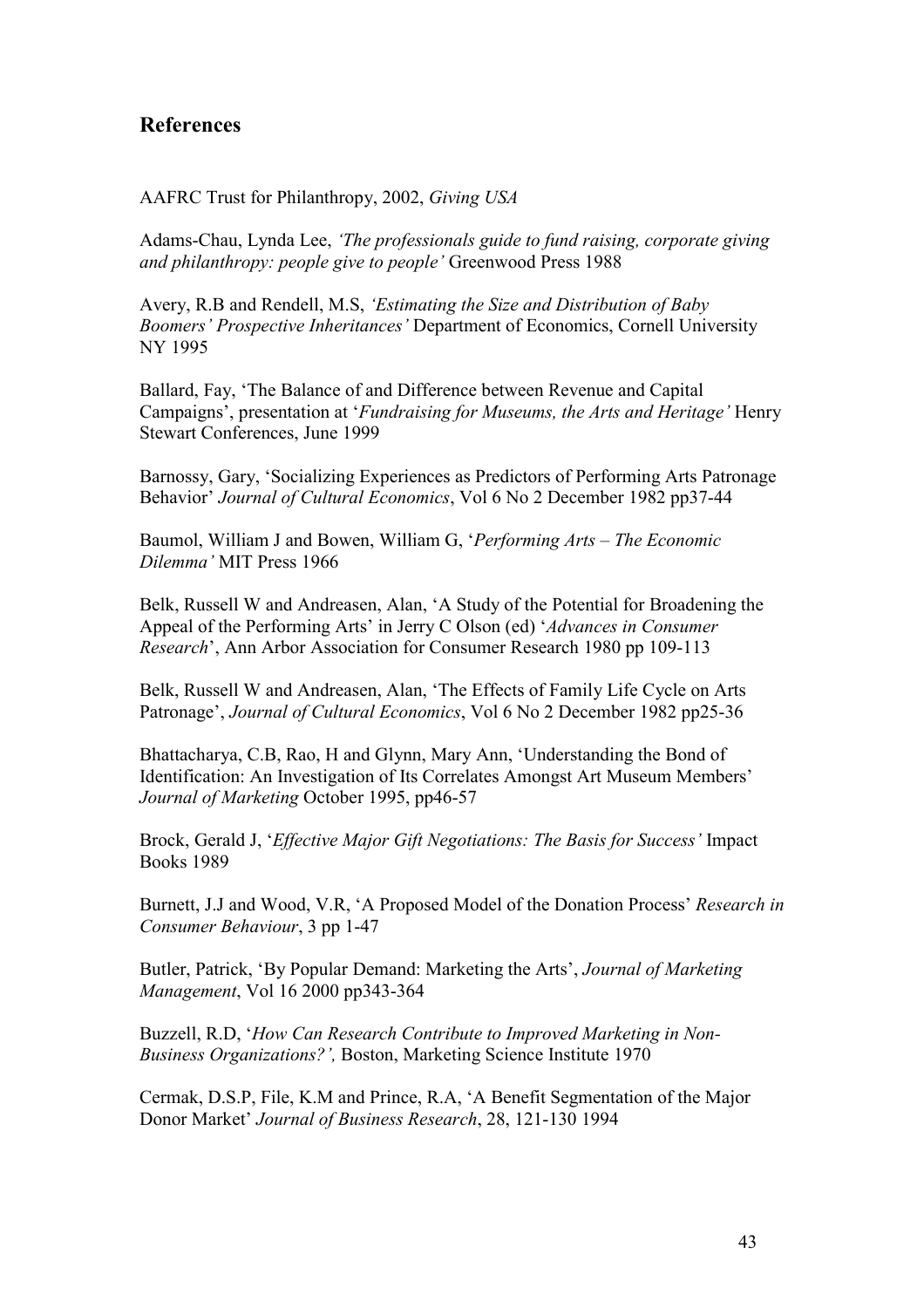Cermak, D.S.P, File, K.M and Prince, R.A, ''Complaining and Praising in Non-Profit Exchanges: When Satisfaction Matters Less' *Journal of Consumer Satisfaction, Dissatisfaction, and Complaining Behavior*, 4 pp180-187 1991

Chang, Cyril F, Okunade, Albert A and Kumar, Ned, 'Motives Behind Charitable Bequests', *Journal of Nonprofit and Public Sector Marketing*, Vol 6 (4) 1999 pp69-85

Clary, E Gil and Snyder, Mark, 'Motivations for Volunteering and Giving: A functional approach', *New Directions for Philanthropic Fundraising*, No 8 Summer 1995 Jossey Bass pp27-36

Conway, Daniel, 'Interview with Henry Rosso on stewardship and fundraising', *New Directions for Philanthropic Fundraising,* Fall 1997, pp11-22 Jossey Bass

Dean, James, 'The key to major gifts: Cooperative relationships', *Fund Raising Management*, April 1996, p26

Diggle, K, '*Arts Marketing'*, Rhinegold Press 1994

DiMaggio, Paul, Useem, Michael and Brown, Paul, '*Audience Studies of the Performing Arts and Museums; a Critical Review'*, National Endowment for the Arts, 1978

Dixon, David, 'Behind the Scenes at the Theatre' *Professional Fundraising*, August 1999 p17

Eastman, Charles L, 'Philanthropic Cultures of Generational Archetypes', *New Directions for Philanthropic Fundraising*, 8, Summer 1995, Jossey Bass pp42-53

Fox, K.F.A and Kotler, P, 'The Marketing of Social Causes: The First Ten Years', *Journal of Marketing* 44, Fall pp24-33 1980

Fraser, c, Hite, R.E and Sauer, P.L, 'Increasing Contributions in Solicitation Campaigns: The Use of Large and Small Anchorpoints' *Journal of Consumer Research*, 15, pp284-287 1988

Fredricks, Laura, '*Developing Major Gifts'*, Aspen Publications, 2001

Goettler, Ralph H, 'Announcing the "four Ws" of major gift solicitation' *Fund Raising Management* April 1996, p40

Guy, B.S and Patton, W.E, 'The Marketing of Altruistic Causes: Understanding Why People Help', *Journal of Services Marketing*, 2,1,pp5-16 1989

Harrison, B, 'How do you thank major donors?' *Fund Raising Management,* July 1996 pp36-39

Hartsook, Robert F, 'Nurturing Deferred Gifts', *Fund Raising Management,* May 1993 p14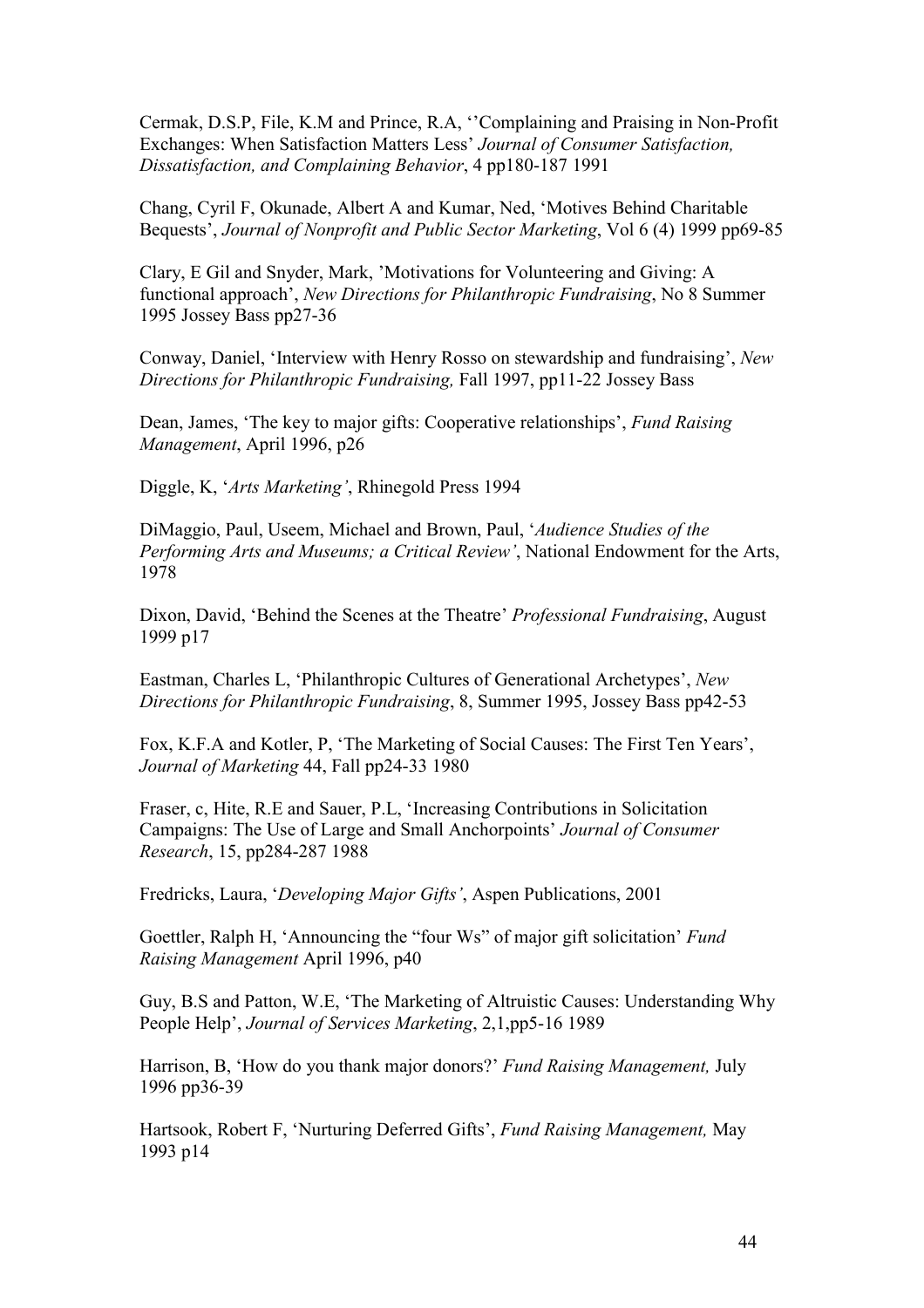Heetland, D, 'How to Build a Major Gifts Program', *Fund Raising Management,* September 1992, p35

Hill, Elizabeth, O'Sullivan, Catharine and O'Sullivan, Terry, '*Creative Arts Marketing'*, Butterworth Heinemann, 1997

Holbrook, M.B and Zirlin, R.B, 'Artistic Creation, Artworks, and Aesthetic Appreciation: Some Philosophical Contributions to Nonprofit Marketing', *Advances in Nonprofit Marketing,* Vol 1, pp1-54 1985

Hopkins, Karen Brooks and Friedman, Carolyn Stolper, '*Successful Fundraising for Arts and Cultural Organizations'*, Oryx Press 1997

Hurd, H and Latimer, M, '*The Millionaire Givers: Wealth and Philanthropy in Britain'* Directory of Social Change 1994

Janowitz, Barbara, '*Theatre Facts 1994'*, American Theatre April 1995, p10

Jeavons, Thomas H, 'Stewards for Whom?Problems with stewardship as a model for fundraising', *New Directions for Philanthropic Fundraising*, 17, Fall 1977 pp35-42

Kaali-Nagy, Christina and Garrison, Lee C, 'Profiles of Users and Non-Users of the Los Angeles Music Center', *California Management Review*, Vol. 15 Winter 1972 pp133-143

Kahan, Stuart, 'Funding cuts mean cultural institutions need your help', *The Practical Accountant*, July 1997 pp30-38

Kotler, P ' Forward' in Mokba et al '*Marketing the Arts'* Praeger 1980

Kotler, P and Andreasen, A, '*Strategic Marketing for Nonprofit Organisations'* NJ Prentice-Hall 1987

Kotler, P and Levy, Sidney J, 'Broadening the Concept of Marketing', *Journal of Marketing* Vol 33 pp10-15 January 1969

Lawson, M, 'Major Gift development in your organization', *Fund Raising Management,* May 1995, pp18-21

Lindahl, Wesley E and Winship, Christopher, 'Predictive Models for Major Gift Fundraising' *Nonprofit Management and Leadership*, Vol 3 No 1 Fall 1992, pp43-64

Lovelock, Christopher H and Weinberg, Charles B, *'Marketing for Public and Nonprofit Managers'*, John Wiley (NY) 1984

Luck, Michael F and Evans, Gail A, 'Making Major Gifts Happen', *Fund Raising Management*, September 1992, p28

Maude, Michael, 'Catapult your development efforts with an advisory council' *Fund Raising Management* May 1997, p24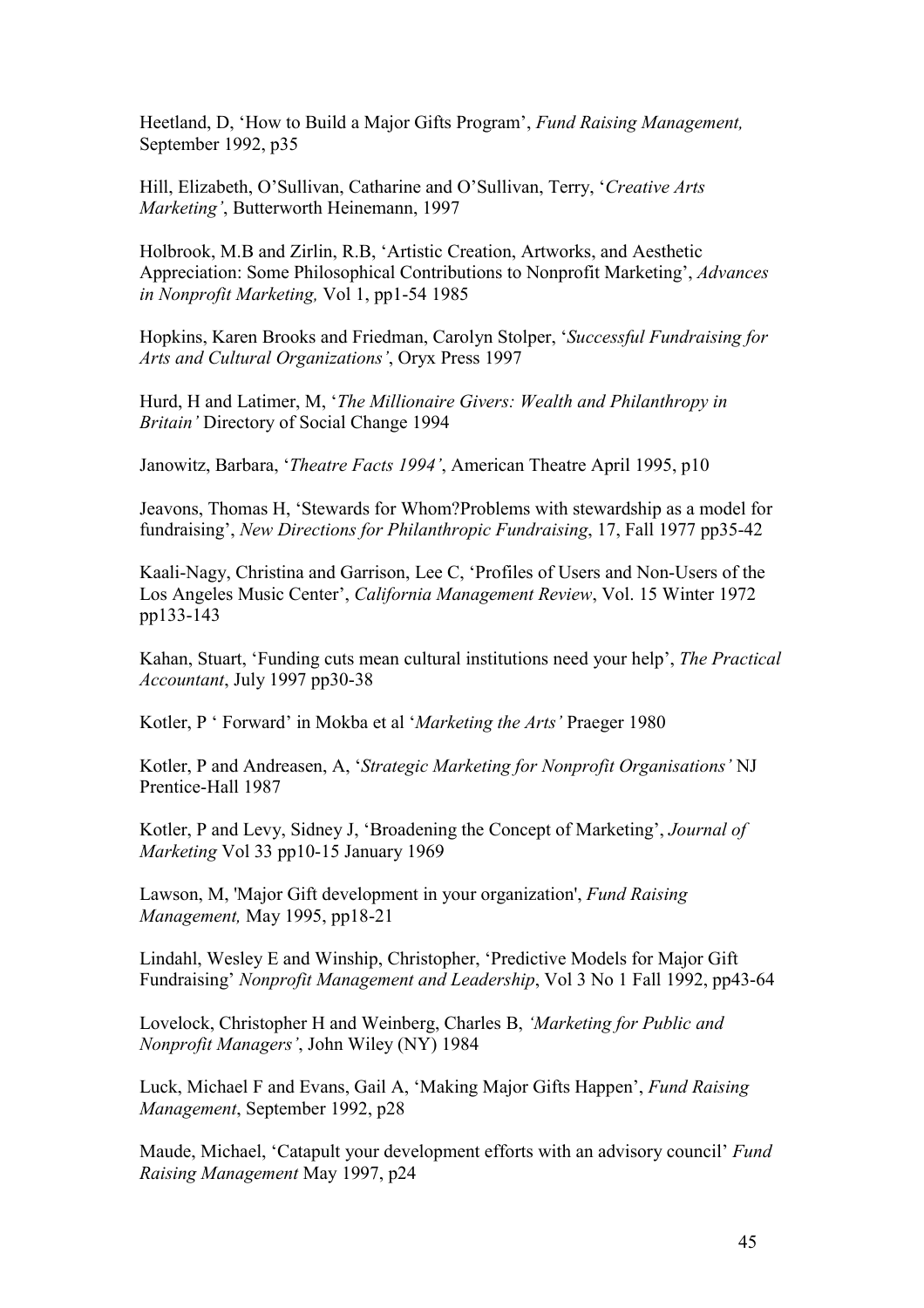Marland, Julian, 'Developing Major Gift and Membership programmes for the British Museum", presentation at '*Fundraising for Museums, the Arts and Heritage'* Henry Stewart Conferences, June 1999

McLean, Fiona, 'A Marketing Revolution in Museums?*' Journal of Marketing Management*, 1995, Vol. 11 pp601-616

Michaelis, Donald, Untitled paper, *ACUCAA Bulletin* Vol 48 (1976) p28

Nichols, Judith E, '*Global Demographics; Fund raising for a New World',* Bonus Books 1995

Nielson, Richard P, 'SMR Forum: Strategic Piggybacking – a Self Subsidization Strategy for Nonprofit Organizations' *Sloan Management Review*, Vol 23 (Summer 1982) pp65-69

Nielson, Richard P and McQueen, Charles, 'Performing Arts Consumer Behavior: an Exploratory study' *Proceedings of the 1974 Educator's Conference*, Chicago, American Marketing Association pp 392-395

Nielson, Richard P, 'Nonprofits can Self-Subsidize through Piggybacking', in F Kelly Shuptrine and Peter H Reingen (eds.) *Non-Profit Marketing; Conceptual and Empirical Research*, Bureau of Business and Economic Research, University of Arizona 1984 pp44-49

Odendahl, Teresa, '*America's Wealthy and the Future of Foundations'*, The Foundation Center 1987

Odendahl, Teresa, 'The Culture of Elite Philanthropy in the Reagan Years' *Nonprofit and Voluntary Sector Quarterly*, Vol 18 No 3 Fall 1989 pp237-248

O'Hagan, J.W, '*The State and The Arts: An Analysis of Key Economic Policy Issues in Europe and the United States*' Edward Elgar, 1998

Ostrander, S A and Schervish, P G, 'Giving and Getting: Philanthropy as a Social Relation', in J Van Til (ed.), '*Critical Issues in American Philanthropy: Strengthening Theory and Practice'* Jossey Bass 1990

Prince, R.A, File, K.M and Gillespie, J, 'Philanthropic Styles', *Nonprofit Management and Leadership*, 3 (3) 1993 pp255-268

Prince, R.A and File, K.M, ' *The Seven faces of Philanthropy: A New Approach to Cultivating Major Donors*', Jossey Bass 1994

Prince, R.A and File, K.M ' Philanthropic Cultures of Mind', *New Directions for Philanthropic Fundraising,* No. 8 Summer 1995 Jossey Bass

Reiss, Alvin H, '*Don't Just Applaud – Send Money!: The most Successful Strategies for Marketing the Arts*', Theatre Communications Group, 2000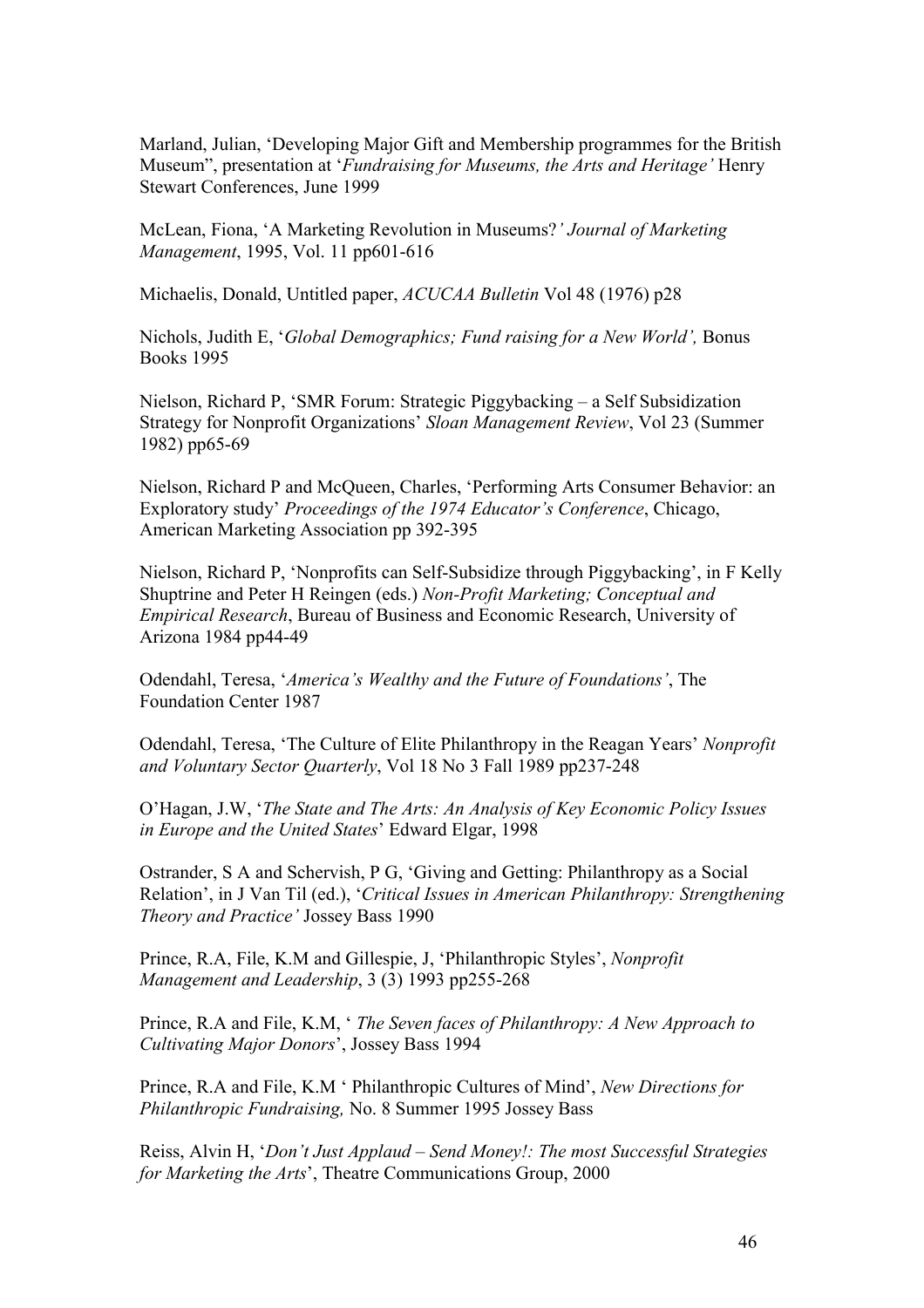Reuther, Valerie, 'Debunking the Myth of Bill Gates; Finding Major Donors', *Nonprofit World,* March/April 1998 p46

Ryans,Adrian B and Weinberg, Charles C, 'Consumer Dynamics in Nonprofit Organizations', *Journal of Consumer Research,* Vol 5 (September 1978) pp89-95

Sargeant, A, 'Charitable Giving: Towards a Model of Donor Behaviour'*, Journal of Marketing Management*, 1999 15 pp215-238

Schervish, Paul G, 'Major donors, major motives: The people and purposes behind major gifts' *New Directions for Philanthropic Fundraising,* No 16 Summer 1997 Jossey Bass Publishers pp281-298

Schervish, Paul G, 'Philanthropy as a Moral Identity of Caritas' in P.G Schervish et al '*Taking Giving Seriously',* Indiana University Center on Philanthropy 1993

Schervish, Paul G, 'Inclination, Obligation and Association: What We Know and What We Need to Learn about Donor Motivation' in D F Burlingame (ed.) *'Critical issues in Fund Raising'*, Wiley NY 1997 pp67-71

Schervish, Paul and Havens, J.J, 'Wherewithal and beneficence: charitable giving by income and wealth' , *New Directions for Philanthropic Fundraising*, 8, Summer 1995, pp67-82 Jossey Bass

Schervish, Paul and Havens, J.J, 'Social participation and charitable giving: a multivariate analysis', *Voluntas* 8:3, 1997 pp235-260

Searles, David P in Mokwa et al, '*Marketing Principles and the Arts'*, Praeger 1980

Semenik, Richard J, 'Season Ticket Proneness Among Arts Attenders' *Journal of Cultural Economics,* Vol 6 No 2 December 1982 (December 1984) pp124-137

Semenik, Richard J and Young, Clifford E, 'Market Segmentation in Arts Organisations', *Proceedings of the 1974 Educator's Conference*, Chicago, American Marketing Association pp 474-478

Sexton, Donald E and Britney, Kathryn, 'A Behavioral Segmentation of the Arts Market' in Jerry C Olson (ed) '*Advances in Consumer Research*', Ann Arbor Association for Consumer Research 1980 pp114-120

Smith, G.T 'Buck', 'CEOs and trustees: the key forces in securing major gifts', *Developing Major Gifts,* New Directions for Philanthropic Fundraising, Indiana University Center on Philanthropy/Jossey Bass, Issue 16 Summer 1997, 5 pp123-128

Smith, Paul, 'Managing a Successful Major Gifts Program', *Developing Major Gifts,* New Directions for Philanthropic Fundraising, Indiana University Center on Philanthropy/Jossey Bass, Issue 16 Summer 1997, 5 pp67-81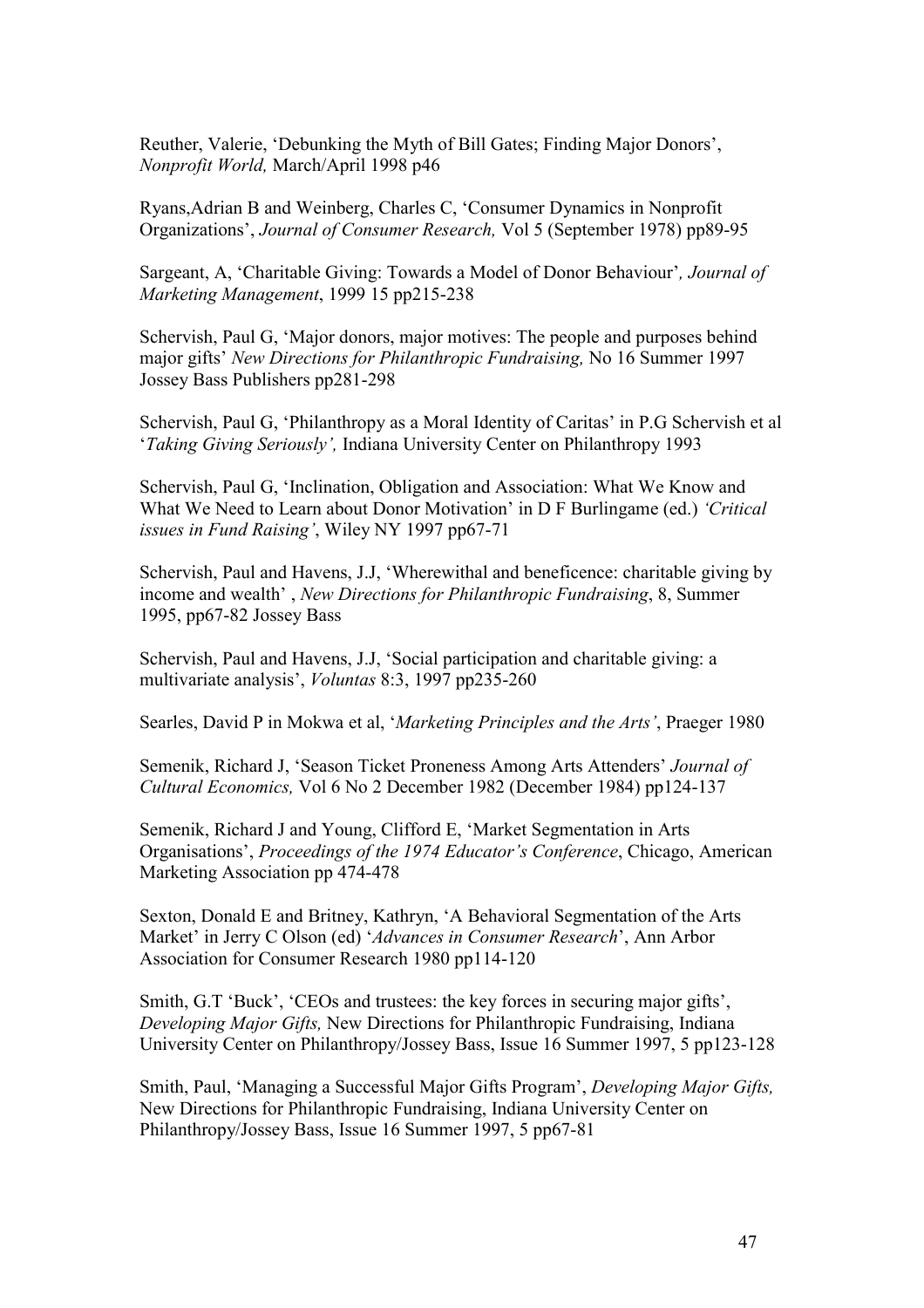Stahlecker, Winston D and Steele, Brenton H, 'A Marketing Philosophy applied to Major Events Programming' ; 'Utilizing Marketing Research to Achieve Better Programing'; 'Utilizing Marketing Strategies for Programming', *NEC Newsletter,* September – November 1973

Strauss, W and Howe, N, '*Generations: The History of America's Future, 1584 to 2069',* NY William Morrow 1991

Strehler, Giorgio, 'The marketing oriented diffusion of art and culture: potential risks and benefits' *Marketing and Research Today* November 1990 p23

Sturtevant, William T, 'The artful journey: Seeking the major gift', *Fund Raising Management,* April 1996, p32

Taylor, Martha A and Shaw, Sandra C, 'Women as philanthropists: Leading the transformation in major gift fundraising', *New Directions for Philanthropic Fundraising,* No 16 Summer 1997 Jossey Bass Publishers pp43-48

Tueller, A (1994), '*A Practical Guide to Planned Giving'* , The Taft Group, Washington D.C., USA

Useem, M, 'Corporate Funding of the Arts in a Turbulent Environment' *Nonprofit Management and Leadership*, Vol 1 No. 4 Summer 1991 Jossey Bass pp45-57

Varadarajan, P.R and Menon, A, 'Cause-Related Marketing: A Coalignment of Marketing Strategy and Corporate Philanthropy', *Journal of Marketing* 52, pp58-74 1988

Voss, Zannie Giraus, Voss, Glenn B et al., *Theatre Facts 1999*, New York Theatre Communication Group, 2000

Warr, Carol, 'Marketing Major Gifts to the Baby-Boom Generation', *Fund Raising Management* June 1993 p44

Whitley, Frank V and Staples, P, Womenpower, 'The growing factor in big gift fund raising in the decade ahead' *Fund Raising Management* August 1997, pp14-18

Williams, M Jane, '*Big Gifts',* Fund Raising Institute, The Taft Group, 1991

Wood, Ernest W, 'The Four Rs of Major Gift Fundraising', *Developing Major Gifts,* New Directions for Philanthropic Fundraising, Indiana University Center on Philanthropy/Jossey Bass, Issue 16 Summer 1997, 5 pp12-18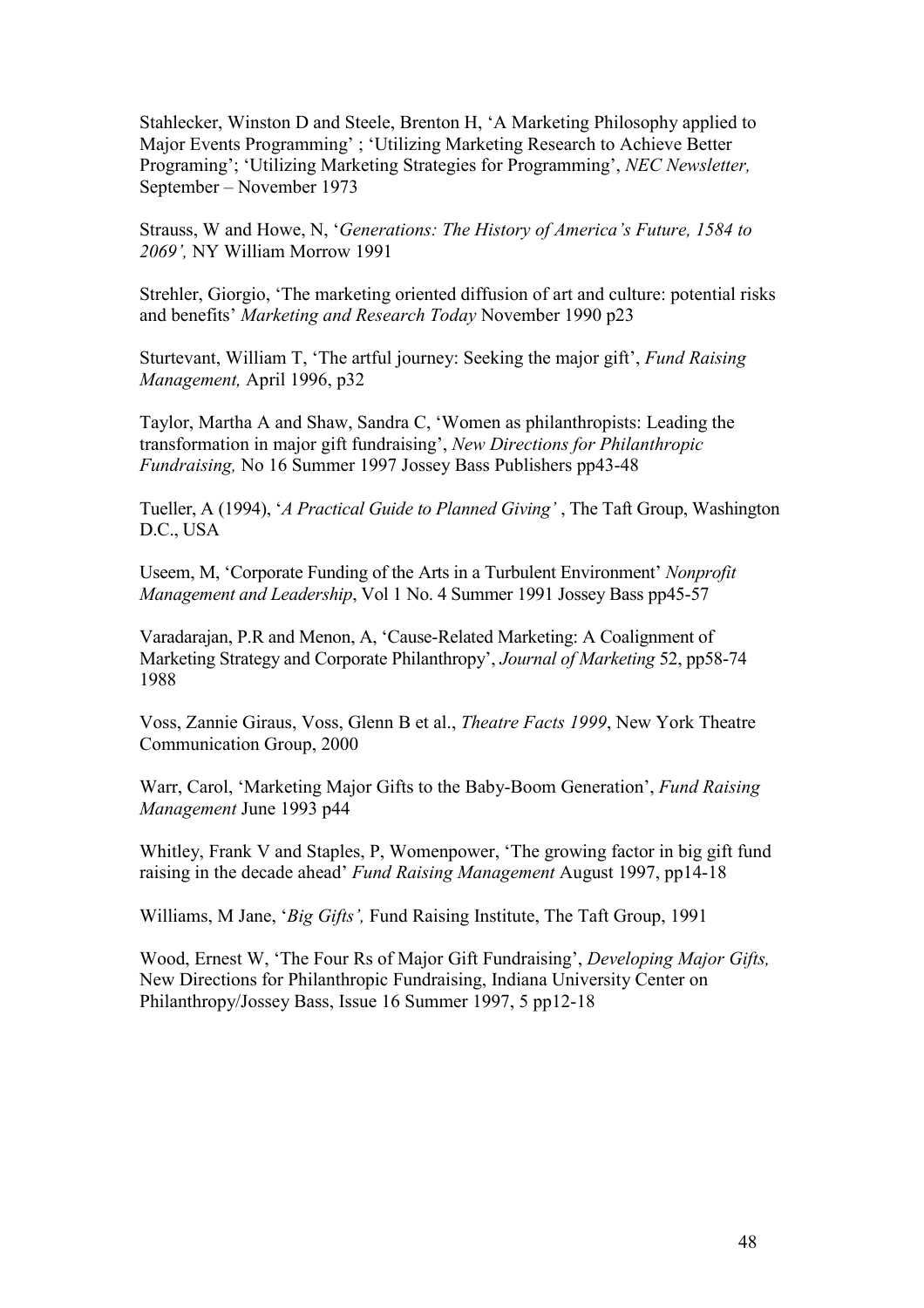#### **Resources**

**American Arts Alliance** 1319 F Street, NW, Suite 500, Washington DC 20004

#### **American Demographics Magazine**

American Demographics Inc. PO Box 68, Ithaca, NY 14851

#### **American Association of Community Theatre**

813 42nd Street, Des Moines, IA 50312

**American Association of Fund-Raising Counsel and AAFRC Trust for Philanthropy** 10293 N Meridian Street, Suite 175, Indianapolis, IN 46290 [www.aafrc.org](http://www.aafrc.org/)

#### **American Association of Museums**

1575 Eye Street, NW, Suite 400, Washington DC 20005 – 1105 [www.aam-us.org](http://www.aam-us.org/)

#### **American Film Institute**

The John F Kennedy Center for the Performing Arts Washington Dc 20566

## **American Symphony Orchestra League**

33 West  $60^{th}$  Street, 5th Floor, New York, NY 10023-7905 [www.symphony.org](http://www.symphony.org/)

## **Americans for the Arts**

One East  $53^{\text{rd}}$  Street,  $2^{\text{nd}}$  and  $3^{\text{rd}}$  Floors, New York, NY 10022

#### **American Symphony Orchestra League**

777 14th Street, NW, Suite 500, Washington DC 20005

#### **Arts and Culture Funding Report**

Education Funding Research Council, 4301 North Fairfax Drive, Suite 875, Arlington, VA 22203

**Arts Funding: A Report on Foundation and Corporate Grantmaking Trends**, Nathan Weber (Consultant) The Foundation Center, 1993

#### **Arts Management: The National News Service for Those Who Finance, Manage and Communicate the Arts** 110 Riverside Drive, Suite 4E, New York, NY

**ARTnewsletter**

48 West 38<sup>th</sup> Street, 9<sup>th</sup> Floor, New York, NY 10018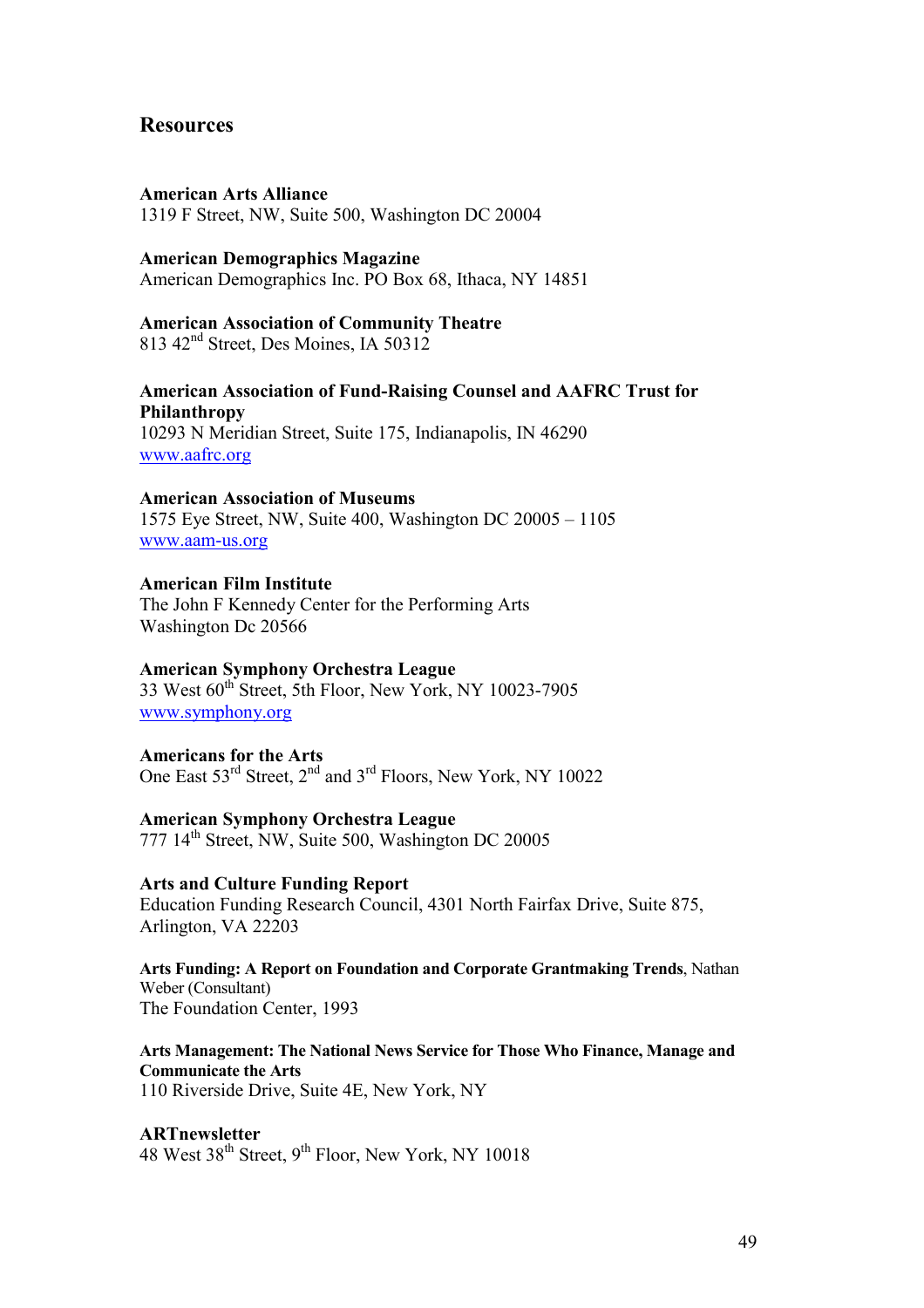**Association for Research on Nonprofit Organizations and Voluntary Action (ARNOVA)** 313 Park Avenue, Suite 400, Falls Church, VA 22046 [www.go-ahp.org](http://www.go-ahp.org/)

**Association of Art Museum Directors** 41 East  $65<sup>th</sup>$  Street New York, NY 10021

[www.aamd.org](http://www.aamd.org/)

**Bibliography: Resources for Prospect Development** (extensive bibliography of prospect research information sources) Bentz Whaley Flessner and Associates Inc. 2150 Norwest Financial Center, 7900 Xerxes Avenue South, Minneapolis, MN 55431

**Business Committee for the Arts** 1775 Broadway, Suite 510, New York, NY 10019 [www.bcainc.org](http://www.bcainc.org/)

**The Chronicle of Philanthropy**

1255 23rd Street NW, Suite 700, Washington DC 20037 [www.philanthropy.com](http://www.philanthropy.com/)

**Dance USA** 1156 15th Street, NW, Suite 820, Washington Dc 20005-1704 [www.danceusa.org/danceusa](http://www.danceusa.org/danceusa)

**Fund Raising Management and FRM Weekly**

224 Seventh Street Garden City, NY 11530 [www.hokecomm.com](http://www.hokecomm.com/)

## **The Fund-Raising School**

Indiana University Center on Philanthropy 550 West North Street, Suite 301, Indianapolis, IN 46202-3162 [www.philanthropy.iupui.edu](http://www.philanthropy.iupui.edu/)

**Guide to Private Fortunes** The Taft Group, 835 Penobscot Building, Detroit, MI 48226

**GuideStar: The Donor's Guide to the Nonprofit Universe** 427 Scotland Street, Williamsburg, VA 23185 [www.guidestar.org](http://www.guidestar.org/)

#### **International Society for Third Sector Research (ISTR)**

Johns Hopkins University, 559 Wyman Park Building, 5<sup>th</sup> Floor, 3400 North Chales Street, Baltimore, MD 21218 [www.jhu.edu/-istr](http://www.jhu.edu/-istr)

## **Major Donors**

The Taft Group, 835 Penobscot Building, Detroit, MI 48226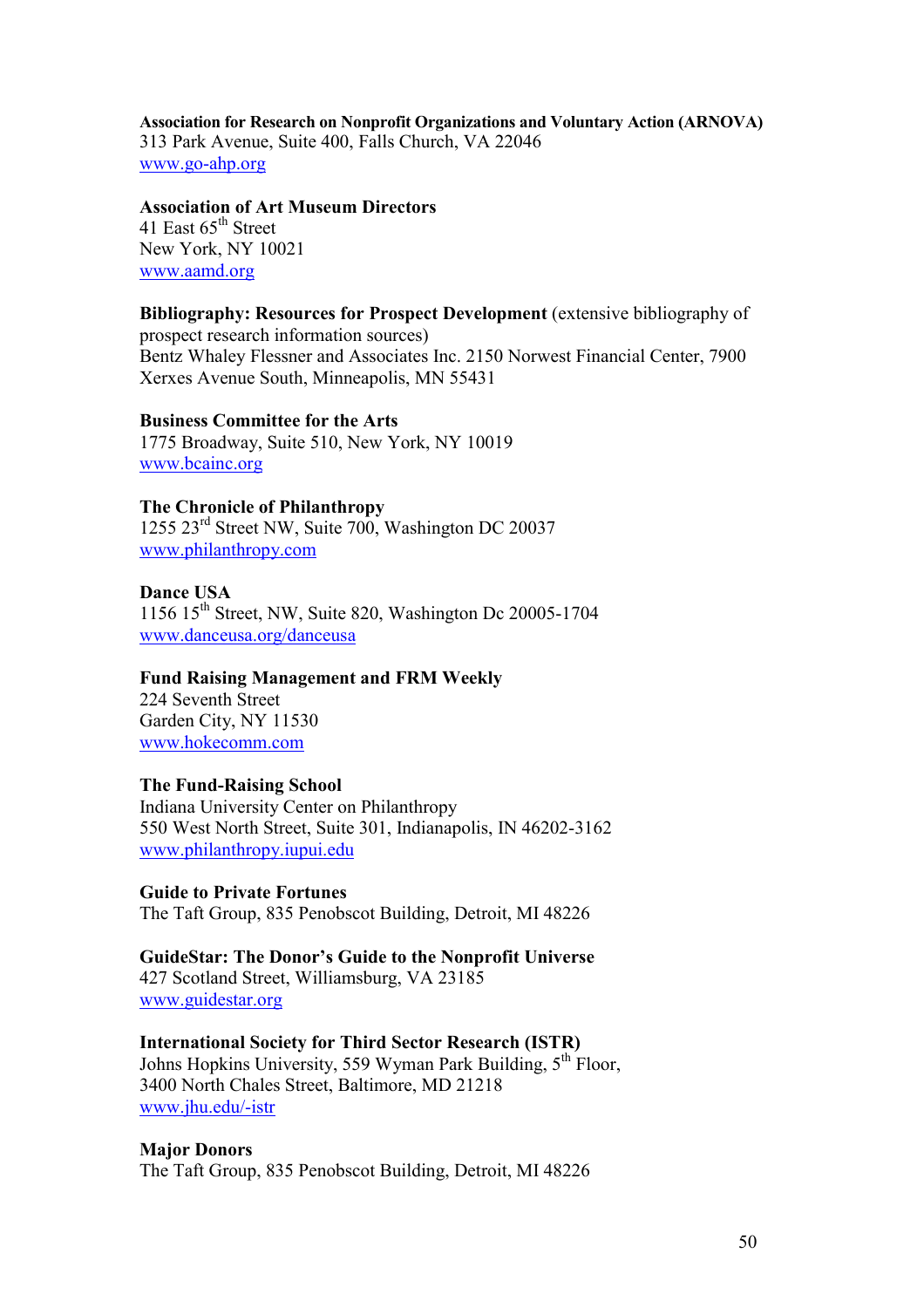#### **National Center for Charitable Statistics**

2100 M Street, NW, Washington DC 20037 [www.nccs.urgan.org](http://www.nccs.urgan.org/)

#### **National Charities Information Bureau**

19 Union Square West New York, NY 10003-3395 [www.give.org](http://www.give.org/)

### **National Committee on Planned Giving**

233 McCrea Street, Suite 400, Indianapolis, IN 46225 [www.ncpg.org](http://www.ncpg.org/)

#### **National Endowment for the Arts**

1100 Pennsylvania Avenue, NW, Washington DC 20506 [www.arts.endow.gov](http://www.arts.endow.gov/)

#### **National Society of Fund-Raising Executives (NSFRE)**

1101 King Street, Suite 700, Alexandria, VA 22314 [www.nsfre.org](http://www.nsfre.org/)

### **New Directions for Philanthropic Fundraising**

Jossey-Bass Inc.Publishers, 350 Sansome Street, San Francisco, CA 94104 [www.josseybass.com](http://www.josseybass.com/)

#### **The Nonprofit Federation**

815 15th Street, Suite 822 Washington DC 20005-2201 [www.federationofnonprofits.org](http://www.federationofnonprofits.org/)

#### **The NonProfit Times**

120 Littleton Road, Suite 120, Parsippany, NJ 07054-1803 [www.nptimes.com](http://www.nptimes.com/)

**Opera America** 1156 15th Street, NW, Suite 810, Washington DC 20005-1704 [www.operaam.org](http://www.operaam.org/)

#### **Philanthropic Advisory Service**

Council of Better Business Bureaus, 4200 Wilson Boulevard, Suite 800, Arlington, VA 22203 [www.bbb.org](http://www.bbb.org/)

#### **President's Committee on the Arts and the Humanities**

1100 Pennsylvania Avenue, NW, Suite 526, Washington DC 20506 [www.pcah.gov](http://www.pcah.gov/)

**Social Register** Social Register Association, 381 Park Avenue South, New York, NY 10016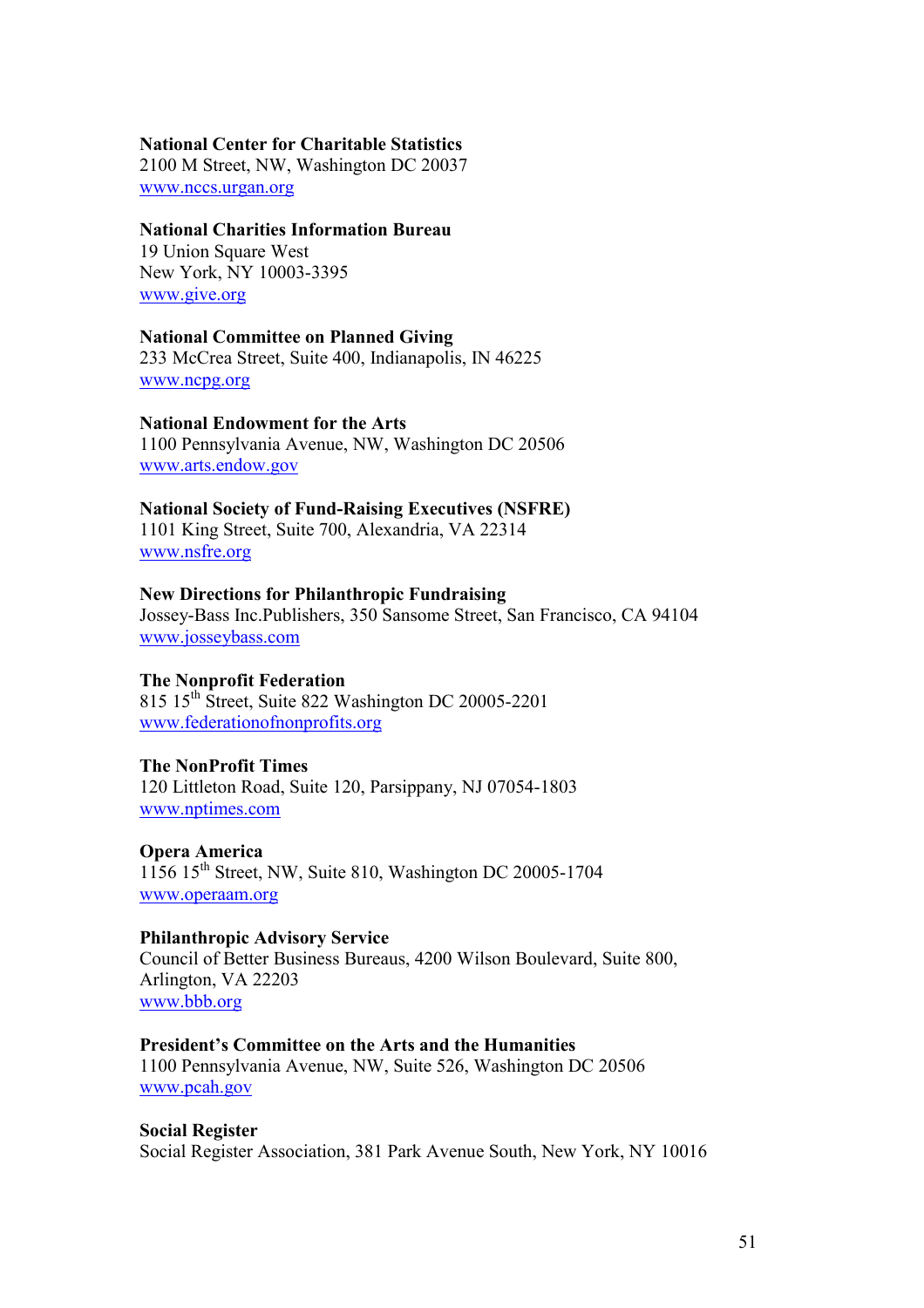#### **Theatre Communications Group**

355 Lexington Avenue, New York, NY 10017 [www.tcg.org](http://www.tcg.org/)

#### **Who's Wealthy in America**

The Taft Group, 835 Penobscot Building, Detroit, MI 48226

## **Who's Who in America**

Marquis Who's Who, 121 Chanlon Road, New Providence, NJ 07974

### **Who's Who in American Art**

Marquis Who's Who, 121 Chanlon Road, New Providence, NJ 07974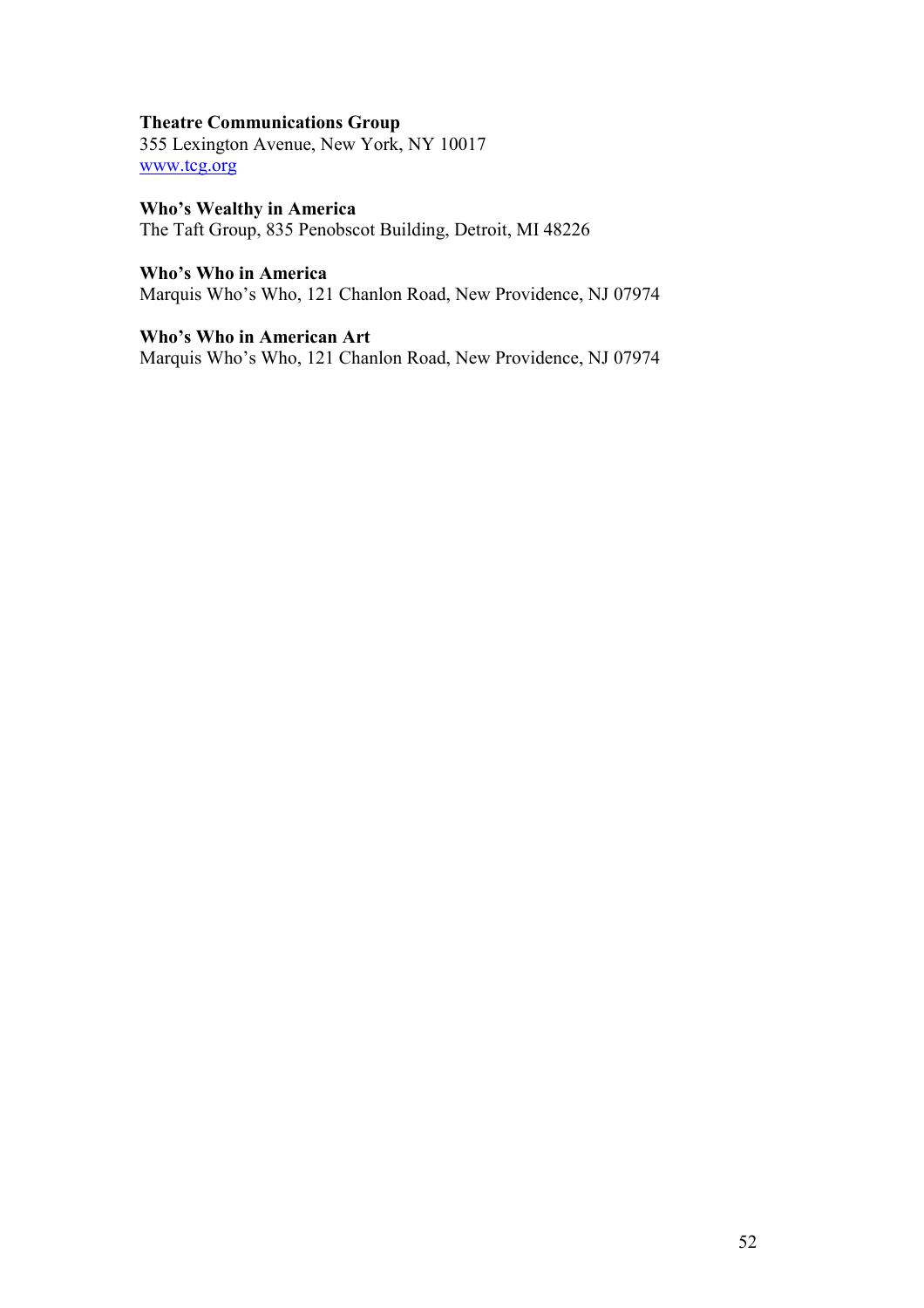## **Appendix 1**

## **Gifts of \$5 million or more 1999**

AAFRC Trust for Philanthropy occasionally publishes a listing of gifts of \$5 million or more as an Appendix to *Giving USA.* The following provides details of gifts to Arts organisations from the 2000 AAFRC list. It should be noted that this is not an exclusive list – many donors would not have publicised their contributions.

## *Bill and Melinda Gates*

\$4 million to the Seattle Art Museum

#### *Audrey Jones Beck*

\$80 million in art to the Museum of Fine Arts, Houston. (Audrey Jones Beck is the daughter of the late Jesse Jones, the oil and newspaper magnate who founded the Houston Endowment – the largest philanthropic foundation in Texas).

#### *Steven Ferencz Udvar-Hazy*

\$60 million to the Smithsonian Institution (the largest gift the museum has ever received).

## *Josephine Clay-Ford, Richard A Manoogian and A Alfred Taubman*

\$50 million to the Detroit Institute of Arts. (Josephine Clay-Ford is a granddaughter of Henry Ford, Manoogian is chairman of the Masco Corporation and president of the museum's board of directors, and Taubman is chairman of a real-estate company, and a former chairman of Sotheby's).

#### *W Jerome Frautschi*

\$50 million to the City of Madison for the creation of a downtown arts centre. This gift is one of the largest individual contributions for an arts project ever recorded in the US. Frautschi owns a Madison-based printing company.

#### *Elmer E Rasmuson*

\$50 million to the Anchorage Museum of History and Art. Rasmuson is the former president of the Bank of Alaska. As Mayor of Anchroage thirty years ago he was instrumental in getting the Museum off the drawing board.

#### *Alberto W Vilar*

\$16 million to the Royal Opera House in the UK, plus \$1.5 million to the Vienna Philharmonic Orchestra, \$5 million to Carnegie Hall, \$1 million to the Vilar Center for the Arts (Colorado), and \$1 million given to underwrite productions at the Kirov, the Salzburg Festival, the Spoleto Festival and the Festspielhaus.

### *Joe R and Teresa Lozano Long*

\$20 million to the Arts Center Stage in Austin, Texas.

*Walter J Klein*

\$25 million to the North Carolina School for the Arts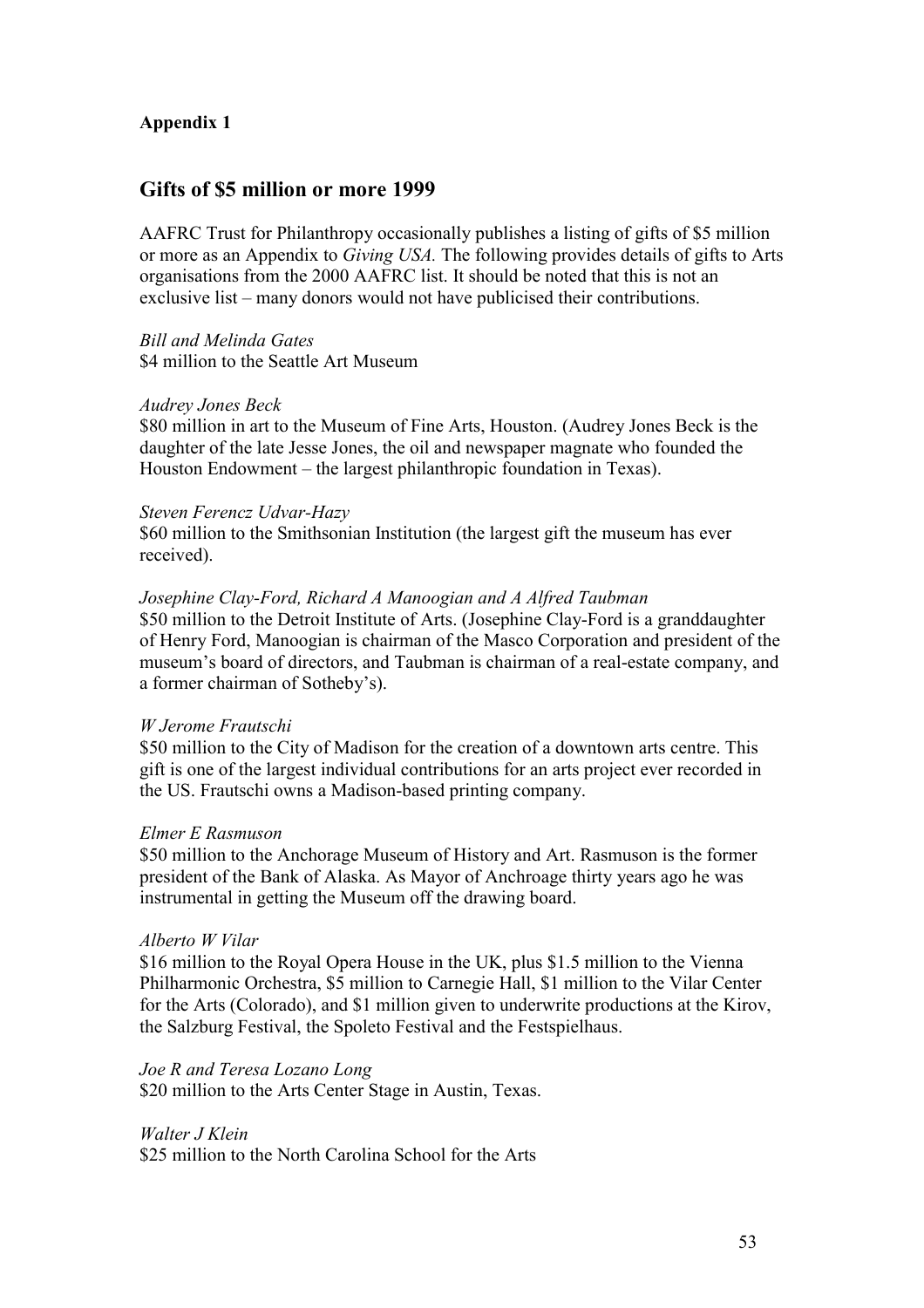#### *Robert and Margie Petersen*

\$25 million to the Petersen Automotive Museum in Los Angeles.

#### *Flora L Thornton*

\$25 million to the University of Southern California for its music school. Mrs. Thornton has made many other large gifts to the Arts, including \$1 million to the Walt Disney Concert Hall in Los Angeles.

*Robert G Mondavi*

\$20 million to the American Center for Wine, Food and the Arts, an educational and cultural centre to be built in Napa Valley, CA. In 1997 Mondavi gave a \$2 million challenge gift to restore the theatre at the Opera House in Napa.

#### *Maida and George Adams*

\$20 million to the Fogg Art Museum at Harvard University.

#### *Glorya Kaufman*

\$18 million to the UCLA for the renovation of its dance programs.

#### *Arthur M Blank*

\$15 million for a new Atlanta Symphony Orchestra Hall.

#### *Richard B and Jeanne Donovan Fisher*

\$15 million to Bard College (NY) for a new performing arts centre.

#### *Cyrus and Myrtle Katzen*

\$15 million. \$10 million to the American university (DC) to construct a new arts centre and an accompanying gift of art valued at \$5 million.

#### *Clarice Smith*

\$15 million in operating funds to the University of Maryland for its performing arts centre.

#### *Mort and Angela Topfer*

\$11 million to Arts Center Stage in Austin, TX. Mort Topfer is the former vicechairman of Dell Computers.

#### *David A Harrison*

\$10 million to the University of Virginia to create an institute for the study of American literature, history and culture.

*Donna and Marvin Schwartz* \$8 million to Emory University (GA) for its new performing arts centre.

*Bernard and Marilyn Pincus* \$6 million to the Deriot Symphony

*Michael R Bloomberg* \$5 million to the Metropolitan Museum of Art (NY)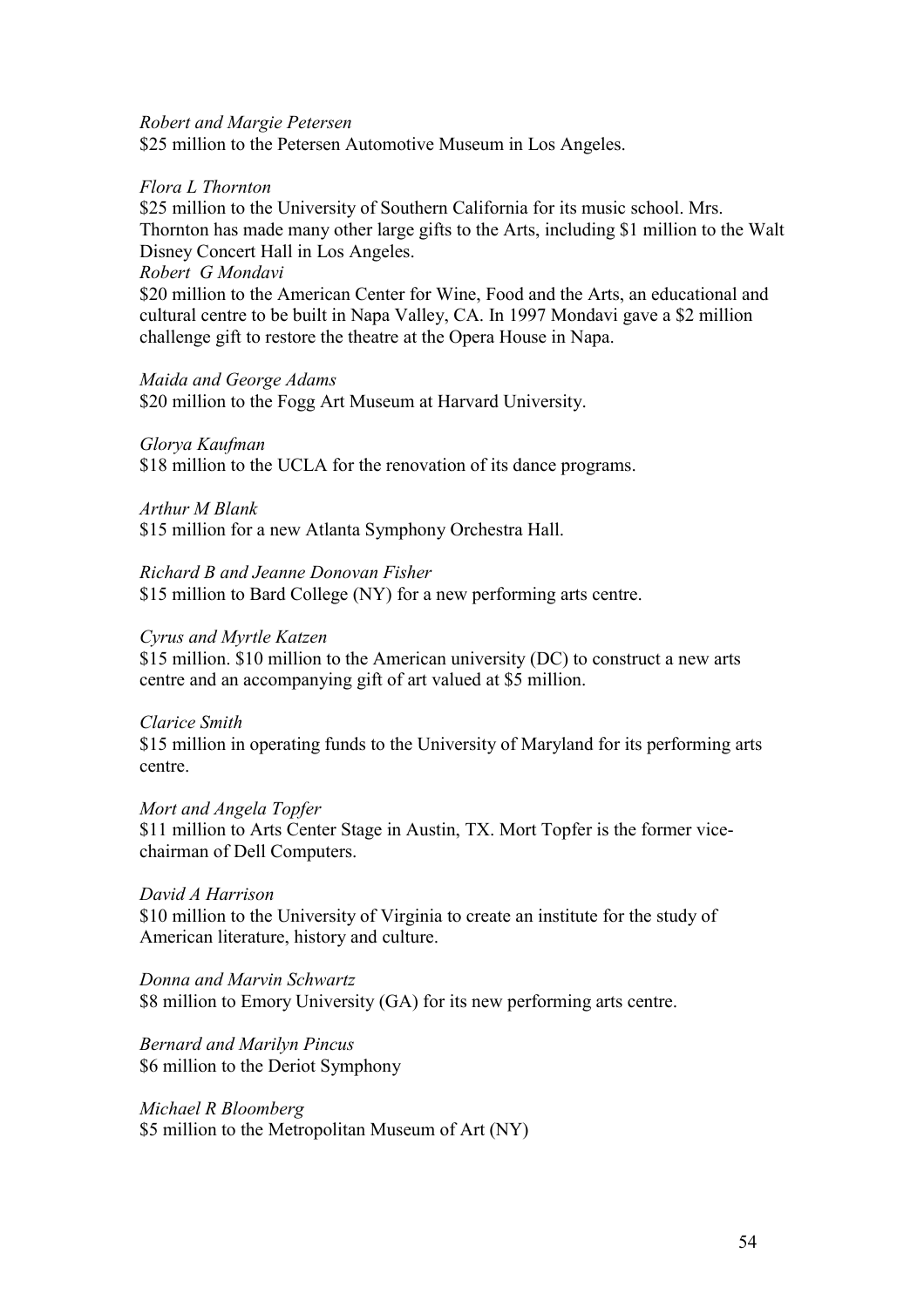*Diane Feinstein and Richard Blum* \$5 million to the Asian Art Museum of San Francisco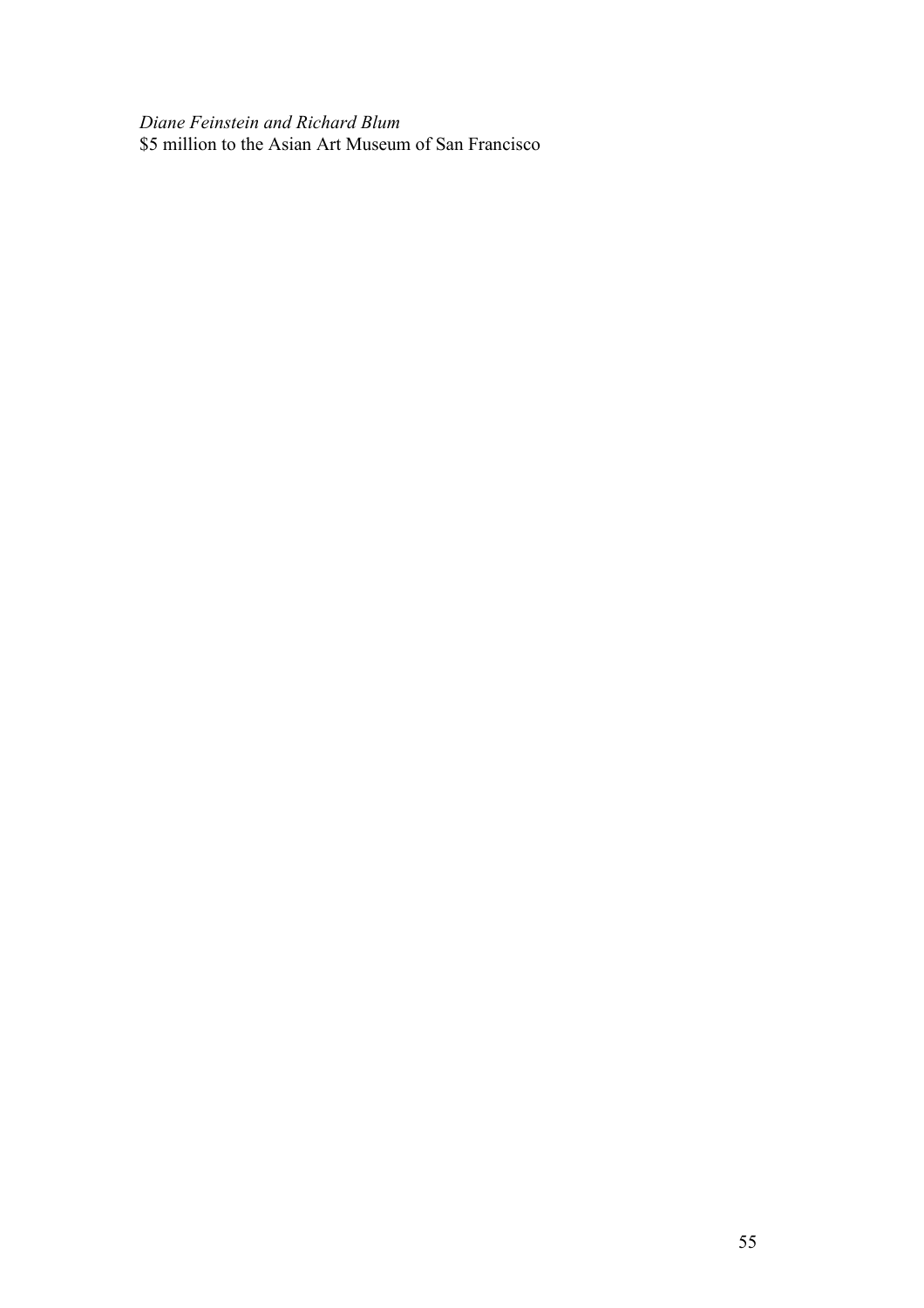# **Appendix 2**

# **Model of Individual Charity Giving Behaviour**

The model presented below was developed by Professor Adrian Sargeant (1999) to illustrate what drives and influences charity giving.

## **Introduction**

In the U.K, the need for the development of a model of individual giving behaviour has never been greater. Recent work by the Institute for Fiscal Studies clearly shows that charitable giving is continuing its 20-year decline, leaving charities with the prospect of a considerable intensification in the level of competition for funds. Perhaps the most worrying aspect of this trend is the sharp decline in giving amongst households in their twenties and thirties, suggesting that charities will become increasingly reliant on an ageing segment of donors. Charities clearly need to understand far more about the factors that can impact on giving behaviour and to tailor their approach to ensure that as wide as possible a segment of UK society can be persuaded to give.

## **Inputs**

As the model indicates there are a number of external inputs to the decision making process. Charities currently engage in a variety of different fundraising techniques employing media such as direct mail, telemarketing, face to face canvassing, door-todoor distribution, press advertising and increasingly, radio advertising and DRTV (Direct Response Television.) The use of each of these media is potentially capable of generating a response from the prospects targeted. In the case of a number of the larger charities it has been argued that this process has been greatly facilitated by the presence of a well-known and 'trusted' brand.

Roberts Wray was one of the first to explicitly debate the relevance of branding to the charity sector, with more recent work suggesting that in the voluntary sector context a strong brand should both draw on, and project the beliefs and values of, its various stakeholders. Whilst these are perhaps rather less tangible than the facts about why an organisation exists and the nature of the beneficiary group, this latter class of variables can greatly aid a donor's understanding of the charity concerned and suggest very potent reasons why it might be worthy of support. It is only comparatively recently, however, that there has been much formal interest in branding within the sector, but whilst as Tapp notes, "charities do not describe much of what they do as 'branding', organisations have long been concerned with maintaining a consistent style and tone of voice and conducting periodic reviews of both policies and actions to ensure that a consistent personality is projected." It is likely that the successful projection of this 'personality' will have a direct impact on an organisation's ability to fundraise.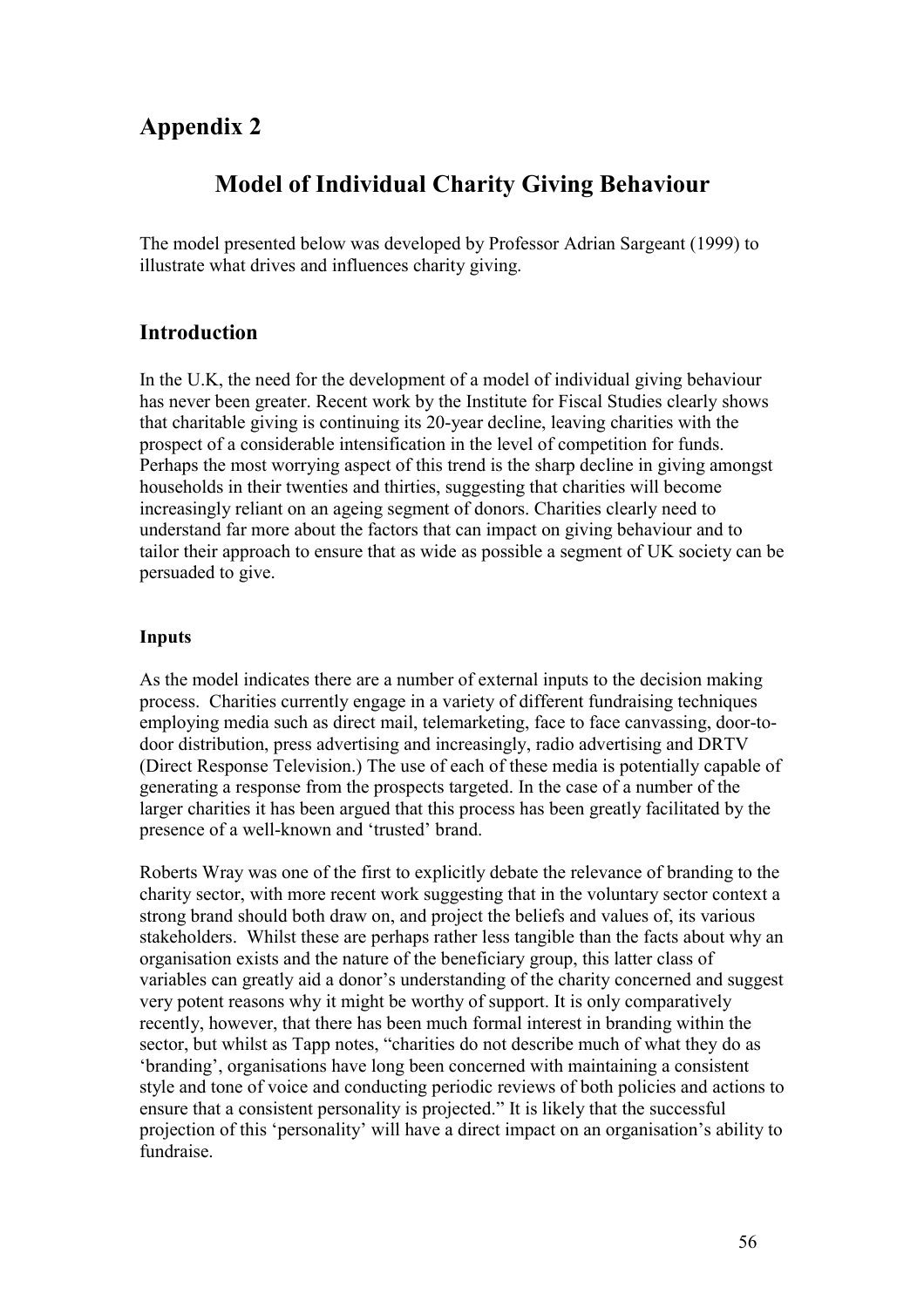The variable 'mode of ask' is also important, because charities can clearly choose to approach donors in a variety of different ways. Reference has already been made to the variety of media that can be used for the purposes of solicitation and the literature suggests that the profile of the donors recruited by each of these means will vary in terms of their demographic, lifestyle and behavioural characteristics. Donors recruited by direct mail, for example, tend on average to support an organisation for the longest period of time, whilst DRTV donors tend to give somewhat higher sums on average than any other category of donor.

It also seems clear that the approach adopted within each respective media will impact on the pattern of support exhibited.

The utilisation of techniques which engender a stronger sense of relationship have also been found to increase compliance, and there is also evidence that preceding a target request with an initial request (i.e. multiple asks) will increase prospect compliance.

The provision of 'models' (e.g. a celebrity seen to be offering support) can also influence contributory behaviour by leading to the creation of social norms thereby legitimising and encouraging the giving behaviour.

## **Perceptual Reaction**

Whatever form the ask might eventually take, there are a number of variables which the literature suggests will tend to impact on a potential donor's perceptual reaction to the message being conveyed. In particular donors receiving positively framed messages, designed to make them feel good, are statistically more likely to respond than those donors offered primarily negative messages, designed to make them feel bad. The key variables impacting on perceptual reaction would appear, however, to be the portrayal of the individual(s) in need, the fit of the charity with a given donor's self image, the strength of the stimulus and the degree to which perceptual noise is present.

The manner in which recipients of the charitable 'product' are portrayed can have an impact on recall, attitudes towards support and actual giving behaviour. Donors will tend to support those charities that represent the needy in an acceptable way. Pictures, for example, of an overtly handicapped child, have been shown to actually decrease the response to door-to-door giving solicitations.

Appeals for charities concerned with disability often emphasise the dependability of those individuals with the respective disability. There is now considerable evidence that such appeals are very successful in engendering feelings of sympathy and feelings of guilt and pity. The literature is less united however, in respect of the degree to which dependency should be exhibited. Some writers conclude that greater degrees of perceived dependency are related to greater degrees of help, whilst others conclude that when the level of dependency is perceived as permanent, the level of dependency has no effect on the amount likely to be given.

Many authors argue that portraying people with disabilities as dependent may well harm the long-term interests of the beneficiary group by reinforcing negative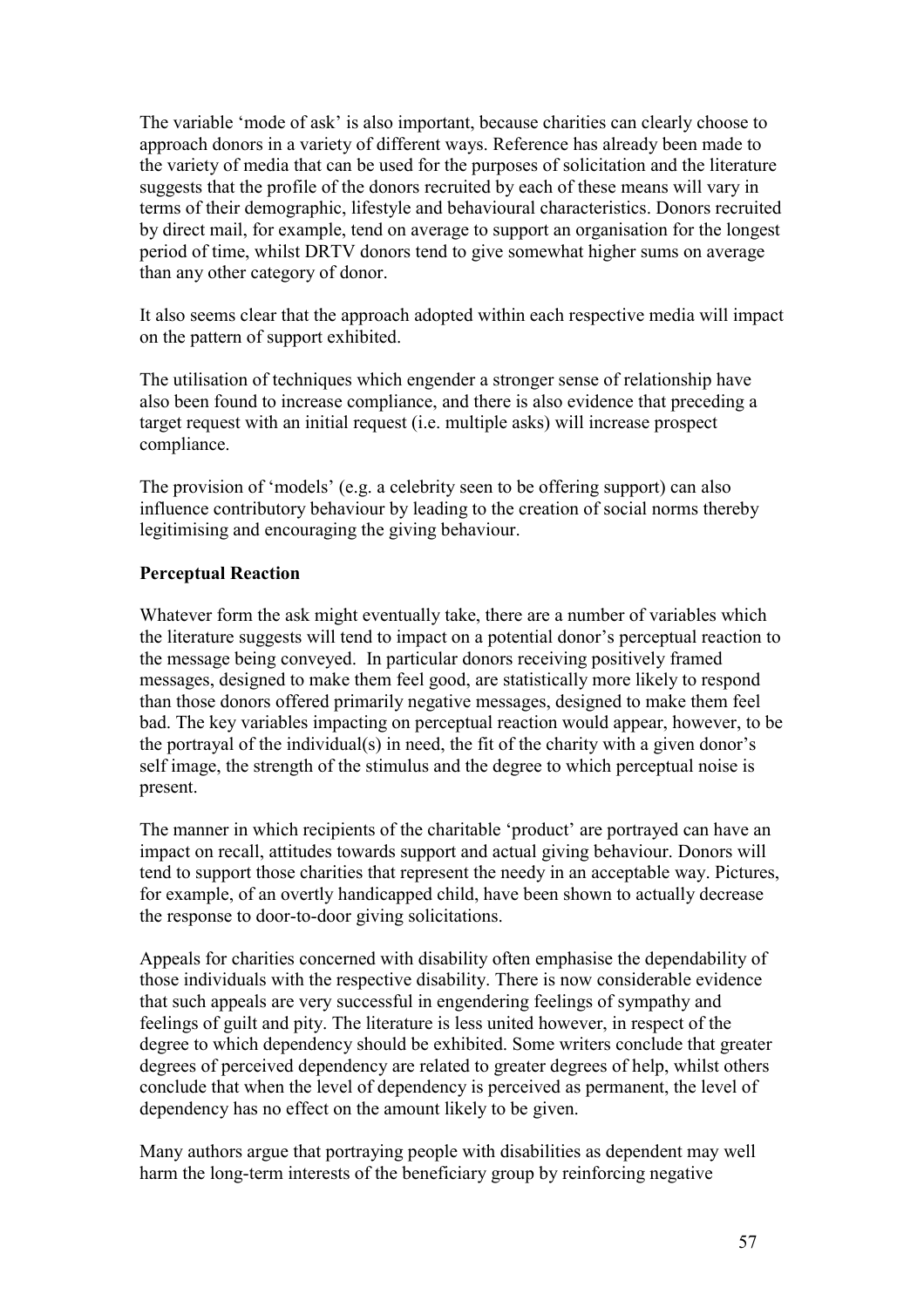stereotypes and attitudes. Positive portrayals on the other hand seem to engender positive attitudes. On a related theme, there is in addition evidence that attractive people are perceived as more worthy than unattractive people. The portrayal of the responsibility of recipients for their own condition can also impact on compliance. One research project identified that the extent to which an individual could be blamed for his/her needy condition would directly impact on both the degree of compliance and the levels of support proffered.

In respect of the second variable 'fit with desired self image' individuals are more likely to help those that are perceived as being similar to themselves. They will thus tend to filter those messages from charities existing to support disparate segments of society. Of course, charities exist to support work, not only with other members of human society but also wider environmental or ecological concerns from which every segment of society can ultimately stand to benefit. Supporting this category of cause, can be partly explained as giving to aid one's self image or self worth. Indeed generous giving to all manner of different causes has long been a source of prestige for individuals in the U.S. Donors may thus prefer to concentrate on those categories of cause which are either perceived as most relevant to their segment of society, or which are perceived more widely as supporting how they wish to see themselves, or have others see them. Donating can confer an identity on both the recipient and the donor. Other work suggests that possessing a generous, loving, self-image is more important for donors than non-donors. Donors should therefore be portrayed in ads as generous and loving to help them project the self-image that they would wish others to accept.

A variety of authors have chosen to focus on the strength of the stimulus generated by a particular charity. Clearly the stronger the stimulus, the easier it will be for charities to cut through the 'deluge' of current charitable appeals. There is evidence that the strength of the stimulus is related to a number of variables. The first is the perceived urgency of the recipient situation. In general, high degrees of urgency would appear to engender high degrees of support. It would also appear that approaches that build up the degree of personal responsibility will be more effective at engendering a response. Other key variables warranting consideration under this general heading include the degree of personalisation attained and the clarity of the request. Clear and unambiguous requests for support are more likely to engender compliance than those that are vague or general in nature.

The final variable in this section of the model relates to the extent to which 'perceptual noise' might be present. With over 220,000 registered charities now in existence in the U.K. and the number increasing at the rate of approximately 10% per annum, the propensity for donors to become confused by the diversity of appeals has now been greatly enhanced. We may therefore conclude that the degree of compliance in the case of an individual charity will depend on the extent to which other, perhaps similar, organisations are currently marketing themselves to potential supporters.

#### **Processing Determinants**

Two key categories of variable will impact on the manner in which the giving decision is processed, namely the donor's past experience with a given charity (and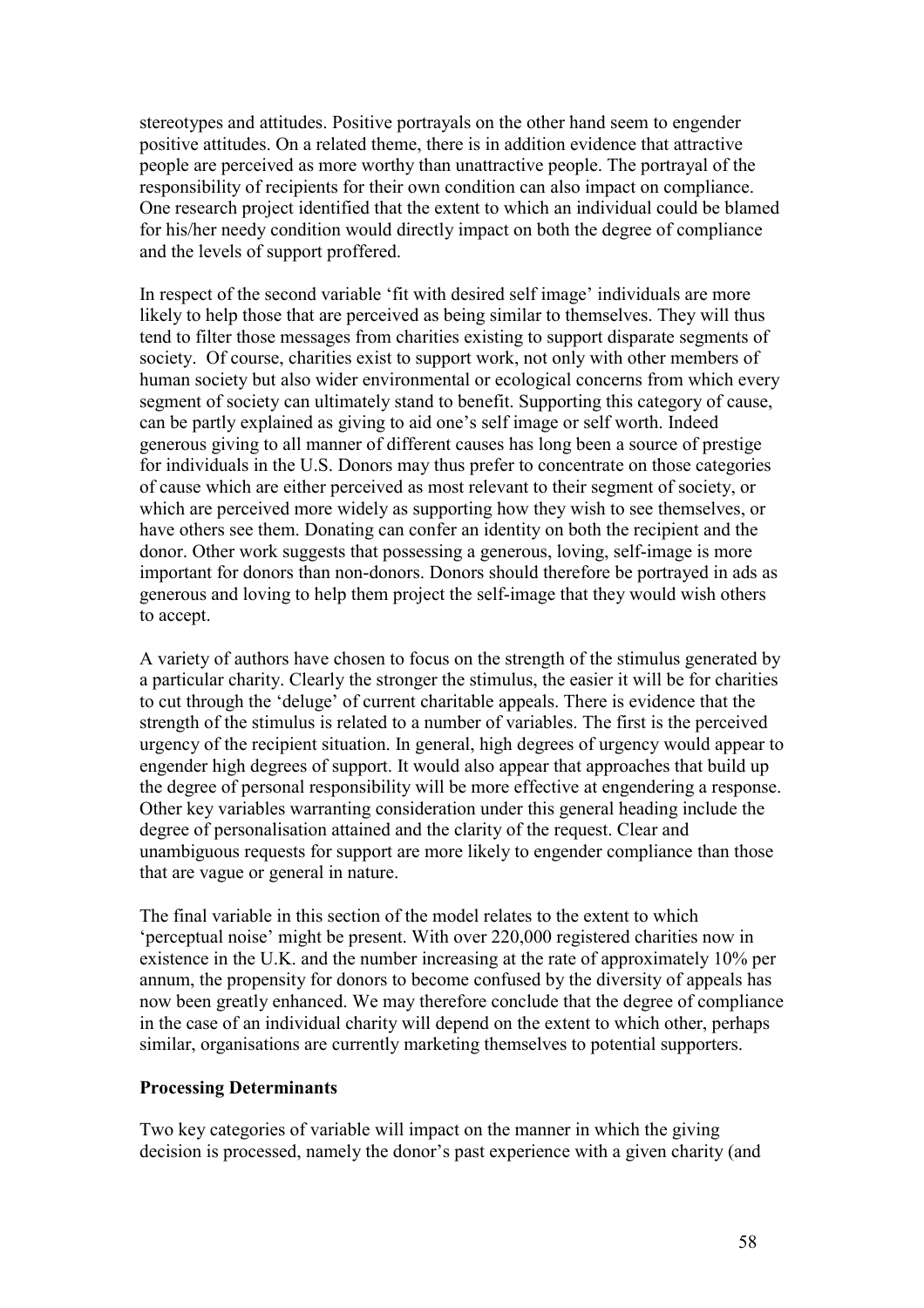with charitable giving in general), and the criteria that he/she might use to evaluate potential organisations for support.

Donors are becoming more sophisticated, discriminating and selective, preferring to develop deeper relationships with those organisations they choose to support. Thus, once recruited to support a charity, a given donor will be significantly more likely to give again in the future. Donors are reported as increasingly seeking relationships from the charities that they do elect to support and are, in the U.S in particular, expecting fundraisers "to create high tech intimacy via database marketing". There is also evidence that once charitable giving is stimulated, an individual will be significantly more likely to give to other causes in the future.

Perhaps one of the prolific sections of the literature relates to those issues that are most likely to form part of a given donor's judgmental criteria for determining whether or not a particular charity is worthy of support. Some writers have tended to see the process of giving as being determined largely by selfish economic considerations. Economists have only recently moved away from the classical theory of exchange that assumed that uncoerced exchange would not take place unless some form of benefit accrued to both parties to the transaction. It has only recently been assumed that utility could take emotional as well as material form. Thus, those who subscribe to this school of thought believe that the desire to give is borne out of a wish to achieve some form of individual return. Donors will therefore select charities to support on the basis of whether they have benefited in the past or believe that they will in the future. Individuals could, for example, give to those organisations that will do them political good and/or serve to enhance their career, perhaps through the networking opportunities that will be accorded. Donors may also evaluate potential recipient organisations against the extent to which their support will be visible, or noticeable by others within their social group, thereby enhancing the donor's standing.

This view of a rational economic donor has been much criticised because it fails to explain a large number of charitable gifts, either where no benefit would appear to accrue to the donor, or where the gift itself is anonymous. It would appear that individuals might also act on principles rather than simply self-interest. Bolnick argues that economic irrationality can be explained by placing man in his social context. Seemingly irrational behaviour can be explained by reference to other intrinsic or social rewards that can accrue from the act of giving. Even under these circumstances, however, the literature still suggests that a variety of judgmental criteria may apply. Notable among these is the issue of the perceived effectiveness/efficiency of the organisation attempting to solicit support. A number of well-publicised abuses of donated monies have served to sensitise donors to these issues. In the U.S., for example, the National Kids Day Foundation raised \$4 million between 1948 and 1963 and spent the entire amount on fundraising and administrative costs. When challenged, charity administrators said the foundation's purpose was to promote the idea of needy children rather than actually providing aid. The variable "an adequate amount spent per program" is often found to be the most important factor in the decision to contribute to charitable organisations.

Donors appear to have a clear idea of what represents an acceptable percentage of income that may be applied to both administration and fundraising costs. Donors expect that the ratio between administration/fundraising costs and so-called charitable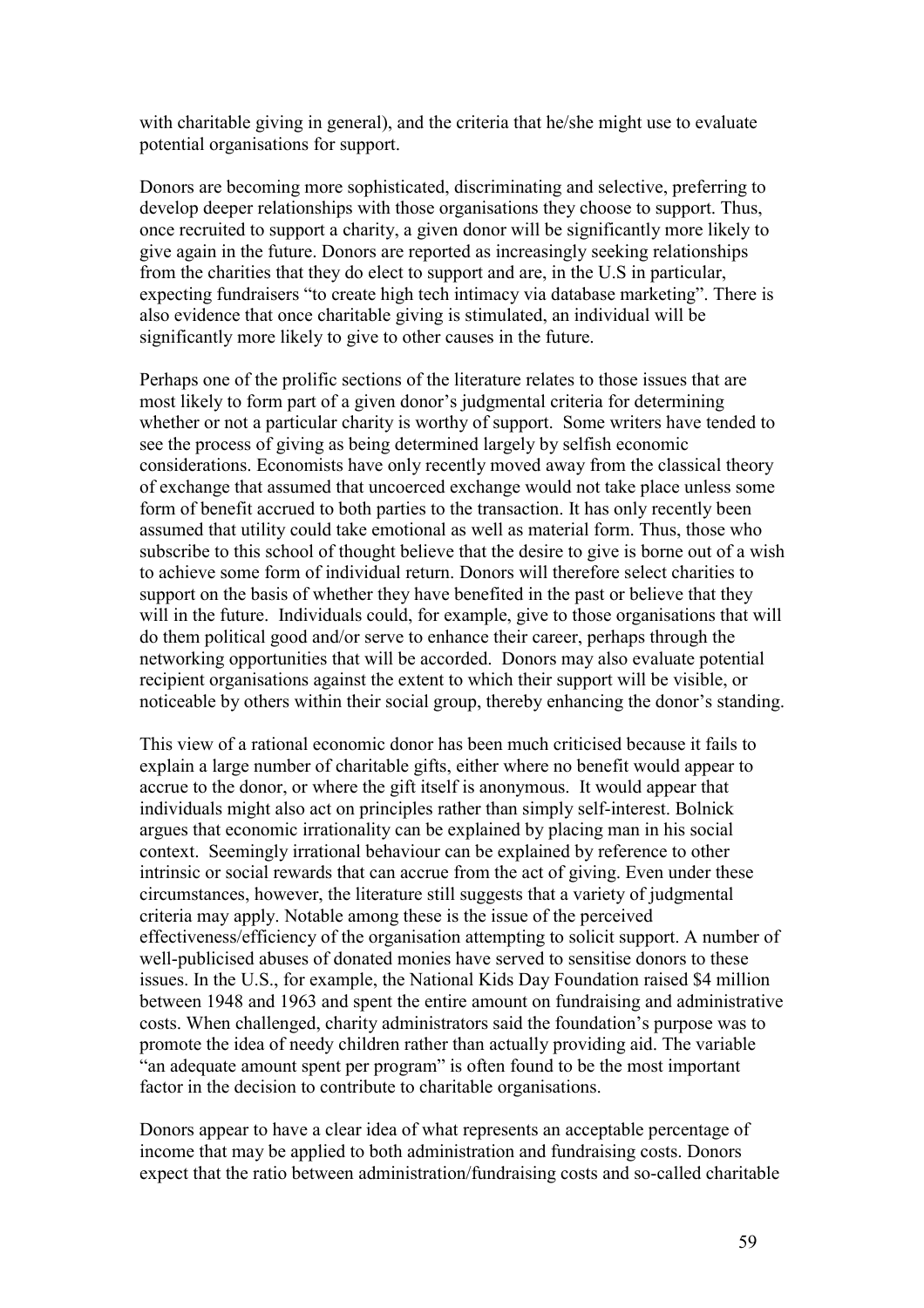expenditure would be 20:80. It is interesting to note that despite this expectation most donors believe that the actual ratio is closer to 50:50. Harvey and McCrohan found that 60% was a significant threshold with charities spending at least 60% of their donations on charitable programs achieving significantly higher levels of donation.

On a related theme, perceived mismanagement by charity administrators and trustees can also impact negatively on donations although it remains unclear how donors actually draw such conclusions. Voluntary organisations continue to be seen as amateurish but effective.

## **Moderating Variables**

As the model illustrates, the manner in which charity appeals are perceived and the decision-making process conducted will both be impacted by a variety of both intrinsic and extrinsic variables.

## **Extrinsic Determinants**

The key category of external determinant variables is that of the demographic profile of the charity donor/prospect. The age of an individual would appear to be directly related to his/her propensity to both engage in charity giving and the level at which such behaviour will take place (i.e. the amount donated).

60% of charitable gifts in the USA come from people aged 60-76. A similarly skewed profile of charitable support has been reported in the UK. A number of writers have identified that the charitable behaviour of children increases with age.

In general however the younger generations in our society appear to be less motivated to give to charity than would have previously been the case (IFS 1998). As Simpson puts it "(in the U.K) this generation seems less inclined to believe in philanthropy. They are much more consumption driven, they buy things for themselves. Young people today like to spend money on eating out, on clothes and other things – more than people did 20 years ago."

Despite the apparently contracting pool of donors, however, not all authors are pessimistic about likely patterns of future giving. Some writers account for the skewed age distribution of givers by explaining that older people experience less social interaction than their younger counterparts. This results from a physiological decline (impacting on mobility), age related losses (including retirement and the death of a spouse, and a less positive self-image due to a reduced lack of control and selfdetermination. Elderly members of society may thus be able to experience pseudosocial interaction through the relationships they build up with charities and in essence exchange one form of social interaction with another. Given that the elderly of today are much more likely to be wealthy than their predecessors, this represents a considerable future opportunity for charities to address and not necessarily a threat.

A variable related to the age of the prospect is that of 'lifestage'. The motivation for giving to a number of charities, notably those connected in some way with medical research may be related to a great extent to the level of involvement an individual might have with the problem addressed by a charity. Those individuals who either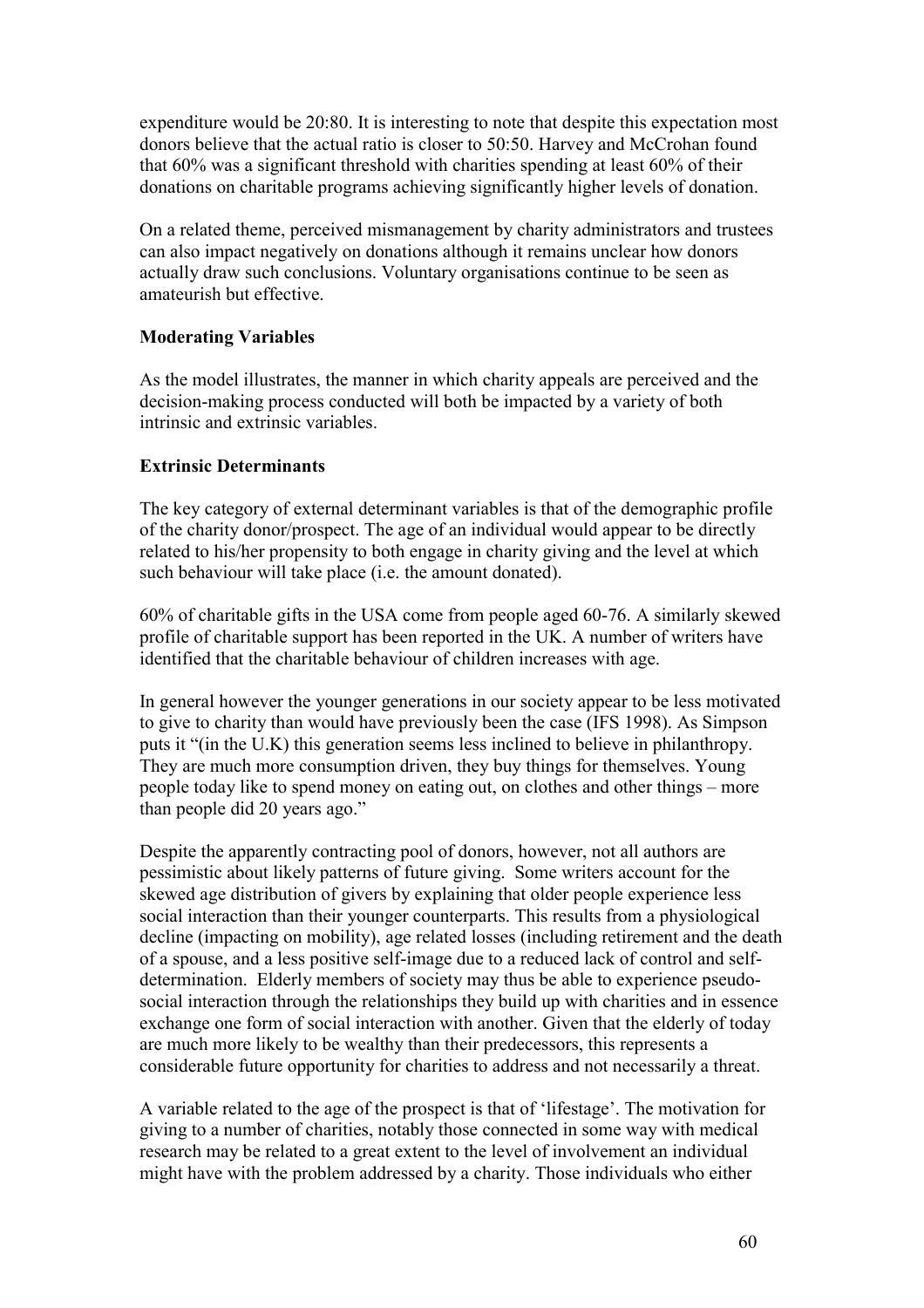suffer from a particular complaint, or who are perhaps related to a sufferer will be somewhat more disposed to giving than those that have no such association.

The variable 'gender' has also been shown to have a key impact on giving behaviour. As Braus notes, "many of today's donors, particularly baby boomers and women want a precise explanation of how their money will be used. They also want the opportunity to choose how the money will be spent." The author also identified that women tend to want more information about how the money is actually used, they prefer one-off donations as opposed to covenanted support and tend to give smaller amounts than men, although the gap is narrowing. In addition women appear to give more 'from the heart than the head.'

Not surprisingly the variable social class/income is also an important determinant of charitable behaviour. Whilst economic downturns constrain both the desire to give and the actual ability to do so this effect would appear to constrain the lower income earners rather than those towards the top of the social scale. Some writers see giving as income elastic, although it is important to note that not only the amounts given will vary as one moves up the social strata, but also the rationale for support. Radley and Kennedy identified that the lower socio-economic groups tend to see the needy as a group to be pitied because of their treatment at the hand of fate. Promotional messages stressing the ability of even a small gift to alleviate pain and suffering are therefore likely to be most effective. The higher socio-economic groups by contrast, particularly those from the professions, give not only for the amelioration of suffering but also for the longer term change in their situation. Support is thus prompted by a need to make a change in a social structure and promotional messages could perhaps reflect this motivation. The theme of involvement would also seem to be of importance to particularly high net worth individuals. Interestingly the poor and extremely wealthy give a much higher proportion of their income than the middle class and those living in small town/rural settings are more willing to exhibit helping behaviours than city dwellers.

The personality of a given individual does not in general appear to be a good indicator of charity support. A number of studies have however highlighted that the selfconfident are more likely to help than other categories of individual. There is also evidence that intrinsically motivated people do more for charity than self-centred, external reward seekers.

It therefore seems clear that the individual characteristics of the prospect/donor will have a considerable impact on their giving behaviour. A number of studies have in addition suggested that the existence of social norms may also be an issue. People appear to pay considerable attention to what others contribute. Judgements in respect of giving are therefore made in terms of beliefs about what is normative for the group.

The latter concept of group is of particular significance since individuals perceive themselves as members of some groups, but not others. Since it was identified earlier that individuals would tend to support other individuals perceived as similar to themselves, the perception of group membership is key for fundraisers to understand and exploit in their solicitation activity. The self can be viewed as a series of abstract categories and thus "any attempt to understand the act of giving as an individual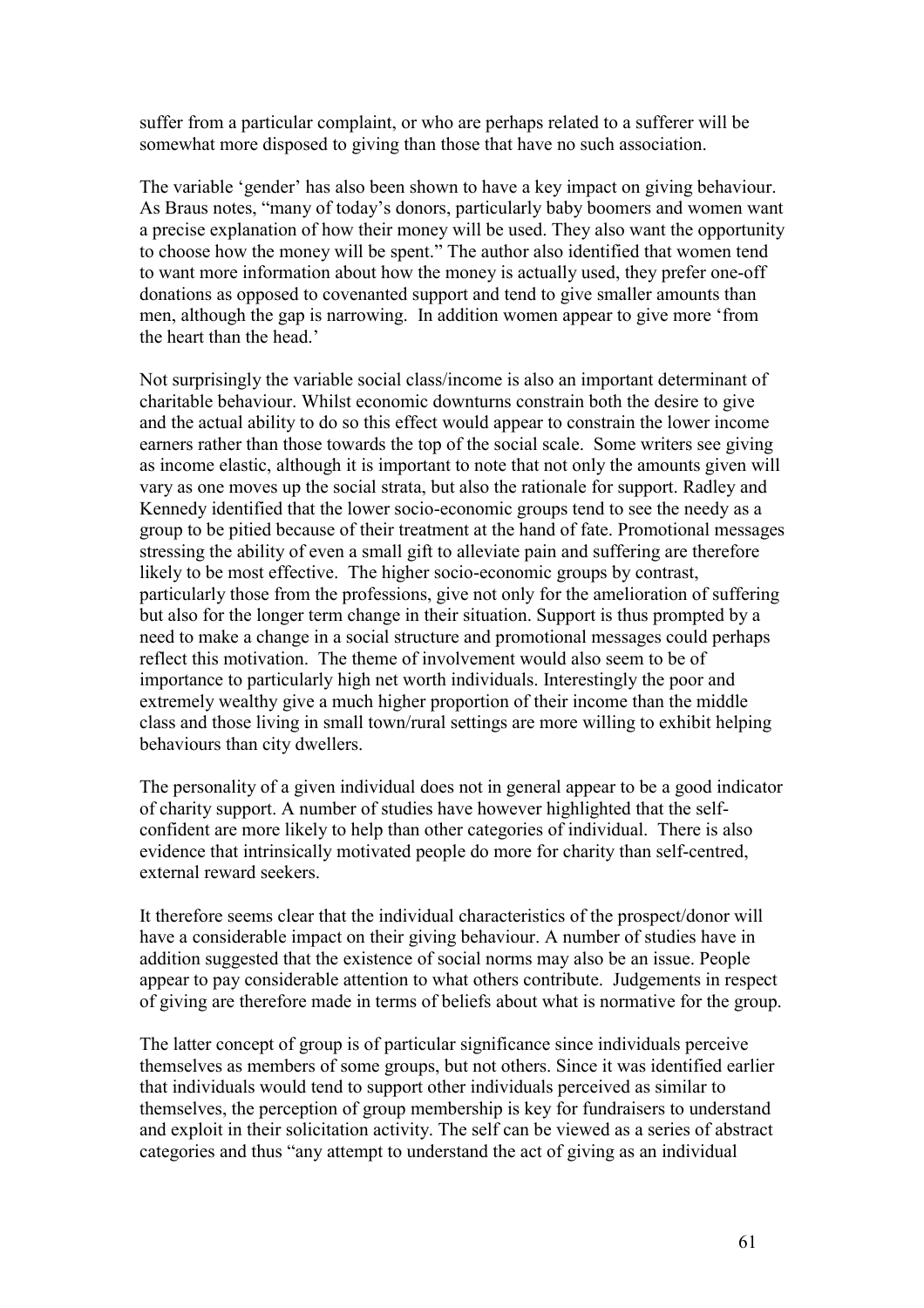(behavioural) end point is likely to miss important features of what charity means in its fullest sense".

## **Intrinsic Determinants**

The penultimate class of variables to be defined within the model is that of the intrinsic determinants of charitable giving behaviour. This class of variable specifically addresses the underlying individual motives for electing to support a charity at a given level. They can assist donors in filtering out those charity appeals that are likely to be of most relevance and can help in structuring the evaluation process that will subsequently be conducted to ultimately define the pattern of support exhibited.

Key amongst these is the extent to which the donor feels empathy with the recipient. Empathy may be defined as an individual's emotional arousal elicited by the expression of emotion in another. Whilst intuitively sound the concept of empathy suffers from a lack of construct validity and a lack of clear measurement and manipulation techniques. Despite the difficulties of definition a number of studies have addressed the impact of empathy on giving behaviour and found a strong association between the level of empathy attained and the likelihood of providing help. To be effective, however, manipulations must be powerful enough to arouse empathy, but not so powerful that they become personally distressing to the donor.

The motive 'sympathy' has also received attention in the literature, largely being viewed as a value expressive function, aiding individuals to conform to personally held norms. Again, there would appear to be a relationship between the degree of sympathy engendered and both the propensity to donate and the chosen level of support. A variety of other potential motives for giving have been identified including fear, guilt and pity, which have been found to impact both on compliance and the extent thereof.

A giver's self interest can of course motivate charity giving. Whilst we have already reviewed a number of these factors, the ability of a charitable donation to enhance feelings of self-esteem has also been noted. For example, blood donations can often engender feelings of heroism on the part of the giver. Schwartz noted that donations might be a way of 'atoning for sins' thereby enhancing the self worth of the donor. Variables such as 'importance' self esteem and recognition have often been identified as key motivations for giving.

Miller argues from social justice motivation theory that if people witness undue suffering their belief in a just world will be threatened – consequently they will be motivated to respond to restore their faith in a just world. He also identified that helping behaviour would be increased when the need is not widespread and the duration of the need is short. It is interesting to note that most charity communications appear based on the exact opposite of this position. Appeals tend to stress the ongoing nature of the need for support and make much of the number of individuals currently being impacted with the affliction/cause for concern.

It seems clear that a variety of different factors impact on charity giving behaviour. The factors are often complex and inter-related and suggest both altruistic and selfish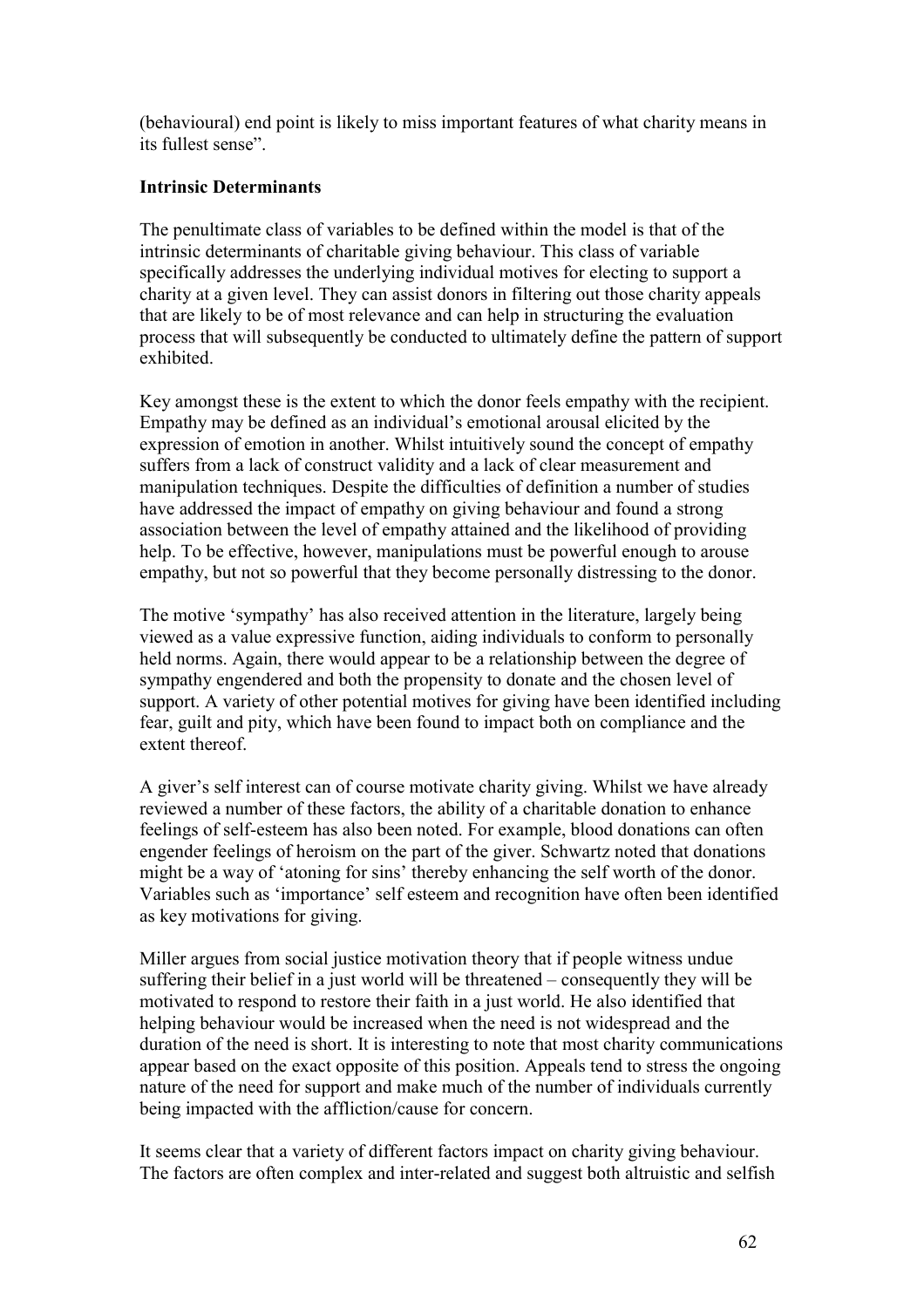motivations for giving. As early as 1981 writers were beginning to question whether altruistic motivations for support truly existed, despite an interesting debate around whether the existence of a so-called altruistic gene might enhance the genetic fitness and thus chances for survival of a species. Margolis argued strongly in favour of the existence of purely altruistic motives for giving and the literature does, in general, now tend to concur with this view.

## **Output**

The final dimension of the model concerns the output from the decision making process. Charities tend in practice to be supported in a variety of different ways. Gifts may consist of monetary donations, gifts of time, or even gifts in kind, where perhaps goods are exchanged with the charity for onward transmission to donors, or to be used in some way in connection with the operations of the organisation. There are however two other key outputs from the model, which must be considered. Donors can clearly elect to support their chosen charity at a variety of different levels. The share of a particular individual's charitable expenditure will become an increasingly important variable for charities to consider particularly in the UK where the 'donor pool' has been shown to be contracting.

Allied to this the question of donor loyalty is also of significance. Uncommitted givers (i.e. individuals giving a series of single donations) tend to remain loyal to an organisation for a period of no more than five years, with a 50% attrition rate normally being experienced between the first and second donation. Committed givers tend to remain loyal for somewhat longer, but even then the duration of the relationship would tend to extend no further than 6 to 7 years. As charities gain a more detailed understanding of the lifetime value of their donors, it seems likely that the success of fundraising activity may in the future be measured, not only by the immediate returns that are generated, but also by changes in the longevity of donor relationships.

A greater understanding of the variables in the model would assist charities in focussing their efforts on those individuals most likely to offer some form of support. Enhanced opportunities for donor targeting, based perhaps on the extrinsic determinants of giving behaviour highlighted should serve to greatly reduce the costs of a given donor recruitment programme. Moreover as organisations begin to understand how information is processed by donors and the intrinsic determinants of behaviour, charities can more effectively tailor the messages contained in their promotional appeals to add relevance for their potential new donors and those who have given previously to the organisation.

More generally, in other forms of both personal and non-personal communications, charities would be advised to give consideration to the processing determinants that will be used in reaching an ultimate decision in respect of whether or not a particular donation will be made. A donor's past experience with a charity and their satisfaction with the standard of service received will clearly have a relevance here, as will the judgmental criteria that will be employed to select between the charitable options available to them. Charity branding, annual reports, media coverage and the overall profile of an organisation all have the capacity to enhance or detract from the evaluations that donors make against these criteria.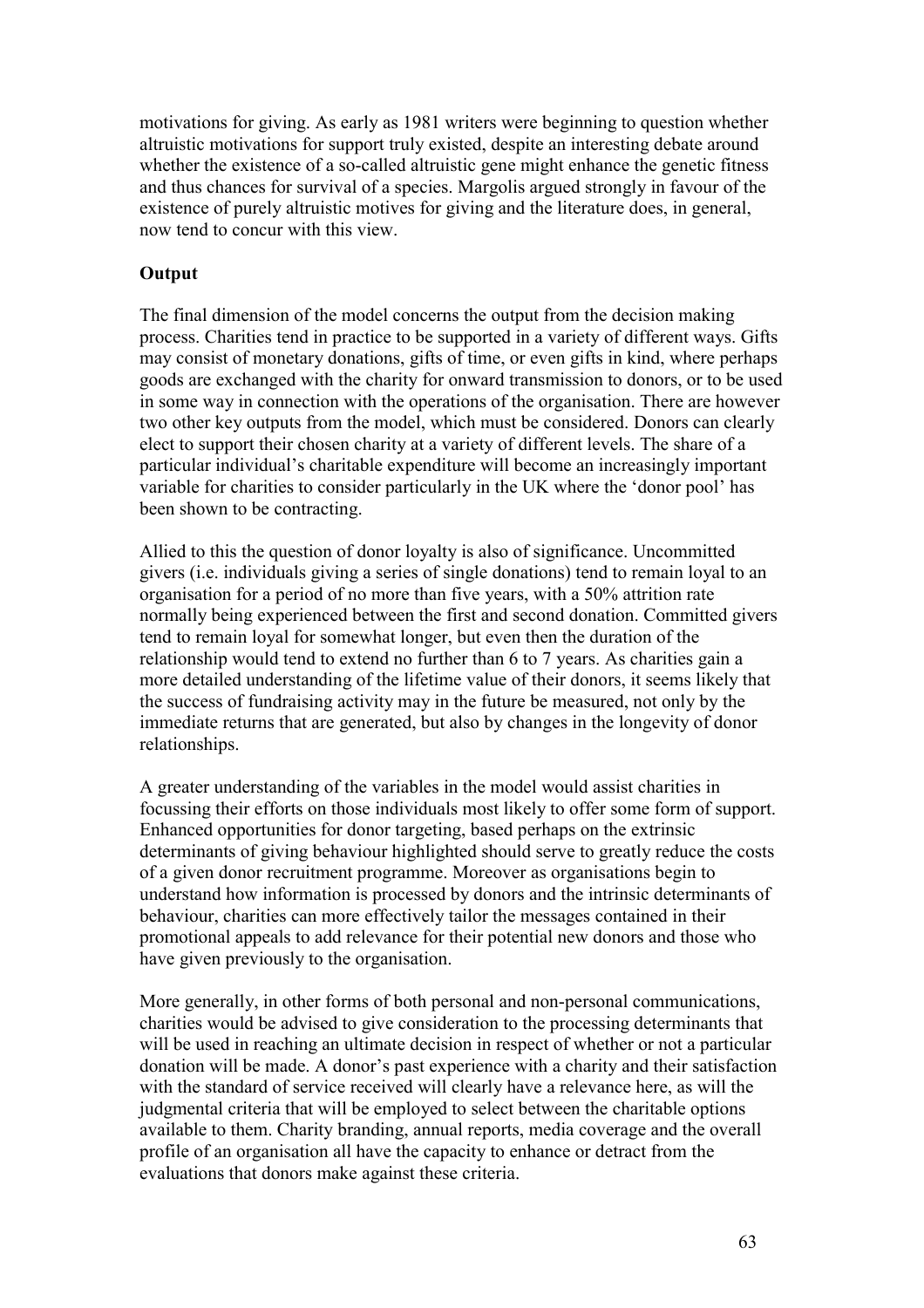